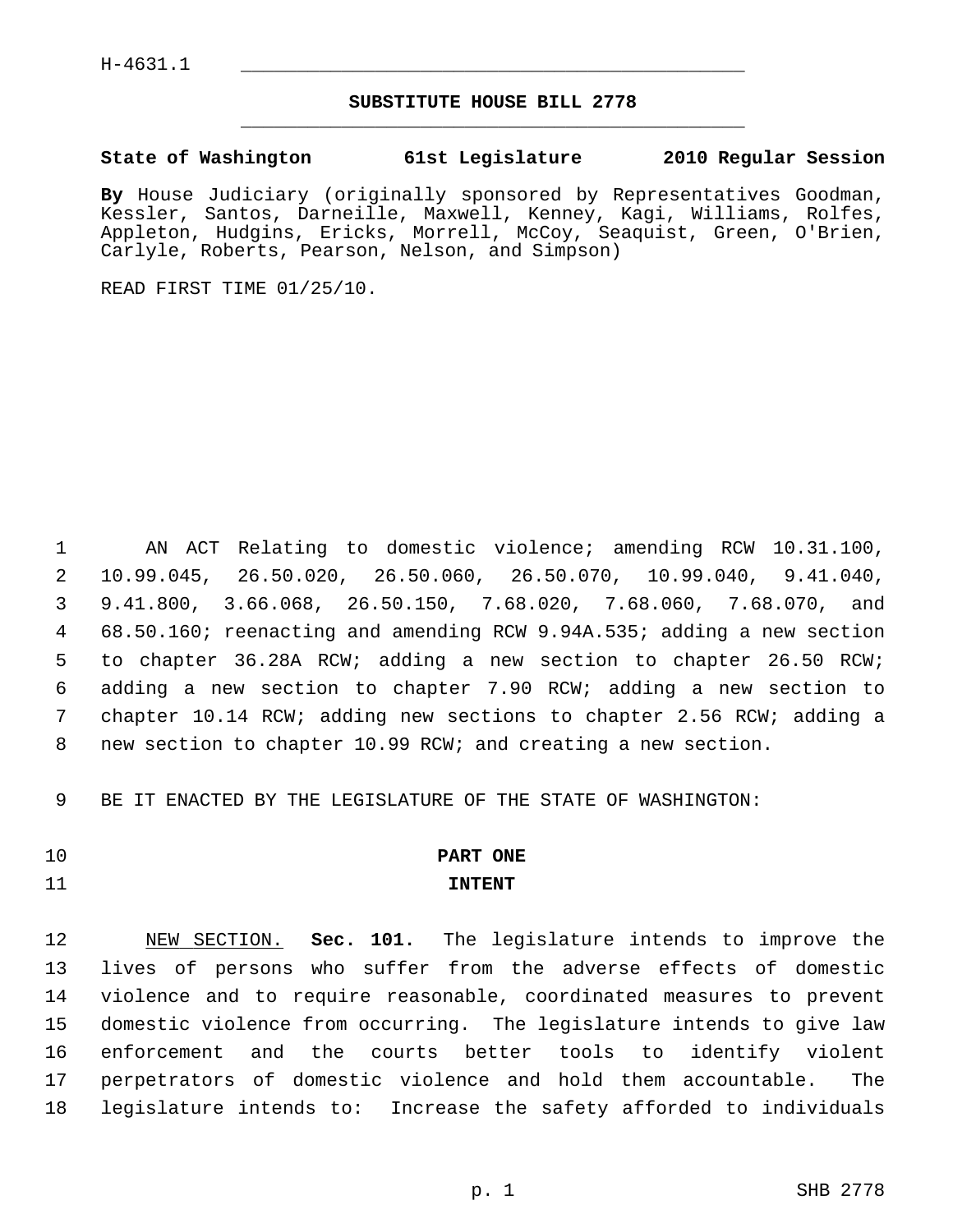1 who seek protection of public and private agencies involved in domestic 2 violence prevention; improve the ability of agencies to address the 3 needs of victims and their children and the delivery of services; 4 upgrade the quality of treatment programs; and enhance the ability of 5 the justice system to respond quickly and fairly to domestic violence. 6 In order to improve the lives of persons who have, or may suffer, the 7 effects of domestic violence the legislature intends to achieve more 8 uniformity in the decision-making processes at public and private 9 agencies that address domestic violence by reducing inconsistencies and 10 duplications allowing domestic violence victims to achieve safety and 11 stability in their lives.

## 12 **PART TWO**

## 13 **LAW ENFORCEMENT/ARREST PROVISIONS**

14 **Sec. 201.** RCW 10.31.100 and 2006 c 138 s 23 are each amended to 15 read as follows:

16 A police officer having probable cause to believe that a person has 17 committed or is committing a felony shall have the authority to arrest 18 the person without a warrant. A police officer may arrest a person 19 without a warrant for committing a misdemeanor or gross misdemeanor 20 only when the offense is committed in the presence of the officer, 21 except as provided in subsections (1) through (10) of this section.

22 (1) Any police officer having probable cause to believe that a 23 person has committed or is committing a misdemeanor or gross 24 misdemeanor, involving physical harm or threats of harm to any person 25 or property or the unlawful taking of property or involving the use or 26 possession of cannabis, or involving the acquisition, possession, or 27 consumption of alcohol by a person under the age of twenty-one years 28 under RCW 66.44.270, or involving criminal trespass under RCW 9A.52.070 29 or 9A.52.080, shall have the authority to arrest the person.

30 (2) A police officer shall arrest and take into custody, pending 31 release on bail, personal recognizance, or court order, a person 32 without a warrant when the officer has probable cause to believe that:

33 (a) An order has been issued of which the person has knowledge 34 under RCW 26.44.063, or chapter 7.90, 10.99, 26.09, 26.10, 26.26, 35 26.50, or 74.34 RCW restraining the person and the person has violated 36 the terms of the order restraining the person from acts or threats of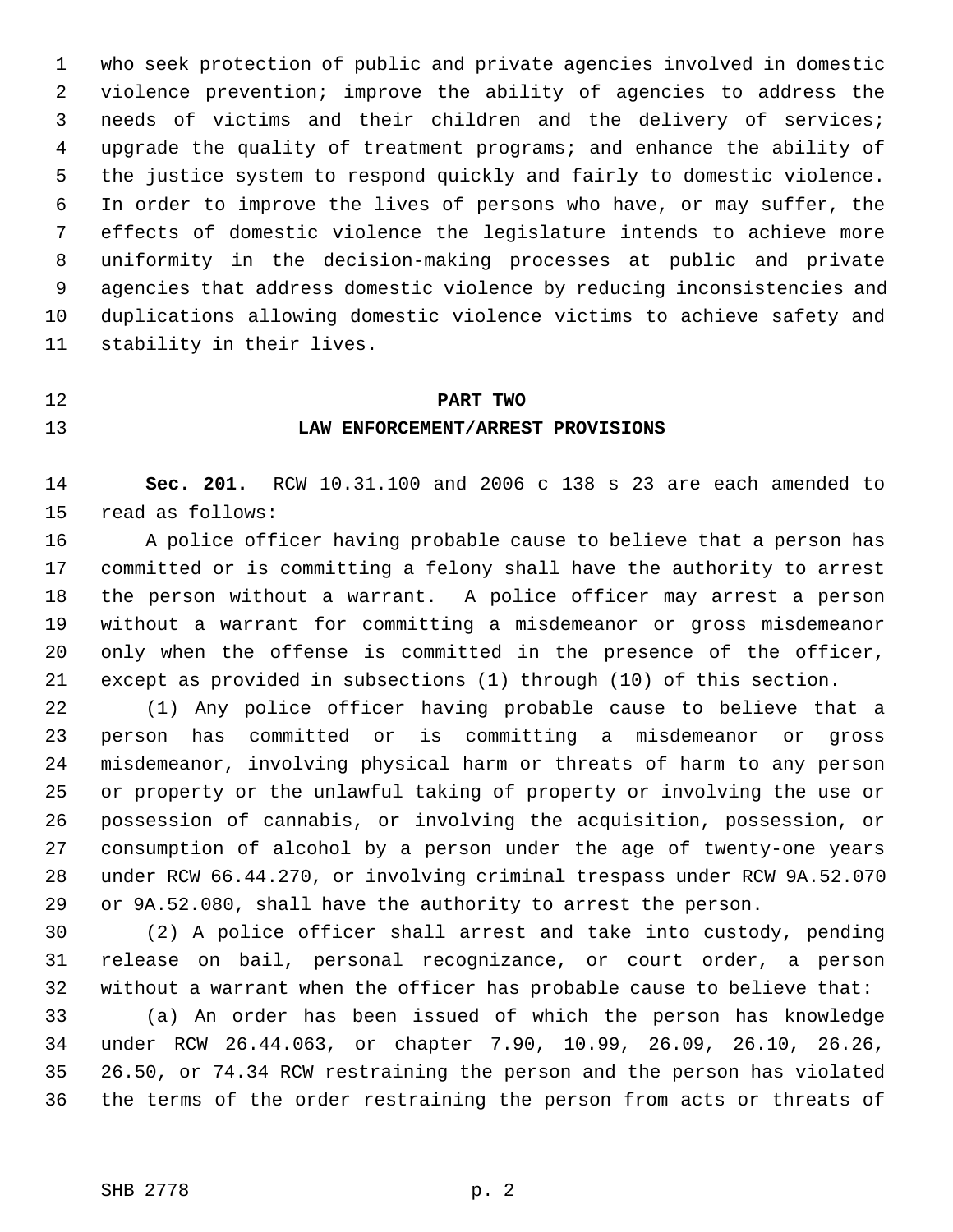1 violence, or restraining the person from going onto the grounds of or 2 entering a residence, workplace, school, or day care, or prohibiting 3 the person from knowingly coming within, or knowingly remaining within, 4 a specified distance of a location or, in the case of an order issued 5 under RCW 26.44.063, imposing any other restrictions or conditions upon 6 the person; or

 7 (b) A foreign protection order, as defined in RCW 26.52.010, has 8 been issued of which the person under restraint has knowledge and the 9 person under restraint has violated a provision of the foreign 10 protection order prohibiting the person under restraint from contacting 11 or communicating with another person, or excluding the person under 12 restraint from a residence, workplace, school, or day care, or 13 prohibiting the person from knowingly coming within, or knowingly 14 remaining within, a specified distance of a location, or a violation of 15 any provision for which the foreign protection order specifically 16 indicates that a violation will be a crime; or

17 (c) The person is sixteen years or older and within the preceding 18 four hours has assaulted a family or household member as defined in RCW 19 10.99.020 and the officer believes: (i) A felonious assault has 20 occurred; (ii) an assault has occurred which has resulted in bodily 21 injury to the victim, whether the injury is observable by the 22 responding officer or not; or (iii) that any physical action has 23 occurred which was intended to cause another person reasonably to fear 24 imminent serious bodily injury or death. Bodily injury means physical 25 pain, illness, or an impairment of physical condition. When the 26 officer has probable cause to believe that family or household members 27 have assaulted each other, the officer is not required to arrest both 28 persons. The officer shall arrest the person whom the officer believes 29 to be the primary physical aggressor. In making this determination, 30 the officer shall make every reasonable effort to consider: (i) The 31 intent to protect victims of domestic violence under RCW 10.99.010; 32 (ii) the comparative extent of injuries inflicted or serious threats 33 creating fear of physical injury; and (iii) the history of domestic 34 violence ((between the)) of each person((s)) involved, including 35 whether the conduct was part of an ongoing pattern of abuse.

36 (3) Any police officer having probable cause to believe that a 37 person has committed or is committing a violation of any of the 38 following traffic laws shall have the authority to arrest the person: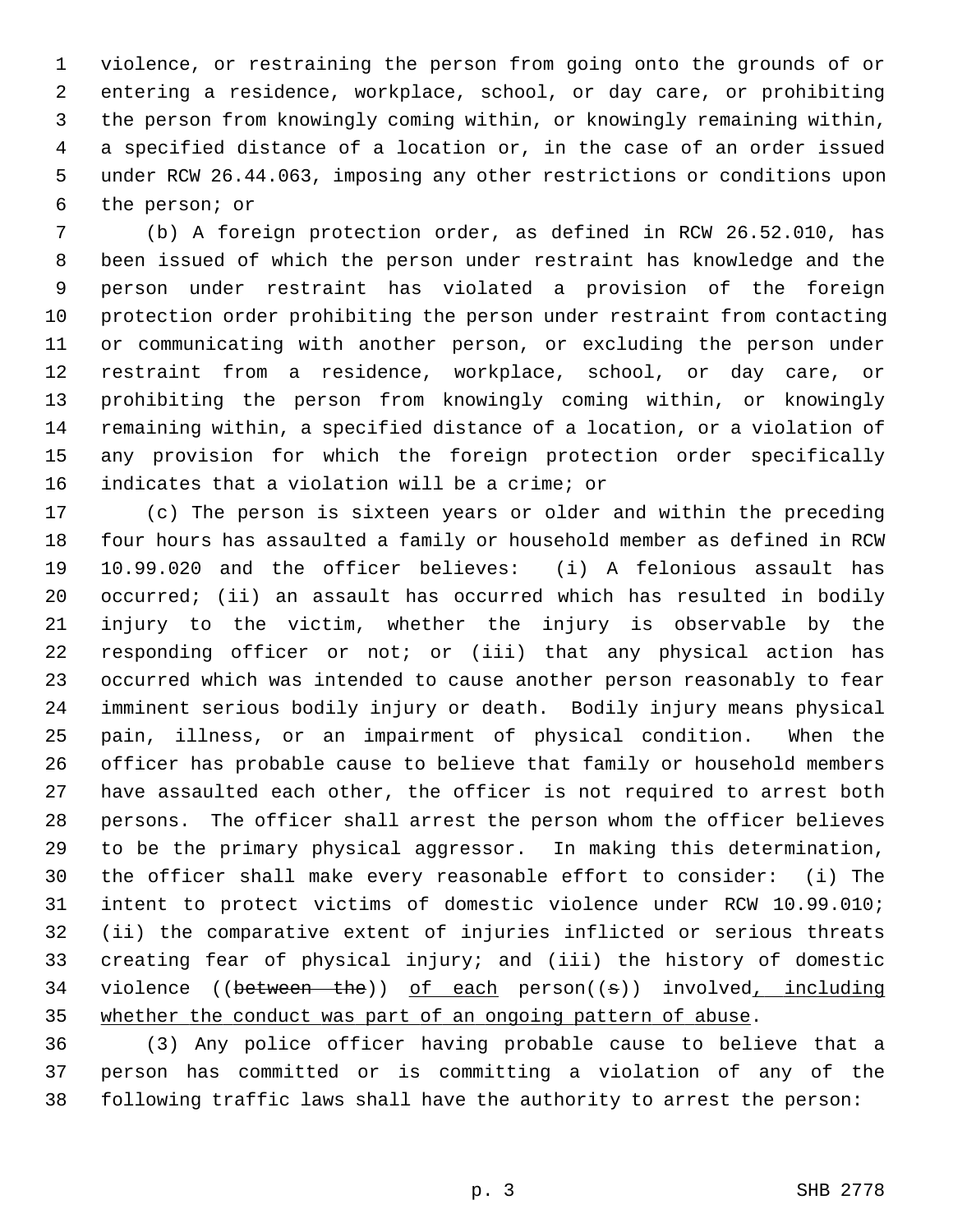1 (a) RCW 46.52.010, relating to duty on striking an unattended car 2 or other property;

 3 (b) RCW 46.52.020, relating to duty in case of injury to or death 4 of a person or damage to an attended vehicle;

 5 (c) RCW 46.61.500 or 46.61.530, relating to reckless driving or 6 racing of vehicles;

 7 (d) RCW 46.61.502 or 46.61.504, relating to persons under the 8 influence of intoxicating liquor or drugs;

 9 (e) RCW 46.20.342, relating to driving a motor vehicle while 10 operator's license is suspended or revoked;

11 (f) RCW 46.61.5249, relating to operating a motor vehicle in a 12 negligent manner.

13 (4) A law enforcement officer investigating at the scene of a motor 14 vehicle accident may arrest the driver of a motor vehicle involved in 15 the accident if the officer has probable cause to believe that the 16 driver has committed in connection with the accident a violation of any 17 traffic law or regulation.

18 (5) Any police officer having probable cause to believe that a 19 person has committed or is committing a violation of RCW 79A.60.040 20 shall have the authority to arrest the person.

21 (6) An officer may act upon the request of a law enforcement 22 officer in whose presence a traffic infraction was committed, to stop, 23 detain, arrest, or issue a notice of traffic infraction to the driver 24 who is believed to have committed the infraction. The request by the 25 witnessing officer shall give an officer the authority to take 26 appropriate action under the laws of the state of Washington.

27 (7) Any police officer having probable cause to believe that a 28 person has committed or is committing any act of indecent exposure, as 29 defined in RCW 9A.88.010, may arrest the person.

30 (8) A police officer may arrest and take into custody, pending 31 release on bail, personal recognizance, or court order, a person 32 without a warrant when the officer has probable cause to believe that 33 an order has been issued of which the person has knowledge under 34 chapter 10.14 RCW and the person has violated the terms of that order.

35 (9) Any police officer having probable cause to believe that a 36 person has, within twenty-four hours of the alleged violation, 37 committed a violation of RCW 9A.50.020 may arrest such person.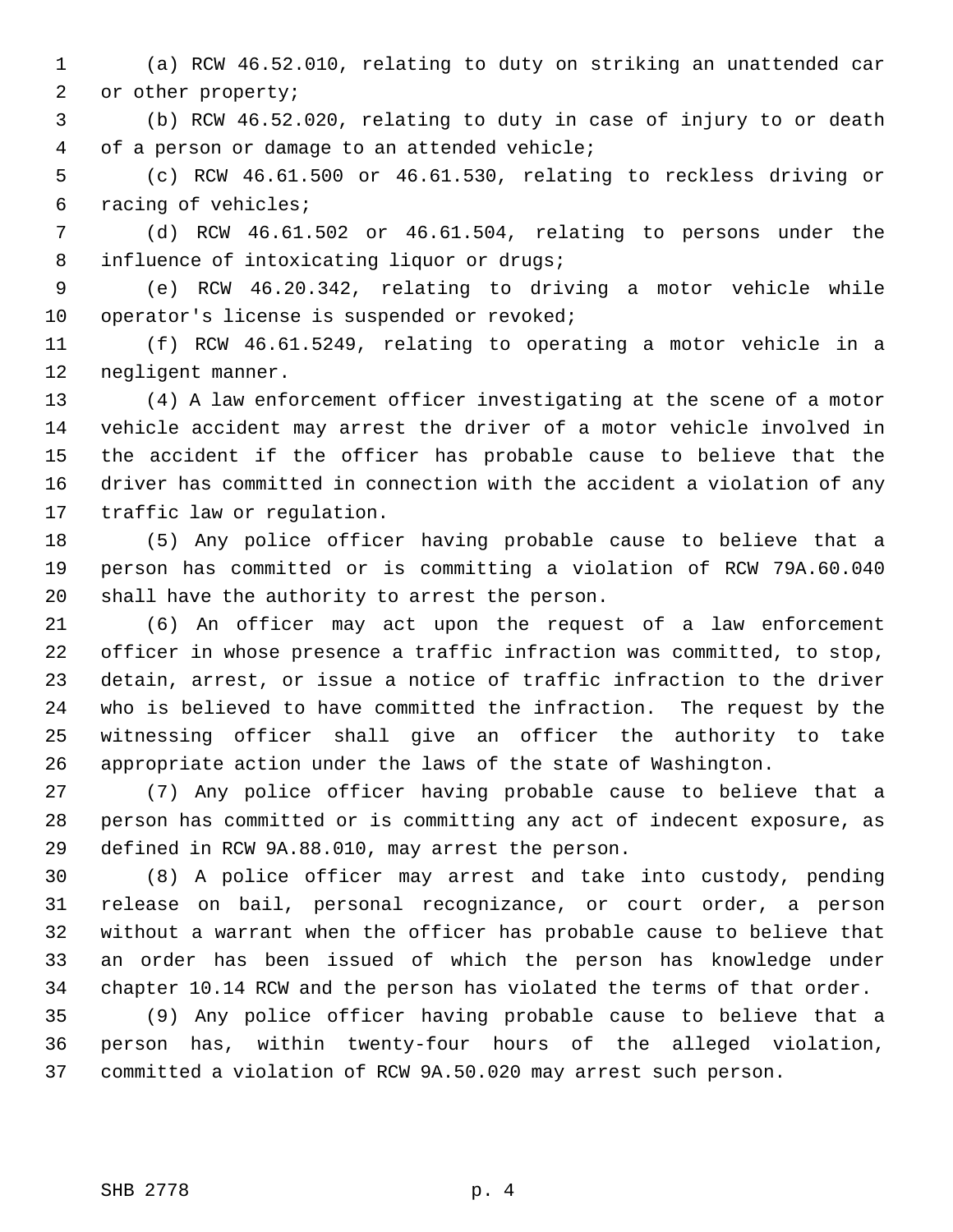1 (10) A police officer having probable cause to believe that a 2 person illegally possesses or illegally has possessed a firearm or 3 other dangerous weapon on private or public elementary or secondary 4 school premises shall have the authority to arrest the person.

 5 For purposes of this subsection, the term "firearm" has the meaning 6 defined in RCW 9.41.010 and the term "dangerous weapon" has the meaning 7 defined in RCW 9.41.250 and 9.41.280(1) (c) through (e).

 8 (11) Except as specifically provided in subsections (2), (3), (4), 9 and (6) of this section, nothing in this section extends or otherwise 10 affects the powers of arrest prescribed in Title 46 RCW.

11 (12) No police officer may be held criminally or civilly liable for 12 making an arrest pursuant to ((RCW 10.31.100)) subsection (2) or (8) of 13 this section if the police officer acts in good faith and without 14 malice.

15 NEW SECTION. **Sec. 202.** A new section is added to chapter 36.28A 16 RCW to read as follows:

17 (1)(a) When funded, the Washington association of sheriffs and 18 police chiefs shall convene a work group to develop a model policy 19 regarding the reporting of domestic violence as defined in RCW 20 10.99.020 to law enforcement in cases where the victim is unable or 21 unwilling to make a report in the jurisdiction where the alleged crime 22 occurred.

23 (b) The model policy must include policies and procedures related 24 to:

25 (i) Collecting and securing evidence; and

26 (ii) Creating interlocal agreements between law enforcement 27 agencies.

28 (2) In developing the model policy under subsection (1)(a) of this 29 section, the association shall consult with appropriate stakeholders 30 and government agencies.

## 31 **PART THREE**

## 32 **NO-CONTACT AND PROTECTION ORDERS**

33 **Sec. 301.** RCW 10.99.045 and 2000 c 119 s 19 are each amended to 34 read as follows: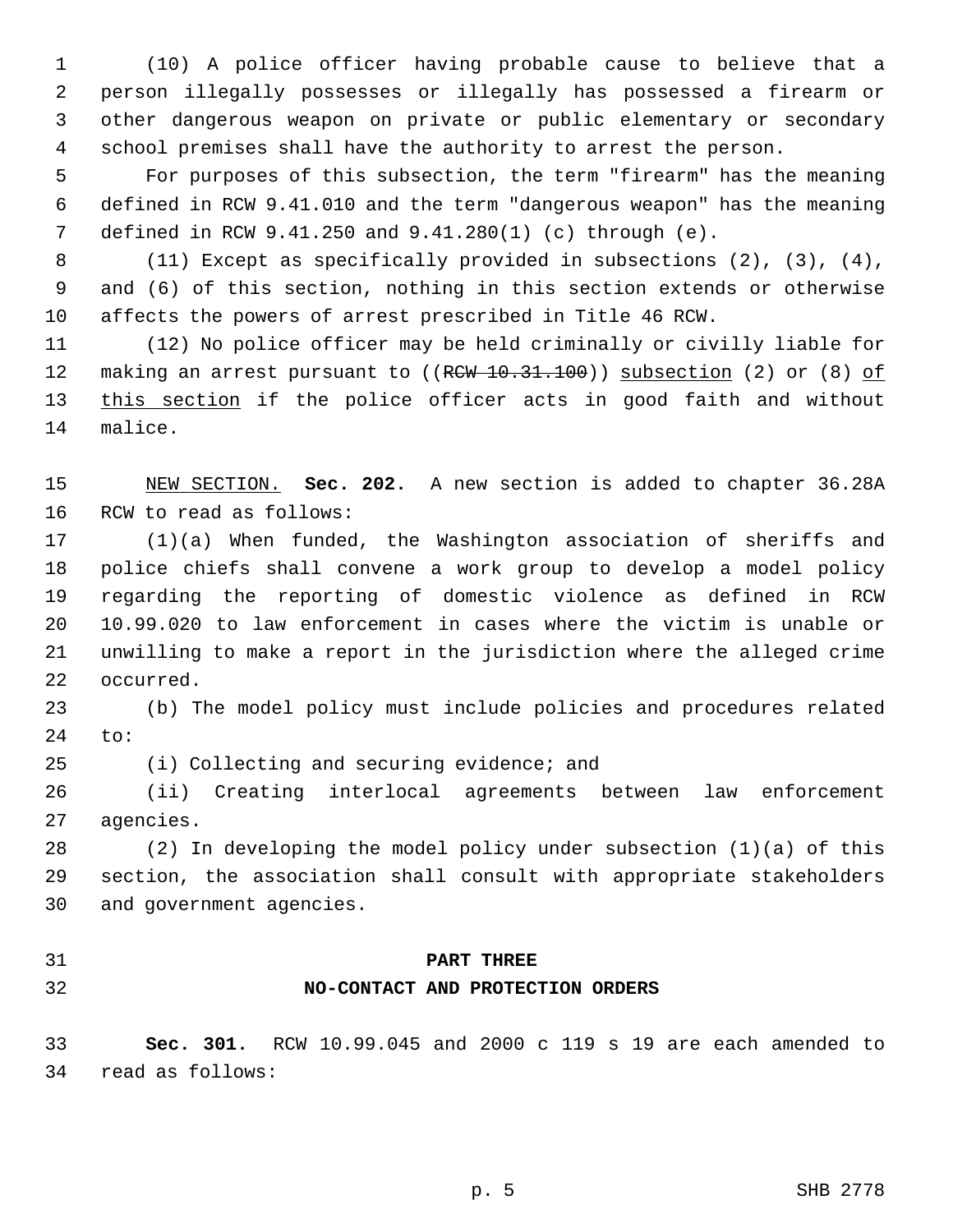1 (1) A defendant arrested for an offense involving domestic violence 2 as defined by RCW 10.99.020 shall be required to appear in person 3 before a magistrate within one judicial day after the arrest.

 4 (2) A defendant who is charged by citation, complaint, or 5 information with an offense involving domestic violence as defined by 6 RCW 10.99.020 and not arrested shall appear in court for arraignment in 7 person as soon as practicable, but in no event later than fourteen days 8 after the next day on which court is in session following the issuance 9 of the citation or the filing of the complaint or information.

10 (3)(a) At the time of the appearances provided in subsection (1) or 11 (2) of this section, the court shall determine the necessity of 12 imposing a no-contact order or other conditions of pretrial release 13 according to the procedures established by court rule for a preliminary 14 appearance or an arraignment. The court may include in the order any 15 conditions authorized under RCW 9.41.800 and 10.99.040.

16 (b) For the purposes of (a) of this subsection, the prosecutor 17 shall provide for the court's review:

18 (i) The defendant's criminal history, if any, that occurred in 19 Washington or any other state;

20 (ii) If available, the defendant's prior criminal history that 21 occurred in any tribal jurisdiction; and

22 (iii) The defendant's individual order history.

 (c) For the purposes of (b) of this subsection, criminal history includes all previous convictions and orders of deferred prosecution, as reported through the judicial information system or otherwise available to the court or prosecutor, current to within the period specified in (d) of this subsection before the date of the appearance.

28 (d) The periods applicable to previous convictions and orders of 29 deferred prosecution are:

30 (i) One working day, in the case of previous actions of courts that 31 fully participate in the state judicial information system; and

 (ii) Seven calendar days, in the case of previous actions of courts that do not fully participate in the judicial information system. For the purposes of this subsection, "fully participate" means regularly providing records to and receiving records from the system by electronic means on a daily basis.

37 (4) Appearances required pursuant to this section are mandatory and 38 cannot be waived.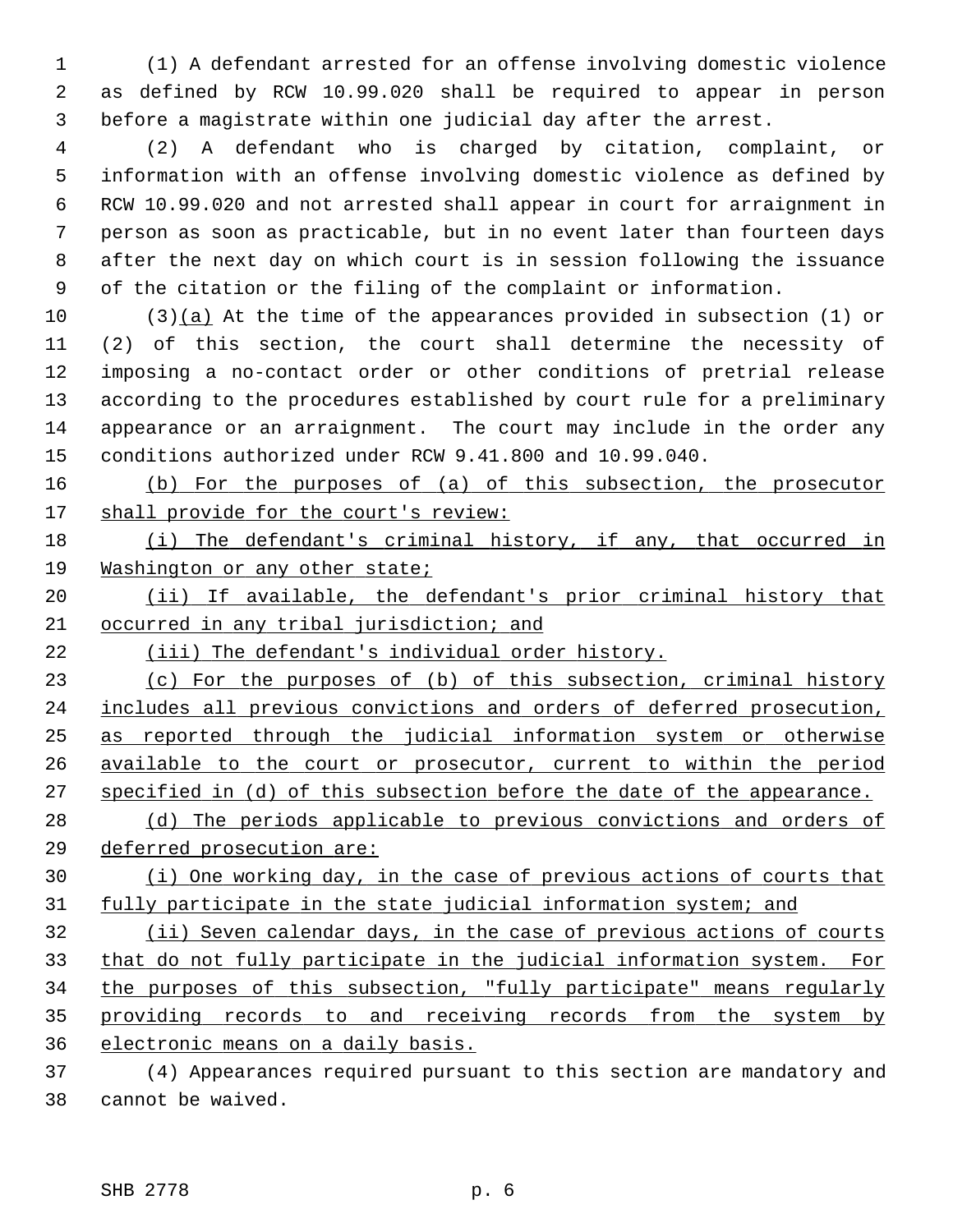1 (5) The no-contact order shall be issued and entered with the 2 appropriate law enforcement agency pursuant to the procedures outlined 3 in RCW 10.99.040 (2) and  $((+4))$  (6).

 4 **Sec. 302.** RCW 26.50.020 and 1992 c 111 s 8 are each amended to 5 read as follows:

 6 (1)(a) Any person may seek relief under this chapter by filing a 7 petition with a court alleging that the person has been the victim of 8 domestic violence committed by the respondent. The person may petition 9 for relief on behalf of himself or herself and on behalf of minor 10 family or household members.

 (b) Any person thirteen years of age or older may seek relief under 12 this chapter by filing a petition with a court alleging that he or she has been the victim of violence in a dating relationship and the respondent is sixteen years of age or older.

15 (2)(a) A person under eighteen years of age who is sixteen years of 16 age or older may seek relief under this chapter and is not required to 17 seek relief by a guardian or next friend.

18 (b) A person under sixteen years of age who is seeking relief under 19 subsection (1)(b) of this section is required to seek relief by a 20 parent, guardian, guardian ad litem, or next friend.

21 (3) No guardian or guardian ad litem need be appointed on behalf of 22 a respondent to an action under this chapter who is under eighteen 23 years of age if such respondent is sixteen years of age or older.

24 (4) The court may, if it deems necessary, appoint a guardian ad 25 litem for a petitioner or respondent who is a party to an action under 26 this chapter.

27 (5) The courts defined in RCW  $26.50.010((\frac{43}{1}))$  (4) have 28 jurisdiction over proceedings under this chapter. The jurisdiction of 29 district and municipal courts under this chapter shall be limited to 30 enforcement of RCW 26.50.110(1), or the equivalent municipal ordinance, 31 and the issuance and enforcement of temporary orders for protection 32 provided for in RCW 26.50.070 if: (a) A superior court has exercised 33 or is exercising jurisdiction over a proceeding under this title or 34 chapter 13.34 RCW involving the parties; (b) the petition for relief 35 under this chapter presents issues of residential schedule of and 36 contact with children of the parties; or (c) the petition for relief 37 under this chapter requests the court to exclude a party from the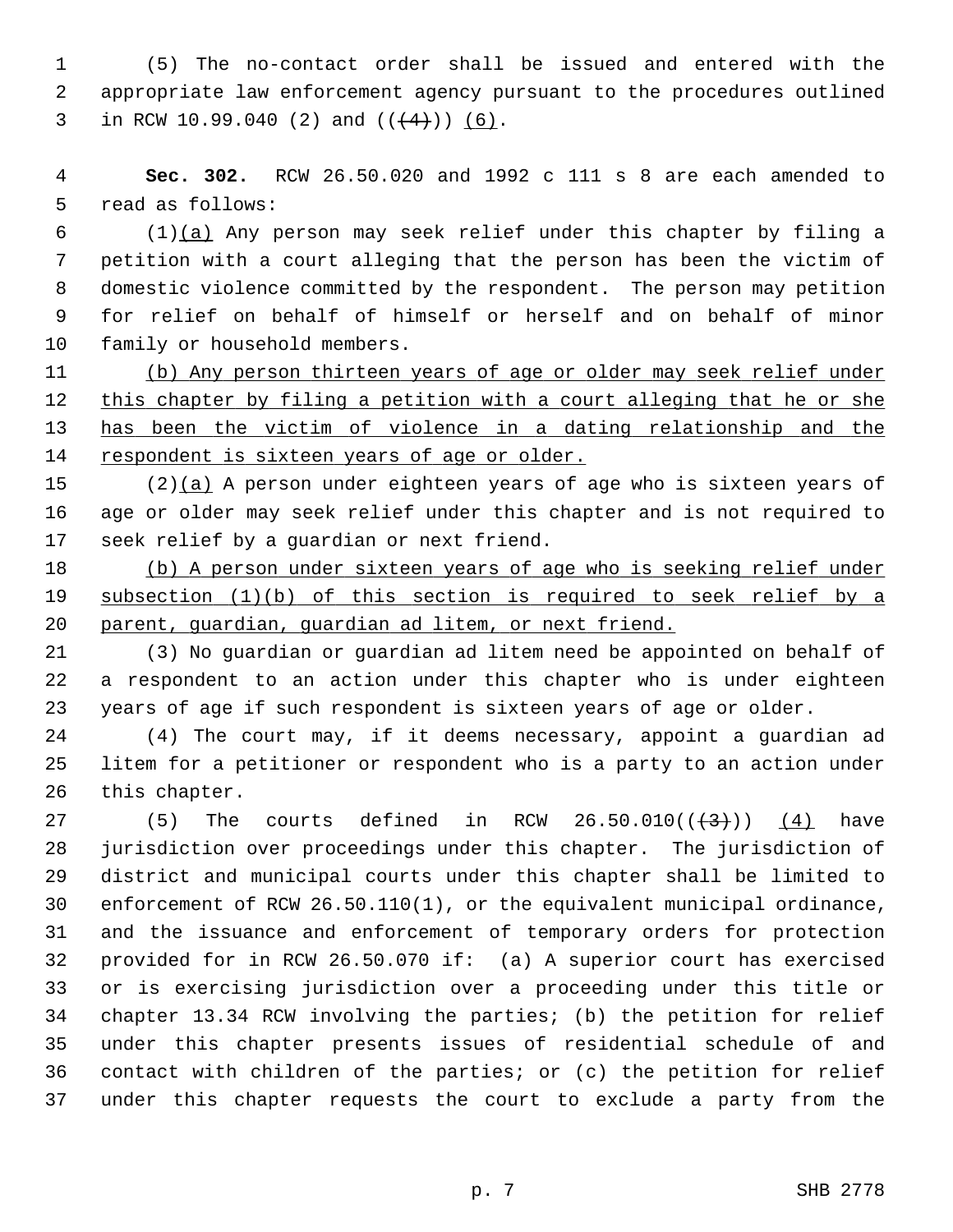1 dwelling which the parties share. When the jurisdiction of a district 2 or municipal court is limited to the issuance and enforcement of a 3 temporary order, the district or municipal court shall set the full 4 hearing provided for in RCW 26.50.050 in superior court and transfer 5 the case. If the notice and order are not served on the respondent in 6 time for the full hearing, the issuing court shall have concurrent 7 jurisdiction with the superior court to extend the order for 8 protection.

 9 (6) An action under this chapter shall be filed in the county or 10 the municipality where the petitioner resides, unless the petitioner 11 has left the residence or household to avoid abuse. In that case, the 12 petitioner may bring an action in the county or municipality of the 13 previous or the new household or residence.

14 (7) A person's right to petition for relief under this chapter is 15 not affected by the person leaving the residence or household to avoid 16 abuse.

17 **Sec. 303.** RCW 26.50.060 and 2009 c 439 s 2 are each amended to 18 read as follows:

19 (1) Upon notice and after hearing, the court may provide relief as 20 follows:

21 (a) Restrain the respondent from committing acts of domestic 22 violence;

23 (b) Exclude the respondent from the dwelling that the parties 24 share, from the residence, workplace, or school of the petitioner, or 25 from the day care or school of a child;

26 (c) Prohibit the respondent from knowingly coming within, or 27 knowingly remaining within, a specified distance from a specified 28 location;

29 (d) On the same basis as is provided in chapter 26.09 RCW, the 30 court shall make residential provision with regard to minor children of 31 the parties. However, parenting plans as specified in chapter 26.09 32 RCW shall not be required under this chapter;

33 (e) Order the respondent to participate in a domestic violence 34 perpetrator treatment program approved under RCW 26.50.150;

35 (f) Order other relief as it deems necessary for the protection of 36 the petitioner and other family or household members sought to be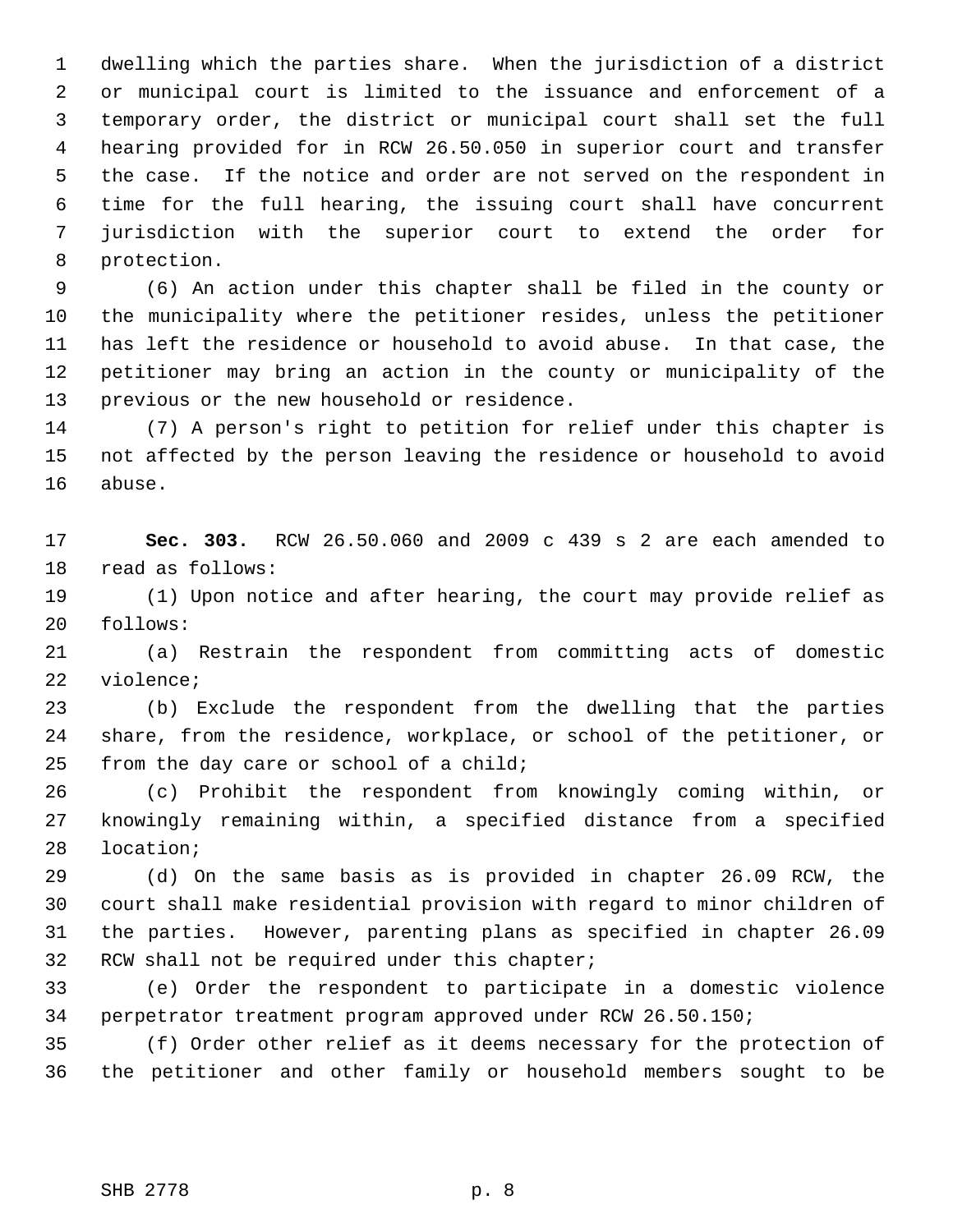1 protected, including orders or directives to a peace officer, as 2 allowed under this chapter;

 3 (g) Require the respondent to pay the administrative court costs 4 and service fees, as established by the county or municipality 5 incurring the expense and to reimburse the petitioner for costs 6 incurred in bringing the action, including reasonable attorneys' fees;

 7 (h) Restrain the respondent from having any contact with the victim 8 of domestic violence or the victim's children or members of the 9 victim's household;

10 (i) Restrain the respondent from harassing, following, keeping under physical or electronic surveillance, cyberstalking as defined in RCW 9.61.260, and using telephonic, audiovisual, or other electronic 13 means to monitor the actions, location, or communication of a victim of domestic violence, the victim's children, or members of the victim's household. For the purposes of this subsection, "communication" includes both "wire communication" and "electronic communication" as defined in RCW 9.73.260;

18 (j) Require the respondent to submit to electronic monitoring. The 19 order shall specify who shall provide the electronic monitoring 20 services and the terms under which the monitoring must be performed. 21 The order also may include a requirement that the respondent pay the 22 costs of the monitoring. The court shall consider the ability of the 23 respondent to pay for electronic monitoring;

24  $((\n{+}\n{+}))(k)$  Consider the provisions of RCW 9.41.800;

 $25$  (( $\frac{1}{k})$ ) (1) Order possession and use of essential personal effects. 26 The court shall list the essential personal effects with sufficient 27 specificity to make it clear which property is included. Personal 28 effects may include pets. The court may order that a petitioner be 29 granted the exclusive custody or control of any pet owned, possessed, 30 leased, kept, or held by the petitioner, respondent, or minor child 31 residing with either the petitioner or respondent and may prohibit the 32 respondent from interfering with the petitioner's efforts to remove the 33 pet. The court may also prohibit the respondent from knowingly coming 34 within, or knowingly remaining within, a specified distance of 35 specified locations where the pet is regularly found; and

36  $((+1))$  (m) Order use of a vehicle.

37 (2) If a protection order restrains the respondent from contacting 38 the respondent's minor children the restraint shall be for a fixed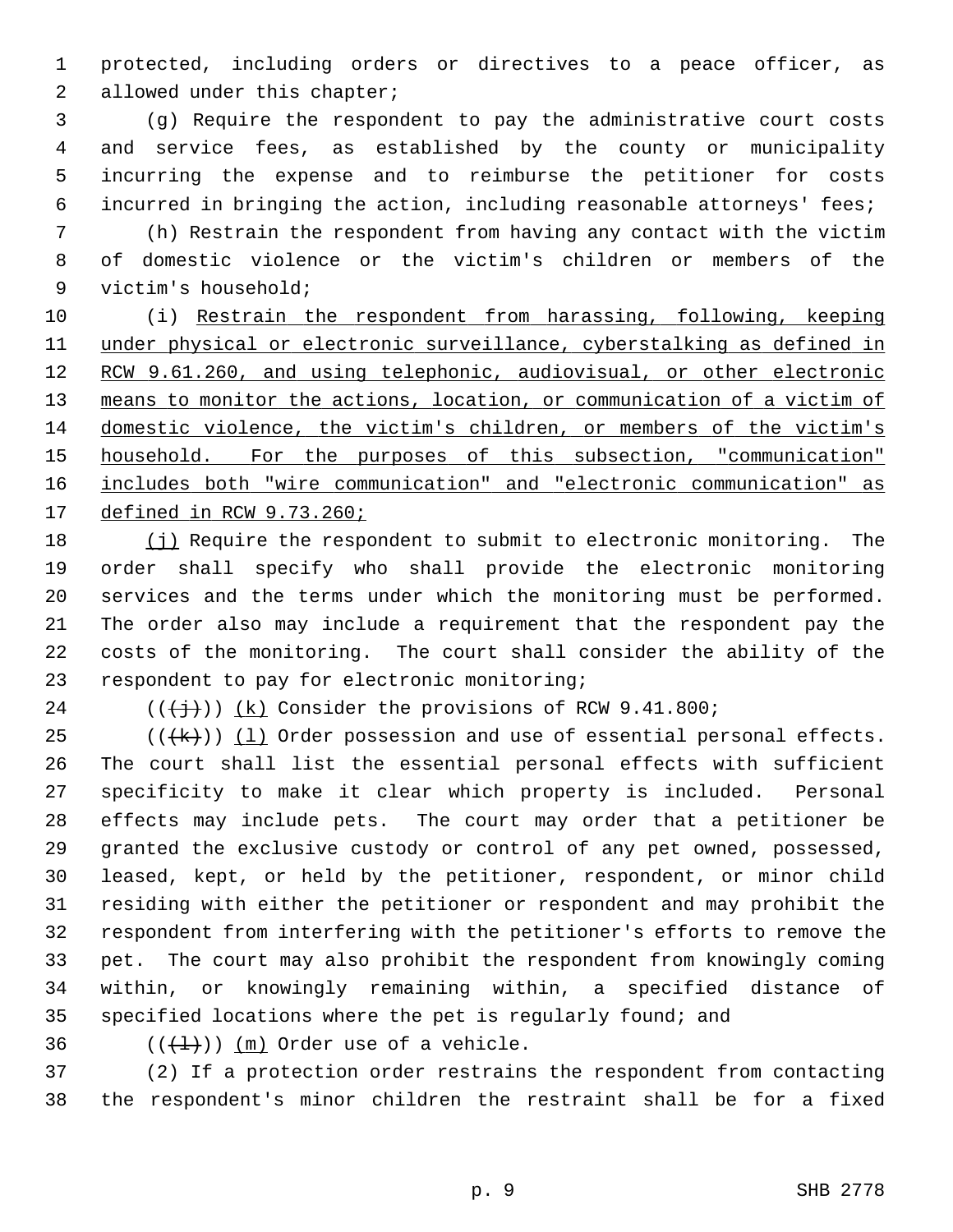1 period not to exceed one year. This limitation is not applicable to 2 orders for protection issued under chapter 26.09, 26.10, or 26.26 RCW. 3 With regard to other relief, if the petitioner has petitioned for 4 relief on his or her own behalf or on behalf of the petitioner's family 5 or household members or minor children, and the court finds that the 6 respondent is likely to resume acts of domestic violence against the 7 petitioner or the petitioner's family or household members or minor 8 children when the order expires, the court may either grant relief for 9 a fixed period or enter a permanent order of protection.

10 If the petitioner has petitioned for relief on behalf of the 11 respondent's minor children, the court shall advise the petitioner that 12 if the petitioner wants to continue protection for a period beyond one 13 year the petitioner may either petition for renewal pursuant to the 14 provisions of this chapter or may seek relief pursuant to the 15 provisions of chapter 26.09 or 26.26 RCW.

16 (3) If the court grants an order for a fixed time period, the 17 petitioner may apply for renewal of the order by filing a petition for 18 renewal at any time within the three months before the order expires. 19 The petition for renewal shall state the reasons why the petitioner 20 seeks to renew the protection order. Upon receipt of the petition for 21 renewal the court shall order a hearing which shall be not later than 22 fourteen days from the date of the order. Except as provided in RCW 23 26.50.085, personal service shall be made on the respondent not less 24 than five days before the hearing. If timely service cannot be made 25 the court shall set a new hearing date and shall either require 26 additional attempts at obtaining personal service or permit service by 27 publication as provided in RCW 26.50.085 or by mail as provided in RCW 28 26.50.123. If the court permits service by publication or mail, the 29 court shall set the new hearing date not later than twenty-four days 30 from the date of the order. If the order expires because timely 31 service cannot be made the court shall grant an ex parte order of 32 protection as provided in RCW 26.50.070. The court shall grant the 33 petition for renewal unless the respondent proves by a preponderance of 34 the evidence that the respondent will not resume acts of domestic 35 violence against the petitioner or the petitioner's children or family 36 or household members when the order expires. The court may renew the 37 protection order for another fixed time period or may enter a permanent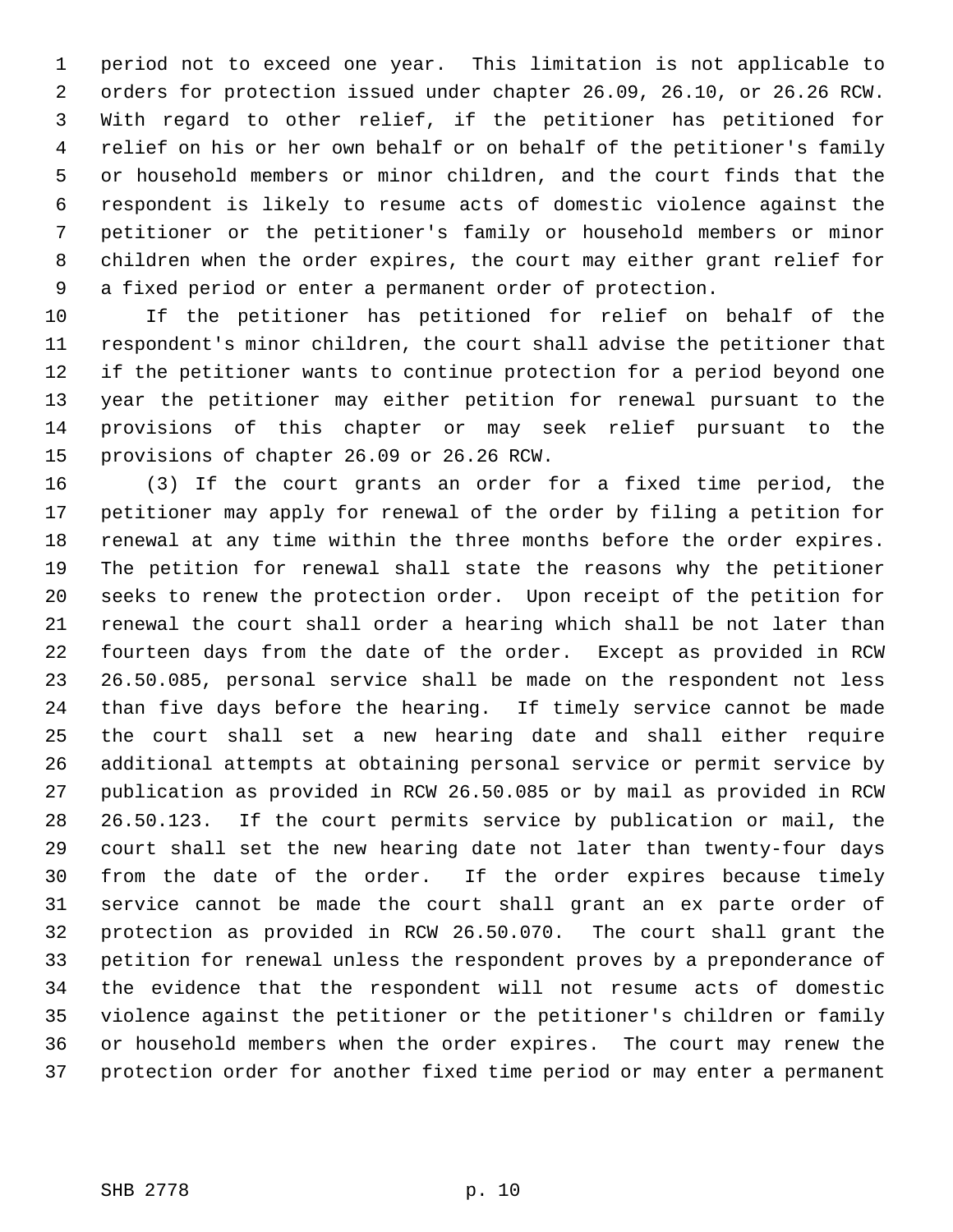1 order as provided in this section. The court may award court costs, 2 service fees, and reasonable attorneys' fees as provided in subsection 3 (1)(g) of this section.

 4 (4) In providing relief under this chapter, the court may realign 5 the designation of the parties as "petitioner" and "respondent" where 6 the court finds that the original petitioner is the abuser and the 7 original respondent is the victim of domestic violence and may issue an 8 ex parte temporary order for protection in accordance with RCW 9 26.50.070 on behalf of the victim until the victim is able to prepare 10 a petition for an order for protection in accordance with RCW 11 26.50.030.

12 (5) Except as provided in subsection (4) of this section, no order 13 for protection shall grant relief to any party except upon notice to 14 the respondent and hearing pursuant to a petition or counter-petition 15 filed and served by the party seeking relief in accordance with RCW 16 26.50.050.

17 (6) The court order shall specify the date the order expires if 18 any. The court order shall also state whether the court issued the 19 protection order following personal service, service by publication, or 20 service by mail and whether the court has approved service by 21 publication or mail of an order issued under this section.

22 (7) If the court declines to issue an order for protection or 23 declines to renew an order for protection, the court shall state in 24 writing on the order the particular reasons for the court's denial.

25 **Sec. 304.** RCW 26.50.070 and 2000 c 119 s 16 are each amended to 26 read as follows:

27 (1) Where an application under this section alleges that 28 irreparable injury could result from domestic violence if an order is 29 not issued immediately without prior notice to the respondent, the 30 court may grant an ex parte temporary order for protection, pending a 31 full hearing, and grant relief as the court deems proper, including an 32 order:

33 (a) Restraining any party from committing acts of domestic 34 violence;

35 (b) Restraining any party from going onto the grounds of or 36 entering the dwelling that the parties share, from the residence,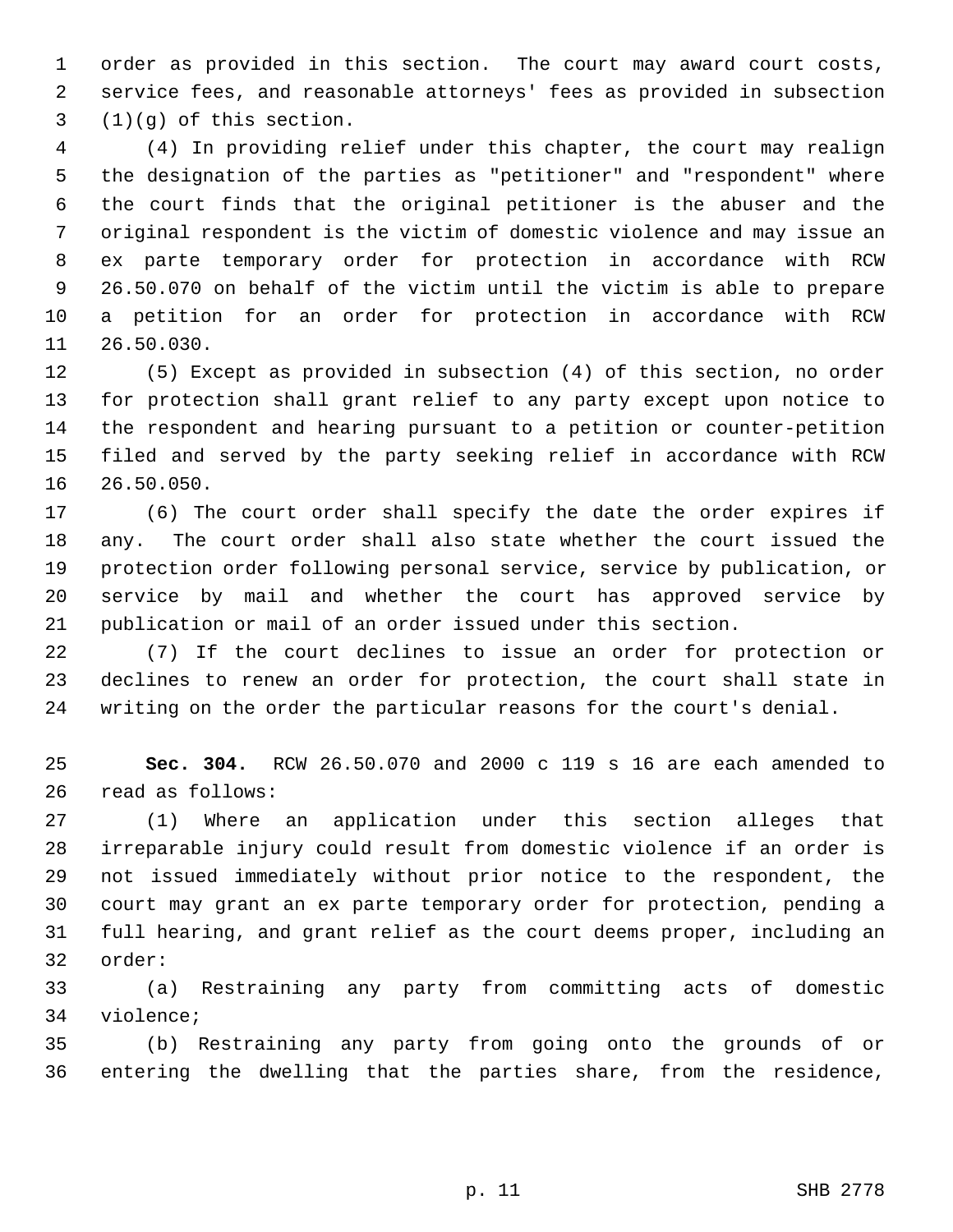1 workplace, or school of the other, or from the day care or school of a 2 child until further order of the court;

 3 (c) Prohibiting any party from knowingly coming within, or 4 knowingly remaining within, a specified distance from a specified 5 location;

 6 (d) Restraining any party from interfering with the other's custody 7 of the minor children or from removing the children from the 8 jurisdiction of the court;

 9 (e) Restraining any party from having any contact with the victim 10 of domestic violence or the victim's children or members of the 11 victim's household;  $((and))$ 

12 (f) Considering the provisions of RCW 9.41.800; and

 (g) Restraining the respondent from harassing, following, keeping under physical or electronic surveillance, cyberstalking as defined in RCW 9.61.260, and using telephonic, audiovisual, or other electronic means to monitor the actions, location, or communication of a victim of domestic violence, the victim's children, or members of the victim's household. For the purposes of this subsection, "communication" includes both "wire communication" and "electronic communication" as defined in RCW 9.73.260.

21 (2) Irreparable injury under this section includes but is not 22 limited to situations in which the respondent has recently threatened 23 petitioner with bodily injury or has engaged in acts of domestic 24 violence against the petitioner.

25 (3) The court shall hold an ex parte hearing in person or by 26 telephone on the day the petition is filed or on the following judicial 27 day.

28 (4) An ex parte temporary order for protection shall be effective 29 for a fixed period not to exceed fourteen days or twenty-four days if 30 the court has permitted service by publication under RCW 26.50.085 or 31 by mail under RCW 26.50.123. The ex parte order may be reissued. A 32 full hearing, as provided in this chapter, shall be set for not later 33 than fourteen days from the issuance of the temporary order or not 34 later than twenty-four days if service by publication or by mail is 35 permitted. Except as provided in RCW 26.50.050, 26.50.085, and 36 26.50.123, the respondent shall be personally served with a copy of the 37 ex parte order along with a copy of the petition and notice of the date 38 set for the hearing.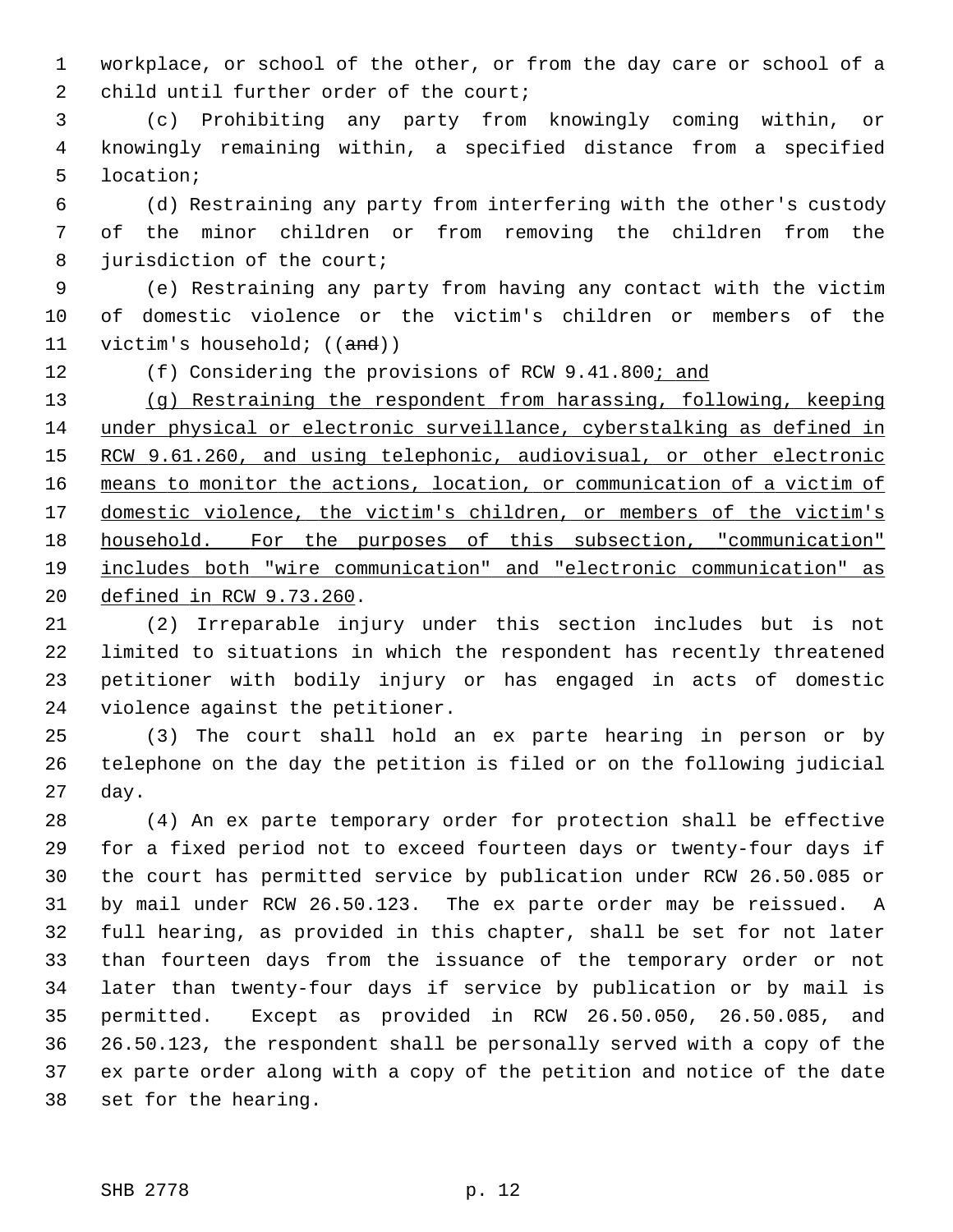1 (5) Any order issued under this section shall contain the date and 2 time of issuance and the expiration date and shall be entered into a 3 statewide judicial information system by the clerk of the court within 4 one judicial day after issuance.

 5 (6) If the court declines to issue an ex parte temporary order for 6 protection the court shall state the particular reasons for the court's 7 denial. The court's denial of a motion for an ex parte order of 8 protection shall be filed with the court.

 9 NEW SECTION. **Sec. 305.** A new section is added to chapter 26.50 10 RCW to read as follows:

11 (1) In a proceeding in which a petition for an order for protection 12 under this chapter is sought, a court of this state may exercise 13 personal jurisdiction over a nonresident individual if:

14 (a) The individual is personally served with a petition within this 15 state;

16 (b) The individual submits to the jurisdiction of this state by 17 consent, entering a general appearance, or filing a responsive document 18 having the effect of waiving any objection to consent to personal 19 jurisdiction;

20 (c) The act or acts of the individual or the individual's agent 21 giving rise to the petition or enforcement of an order for protection 22 either:

23 (i) Occurred within this state; or

24 (ii) Occurred outside this state and are part of a continuing 25 course of conduct having an adverse effect on a person in this state;

26 (d) As a result of the acts of the individual, the petitioner 27 resides in this state; or

28 (e) There is any other basis consistent with RCW 4.28.185 or with 29 the Constitutions of this state and the United States.

30 (2) For the purposes of this section, an act or acts that "occurred 31 within this state" includes, but is not limited to, an oral or written 32 statement made or published by a person outside of this state to any 33 person in this state by means of the mail, interstate commerce, or 34 foreign commerce. Oral or written statements sent by electronic mail 35 or the internet are deemed to have "occurred within this state."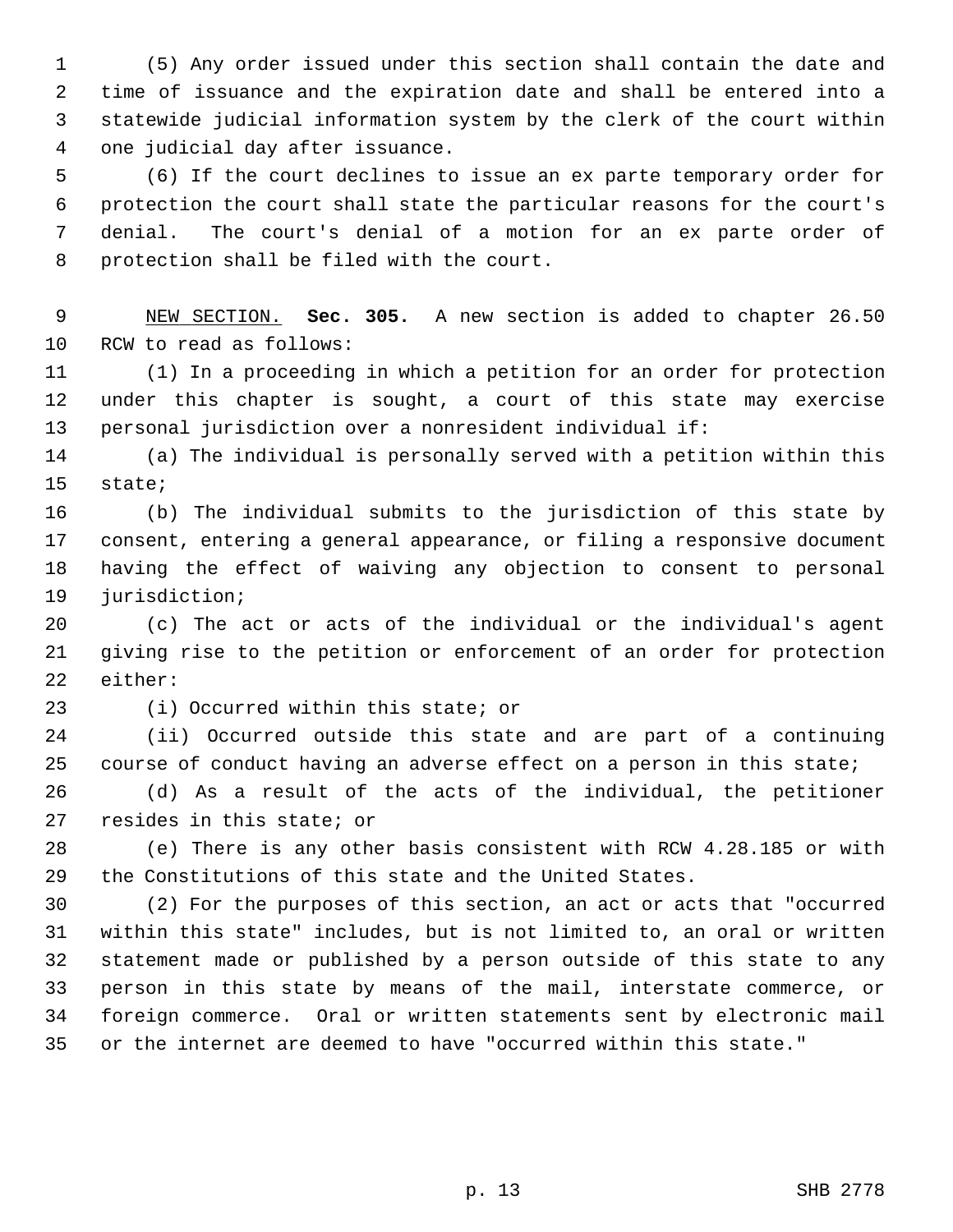1 NEW SECTION. **Sec. 306.** A new section is added to chapter 7.90 RCW 2 to read as follows:

 3 (1) In a proceeding in which a petition for a sexual assault 4 protection order is sought under this chapter, a court of this state 5 may exercise personal jurisdiction over a nonresident individual if:

 6 (a) The individual is personally served with a petition within this 7 state;

 8 (b) The individual submits to the jurisdiction of this state by 9 consent, entering a general appearance, or filing a responsive document 10 having the effect of waiving any objection to consent to personal 11 jurisdiction;

12 (c) The act or acts of the individual or the individual's agent 13 giving rise to the petition or enforcement of a sexual assault 14 protection order either:

15 (i) Occurred within this state; or

16 (ii) Occurred outside this state and are part of a continuing 17 course of conduct having an adverse effect on a person in this state;

18 (d) As a result of the acts of the individual, the petitioner 19 resides in this state; or

20 (e) There is any other basis consistent with RCW 4.28.185 or with 21 the constitutions of this state and the United States.

22 (2) For the purposes of this section, an act or acts that "occurred 23 within this state" includes, but is not limited to, an oral or written 24 statement made or published by a person outside of this state to any 25 person in this state by means of the mail, interstate commerce, or 26 foreign commerce. Oral or written statements sent by electronic mail 27 or the internet are deemed to have "occurred within this state."

28 NEW SECTION. **Sec. 307.** A new section is added to chapter 10.14 29 RCW to read as follows:

30 (1) In a proceeding in which a petition for an order for protection 31 under this chapter is sought, a court of this state may exercise 32 personal jurisdiction over a nonresident individual if:

33 (a) The individual is personally served with a petition within this 34 state;

35 (b) The individual submits to the jurisdiction of this state by 36 consent, entering a general appearance, or filing a responsive document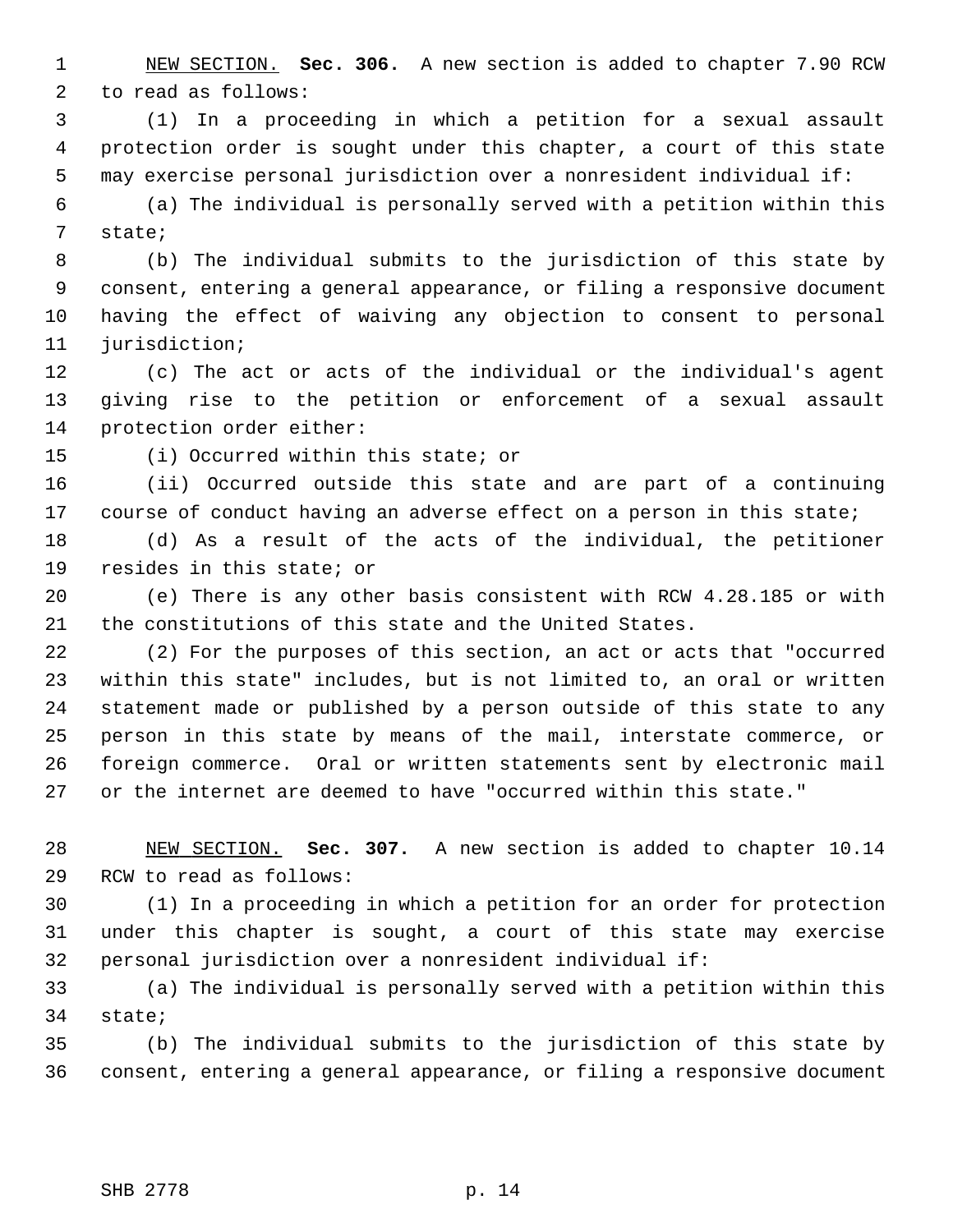1 having the effect of waiving any objection to consent to personal 2 jurisdiction;

 3 (c) The act or acts of the individual or the individual's agent 4 giving rise to the petition or enforcement of an order for protection 5 either:

6 (i) Occurred within this state; or

 7 (ii) Occurred outside this state and are part of a continuing 8 course of conduct having an adverse effect on a person in this state;

 9 (d) As a result of the acts of the individual, the petitioner 10 resides in this state; or

11 (e) There is any other basis consistent with RCW 4.28.185 or with 12 the constitutions of this state and the United States.

13 (2) For the purposes of this section, an act or acts that "occurred 14 within this state" includes, but is not limited to, an oral or written 15 statement made or published by a person outside of this state to any 16 person in this state by means of the mail, interstate commerce, or 17 foreign commerce. Oral or written statements sent by electronic mail 18 or the internet are deemed to have "occurred within this state."

19 **Sec. 308.** RCW 10.99.040 and 2000 c 119 s 18 are each amended to 20 read as follows:

21 (1) Because of the serious nature of domestic violence, the court 22 in domestic violence actions:

23 (a) Shall not dismiss any charge or delay disposition because of 24 concurrent dissolution or other civil proceedings;

25 (b) Shall not require proof that either party is seeking a 26 dissolution of marriage prior to instigation of criminal proceedings;

27 (c) Shall waive any requirement that the victim's location be 28 disclosed to any person, other than the attorney of a criminal 29 defendant, upon a showing that there is a possibility of further 30 violence: PROVIDED, That the court may order a criminal defense 31 attorney not to disclose to his or her client the victim's location; 32 and

33 (d) Shall identify by any reasonable means on docket sheets those 34 criminal actions arising from acts of domestic violence.

35 (2)(a) Because of the likelihood of repeated violence directed at 36 those who have been victims of domestic violence in the past, when any 37 person charged with or arrested for a crime involving domestic violence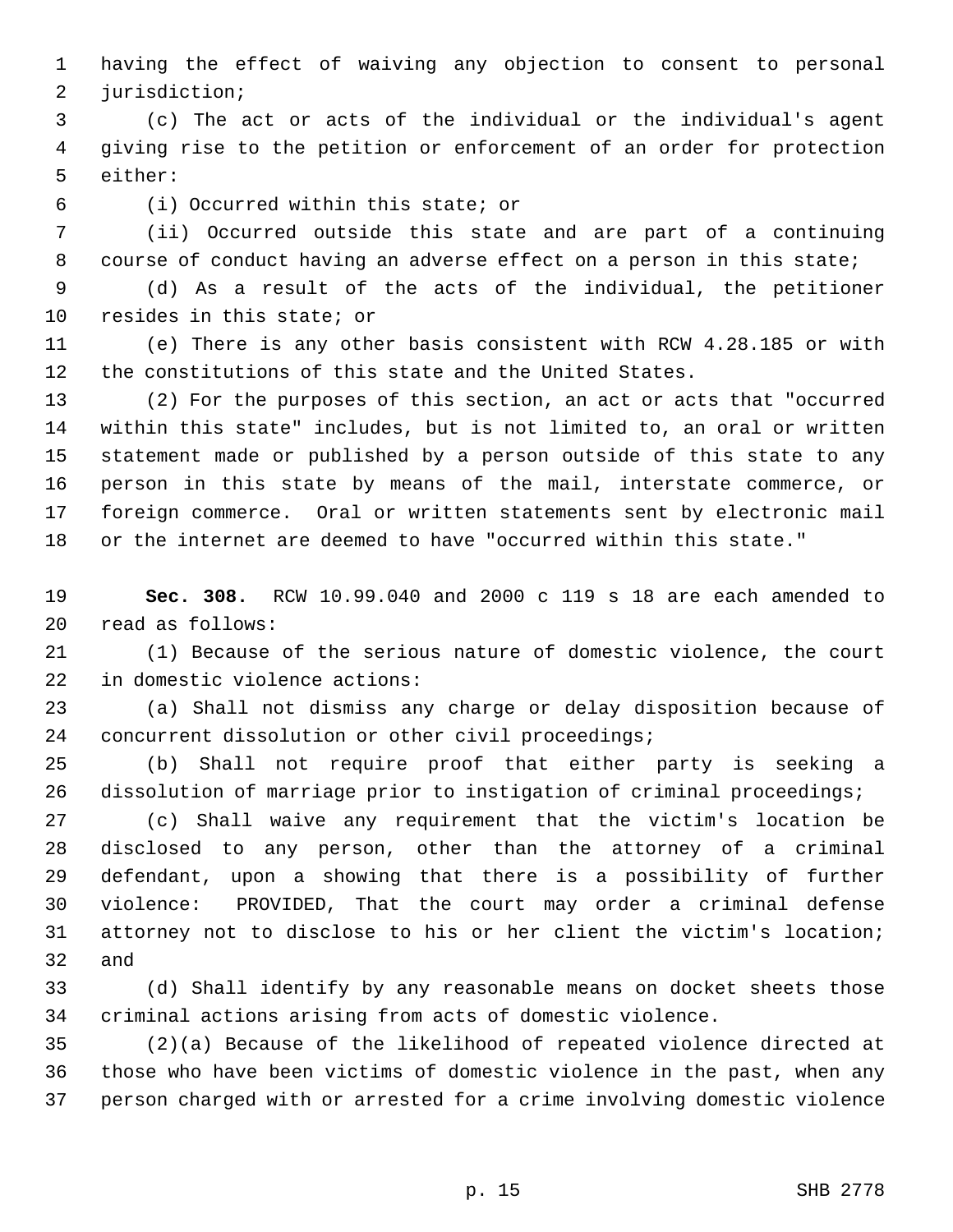1 is released from custody before arraignment or trial on bail or 2 personal recognizance, the court authorizing the release may prohibit 3 that person from having any contact with the victim. The jurisdiction 4 authorizing the release shall determine whether that person should be 5 prohibited from having any contact with the victim. If there is no 6 outstanding restraining or protective order prohibiting that person 7 from having contact with the victim, the court authorizing release may 8 issue, by telephone, a no-contact order prohibiting the person charged 9 or arrested from having contact with the victim or from knowingly 10 coming within, or knowingly remaining within, a specified distance of 11 a location.

12 (b) In issuing the order, the court shall consider the provisions 13 of RCW 9.41.800.

14 (c) The no-contact order shall also be issued in writing as soon as 15 possible. By January 1, 2011, the administrative office of the courts 16 shall develop a pattern form for all no-contact orders issued under 17 this chapter. A no-contact order issued under this chapter must 18 substantially comply with the pattern form developed by the 19 administrative office of the courts.

20 (3) At the time of arraignment the court shall determine whether a 21 no-contact order shall be issued or extended. The no-contact order 22 shall terminate if the defendant is acquitted or the charges are 23 dismissed. If a no-contact order is issued or extended, the court may 24 also include in the conditions of release a requirement that the 25 defendant submit to electronic monitoring. If electronic monitoring is 26 ordered, the court shall specify who shall provide the monitoring 27 services, and the terms under which the monitoring shall be performed. 28 Upon conviction, the court may require as a condition of the sentence 29 that the defendant reimburse the providing agency for the costs of the 30 electronic monitoring.

31 (4)(a) Willful violation of a court order issued under subsection 32 (2) or (3) of this section is punishable under RCW 26.50.110.

33 (b) The written order releasing the person charged or arrested 34 shall contain the court's directives and shall bear the legend: 35 "Violation of this order is a criminal offense under chapter 26.50 RCW 36 and will subject a violator to arrest; any assault, drive-by shooting, 37 or reckless endangerment that is a violation of this order is a felony. 38 You can be arrested even if any person protected by the order invites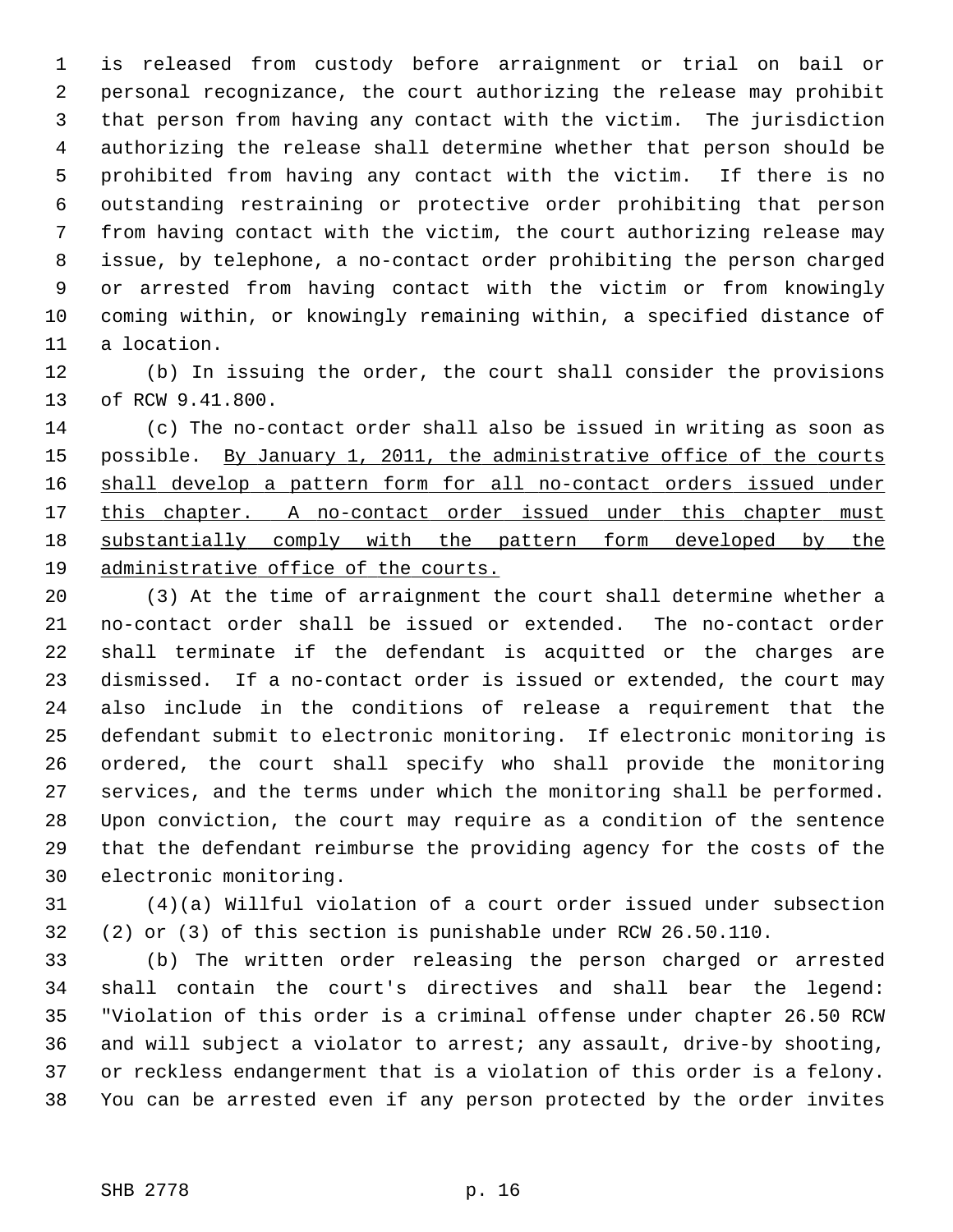1 or allows you to violate the order's prohibitions. You have the sole 2 responsibility to avoid or refrain from violating the order's 3 provisions. Only the court can change the order."

4 (c) A certified copy of the order shall be provided to the victim.

 5 (5) If a no-contact order has been issued prior to charging, that 6 order shall expire at arraignment or within seventy-two hours if 7 charges are not filed. Such orders need not be entered into the 8 computer-based criminal intelligence information system in this state 9 which is used by law enforcement agencies to list outstanding warrants.

10 (6) Whenever a no-contact order is issued, modified, or terminated 11 under subsection (2) or (3) of this section, the clerk of the court 12 shall forward a copy of the order on or before the next judicial day to 13 the appropriate law enforcement agency specified in the order. Upon 14 receipt of the copy of the order the law enforcement agency shall enter 15 the order for one year or until the expiration date specified on the 16 order into any computer-based criminal intelligence information system 17 available in this state used by law enforcement agencies to list 18 outstanding warrants. Entry into the computer-based criminal 19 intelligence information system constitutes notice to all law 20 enforcement agencies of the existence of the order. The order is fully 21 enforceable in any jurisdiction in the state. Upon receipt of notice 22 that an order has been terminated under subsection (3) of this section, 23 the law enforcement agency shall remove the order from the computer-24 based criminal intelligence information system.

25 (7) All courts shall develop policies and procedures by January 1, 26 2011, to grant victims a process to modify or rescind a no-contact 27 order issued under this chapter. The administrative office of the 28 courts shall develop a model policy to assist the courts in 29 implementing the requirements of this subsection.

30 NEW SECTION. **Sec. 309.** A new section is added to chapter 2.56 RCW 31 to read as follows:

32 (1) The administrative office of the courts shall develop 33 guidelines by December 1, 2011, for all courts to establish a process 34 to reconcile duplicate or conflicting no-contact or protection orders 35 issued by courts in this state.

36 (2) The guidelines developed under subsection (1) of this section 37 must include: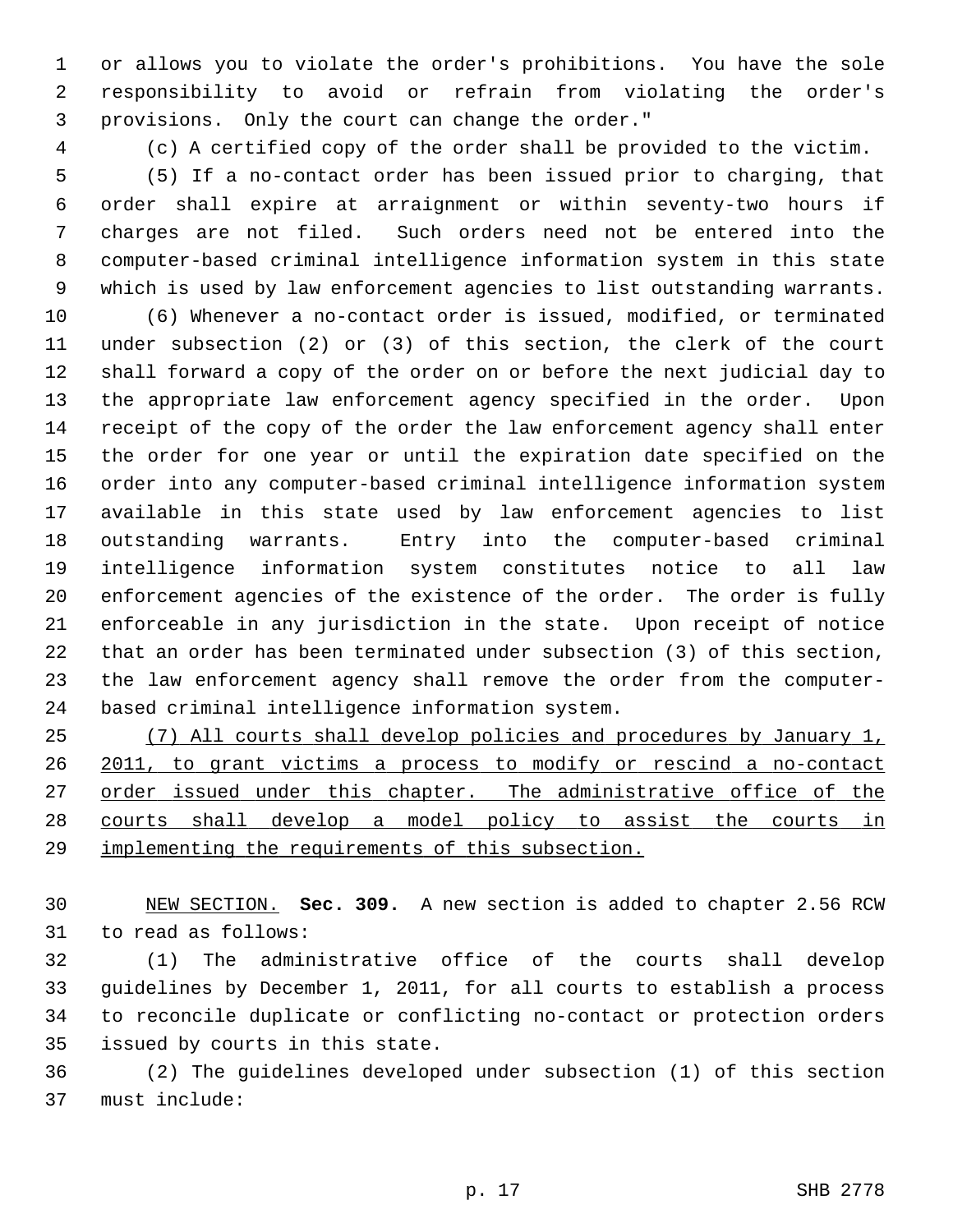1 (a) A process to allow any party named in a no-contact or 2 protection order to petition for the purpose of reconciling duplicate 3 or conflicting orders; and

 4 (b) A procedure to address no-contact and protection order data 5 sharing between court jurisdictions in this state.

 6 (3) By January 1, 2011, the administrative office of the courts 7 shall provide a report back to the legislature concerning the progress 8 made to develop the guidelines required by this section.

 9 **Sec. 310.** RCW 9.41.040 and 2009 c 293 s 1 are each amended to read 10 as follows:

11 (1)(a) A person, whether an adult or juvenile, is guilty of the 12 crime of unlawful possession of a firearm in the first degree, if the 13 person owns, has in his or her possession, or has in his or her control 14 any firearm after having previously been convicted or found not guilty 15 by reason of insanity in this state or elsewhere of any serious offense 16 as defined in this chapter.

17 (b) Unlawful possession of a firearm in the first degree is a class 18 B felony punishable according to chapter 9A.20 RCW.

19 (2)(a) A person, whether an adult or juvenile, is guilty of the 20 crime of unlawful possession of a firearm in the second degree, if the 21 person does not qualify under subsection (1) of this section for the 22 crime of unlawful possession of a firearm in the first degree and the 23 person owns, has in his or her possession, or has in his or her control 24 any firearm:

25 (i) After having previously been convicted or found not guilty by 26 reason of insanity in this state or elsewhere of any felony not 27 specifically listed as prohibiting firearm possession under subsection 28 (1) of this section( $(-or)$ );

29 (ii) After having previously been convicted or found not guilty by 30 reason of insanity in this state or elsewhere of any of the following 31 crimes when committed by one family or household member against 32 another, committed on or after July 1, 1993: Assault in the fourth 33 degree, coercion, stalking, reckless endangerment, criminal trespass in 34 the first degree, harassment, or violation of the provisions of a 35 protection order or no-contact order restraining the person or 36 excluding the person from a residence (RCW 26.50.060, 26.50.070, 37 26.50.130, or 10.99.040);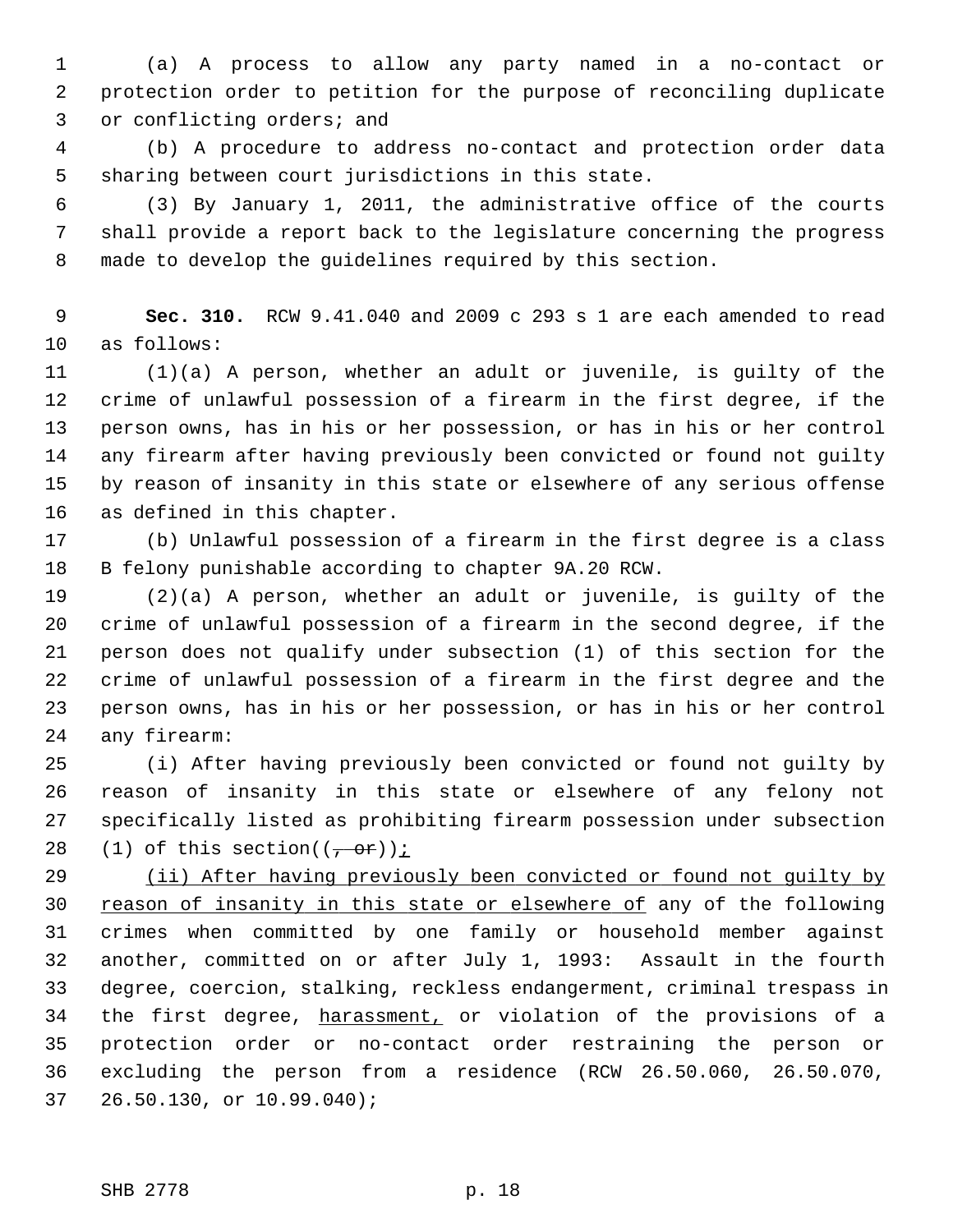$1$  (( $\overline{(\overline{\{i\}})}$ )) (iii) During any period of time that the person is subject

2 to an order issued under chapter 10.99, 26.50, or 26.52 RCW that:

 (A) Was issued after a hearing of which the person received actual notice, and at which the person had an opportunity to participate; and (B) Restrains the person from causing physical harm or bodily injury, assaulting, sexually assaulting, molesting, harassing, threatening, or stalking, a family or household member of the person,

8 or a minor child of the family or household member;

 9 (iv) After having previously been involuntarily committed for 10 mental health treatment under RCW 71.05.240, 71.05.320, 71.34.740, 11 71.34.750, chapter 10.77 RCW, or equivalent statutes of another 12 jurisdiction, unless his or her right to possess a firearm has been 13 restored as provided in RCW 9.41.047;

14 ( $(\overrightarrow{1}i)$ ) (v) If the person is under eighteen years of age, except 15 as provided in RCW 9.41.042; and/or

16  $((\overleftrightarrow{iv}))$  (vi) If the person is free on bond or personal 17 recognizance pending trial, appeal, or sentencing for a serious offense 18 as defined in RCW 9.41.010.

19 (b) Unlawful possession of a firearm in the second degree is a 20 class C felony punishable according to chapter 9A.20 RCW.

21 (3) Notwithstanding RCW 9.41.047 or any other provisions of law, as 22 used in this chapter, a person has been "convicted", whether in an 23 adult court or adjudicated in a juvenile court, at such time as a plea 24 of guilty has been accepted, or a verdict of guilty has been filed, 25 notwithstanding the pendency of any future proceedings including but 26 not limited to sentencing or disposition, post-trial or post-27 factfinding motions, and appeals. Conviction includes a dismissal 28 entered after a period of probation, suspension or deferral of 29 sentence, and also includes equivalent dispositions by courts in 30 jurisdictions other than Washington state. A person shall not be 31 precluded from possession of a firearm if the conviction has been the 32 subject of a pardon, annulment, certificate of rehabilitation, or other 33 equivalent procedure based on a finding of the rehabilitation of the 34 person convicted or the conviction or disposition has been the subject 35 of a pardon, annulment, or other equivalent procedure based on a 36 finding of innocence. Where no record of the court's disposition of 37 the charges can be found, there shall be a rebuttable presumption that 38 the person was not convicted of the charge.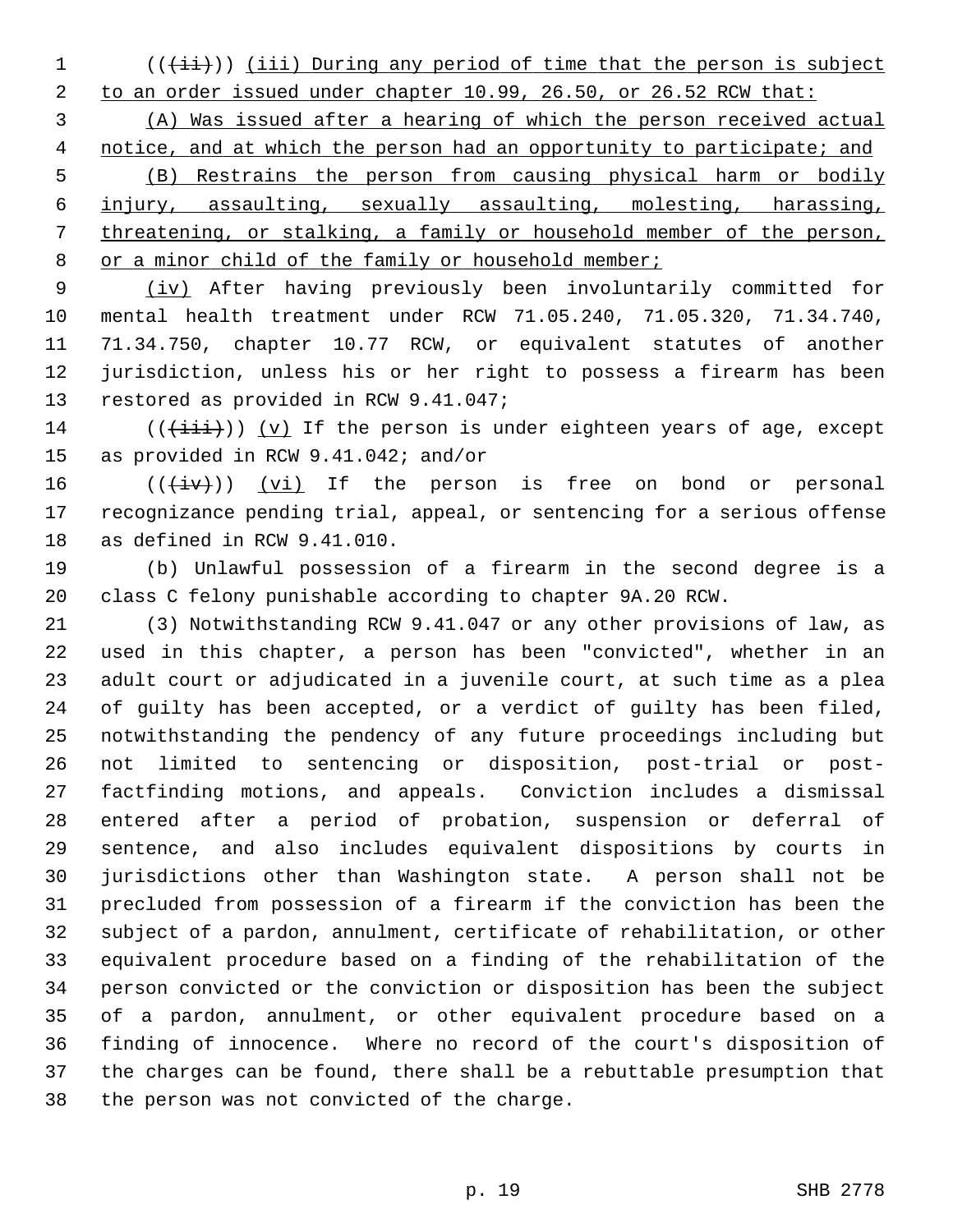1 (4) Notwithstanding subsection (1) or (2) of this section, a person 2 convicted or found not guilty by reason of insanity of an offense 3 prohibiting the possession of a firearm under this section other than 4 murder, manslaughter, robbery, rape, indecent liberties, arson, 5 assault, kidnapping, extortion, burglary, or violations with respect to 6 controlled substances under RCW 69.50.401 and 69.50.410, who received 7 a probationary sentence under RCW 9.95.200, and who received a 8 dismissal of the charge under RCW 9.95.240, shall not be precluded from 9 possession of a firearm as a result of the conviction or finding of not 10 guilty by reason of insanity. Notwithstanding any other provisions of 11 this section, if a person is prohibited from possession of a firearm 12 under subsection (1) or (2) of this section and has not previously been 13 convicted or found not guilty by reason of insanity of a sex offense 14 prohibiting firearm ownership under subsection (1) or (2) of this 15 section and/or any felony defined under any law as a class A felony or 16 with a maximum sentence of at least twenty years, or both, the 17 individual may petition a court of record to have his or her right to 18 possess a firearm restored:

19 (a) Under RCW 9.41.047; and/or

20 (b)(i) If the conviction or finding of not guilty by reason of 21 insanity was for a felony offense, after five or more consecutive years 22 in the community without being convicted or found not guilty by reason 23 of insanity or currently charged with any felony, gross misdemeanor, or 24 misdemeanor crimes, if the individual has no prior felony convictions 25 that prohibit the possession of a firearm counted as part of the 26 offender score under RCW 9.94A.525; or

27 (ii) If the conviction or finding of not guilty by reason of 28 insanity was for a nonfelony offense, after three or more consecutive 29 years in the community without being convicted or found not guilty by 30 reason of insanity or currently charged with any felony, gross 31 misdemeanor, or misdemeanor crimes, if the individual has no prior 32 felony convictions that prohibit the possession of a firearm counted as 33 part of the offender score under RCW 9.94A.525 and the individual has 34 completed all conditions of the sentence.

35 (5) In addition to any other penalty provided for by law, if a 36 person under the age of eighteen years is found by a court to have 37 possessed a firearm in a vehicle in violation of subsection (1) or (2) 38 of this section or to have committed an offense while armed with a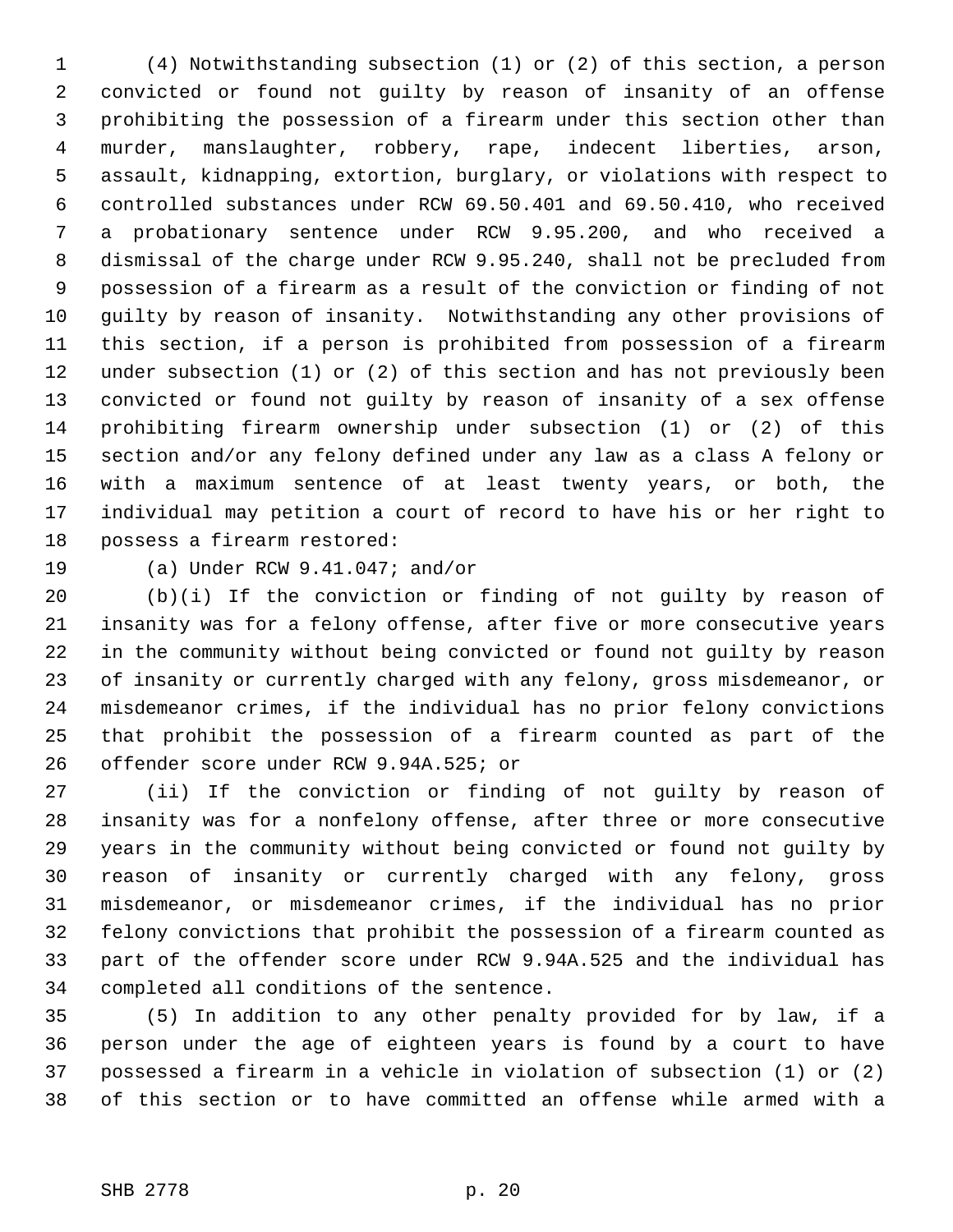1 firearm during which offense a motor vehicle served an integral 2 function, the court shall notify the department of licensing within 3 twenty-four hours and the person's privilege to drive shall be revoked 4 under RCW 46.20.265.

 5 (6) Nothing in chapter 129, Laws of 1995 shall ever be construed or 6 interpreted as preventing an offender from being charged and 7 subsequently convicted for the separate felony crimes of theft of a 8 firearm or possession of a stolen firearm, or both, in addition to 9 being charged and subsequently convicted under this section for 10 unlawful possession of a firearm in the first or second degree. 11 Notwithstanding any other law, if the offender is convicted under this 12 section for unlawful possession of a firearm in the first or second 13 degree and for the felony crimes of theft of a firearm or possession of 14 a stolen firearm, or both, then the offender shall serve consecutive 15 sentences for each of the felony crimes of conviction listed in this 16 subsection.

17 (7) Each firearm unlawfully possessed under this section shall be 18 a separate offense.

19 **Sec. 311.** RCW 9.41.800 and 2002 c 302 s 704 are each amended to 20 read as follows:

21 (1) Any court when entering an order authorized under RCW 22 9A.46.080, 10.14.080, 10.99.040, 10.99.045, 26.09.050, 26.09.060, 23 26.10.040, 26.10.115, 26.26.130, 26.50.060, 26.50.070, or 26.26.590 24 shall, upon a showing by clear and convincing evidence, that a party 25 has: Used, displayed, or threatened to use a firearm or other 26 dangerous weapon in a felony, or previously committed any offense that 27 makes him or her ineligible to possess a firearm under the provisions 28 of RCW 9.41.040:

29 (a) Require the party to surrender any firearm or other dangerous 30 weapon;

31 (b) Require the party to surrender any concealed pistol license 32 issued under RCW 9.41.070;

33 (c) Prohibit the party from obtaining or possessing a firearm or 34 other dangerous weapon;

35 (d) Prohibit the party from obtaining or possessing a concealed 36 pistol license.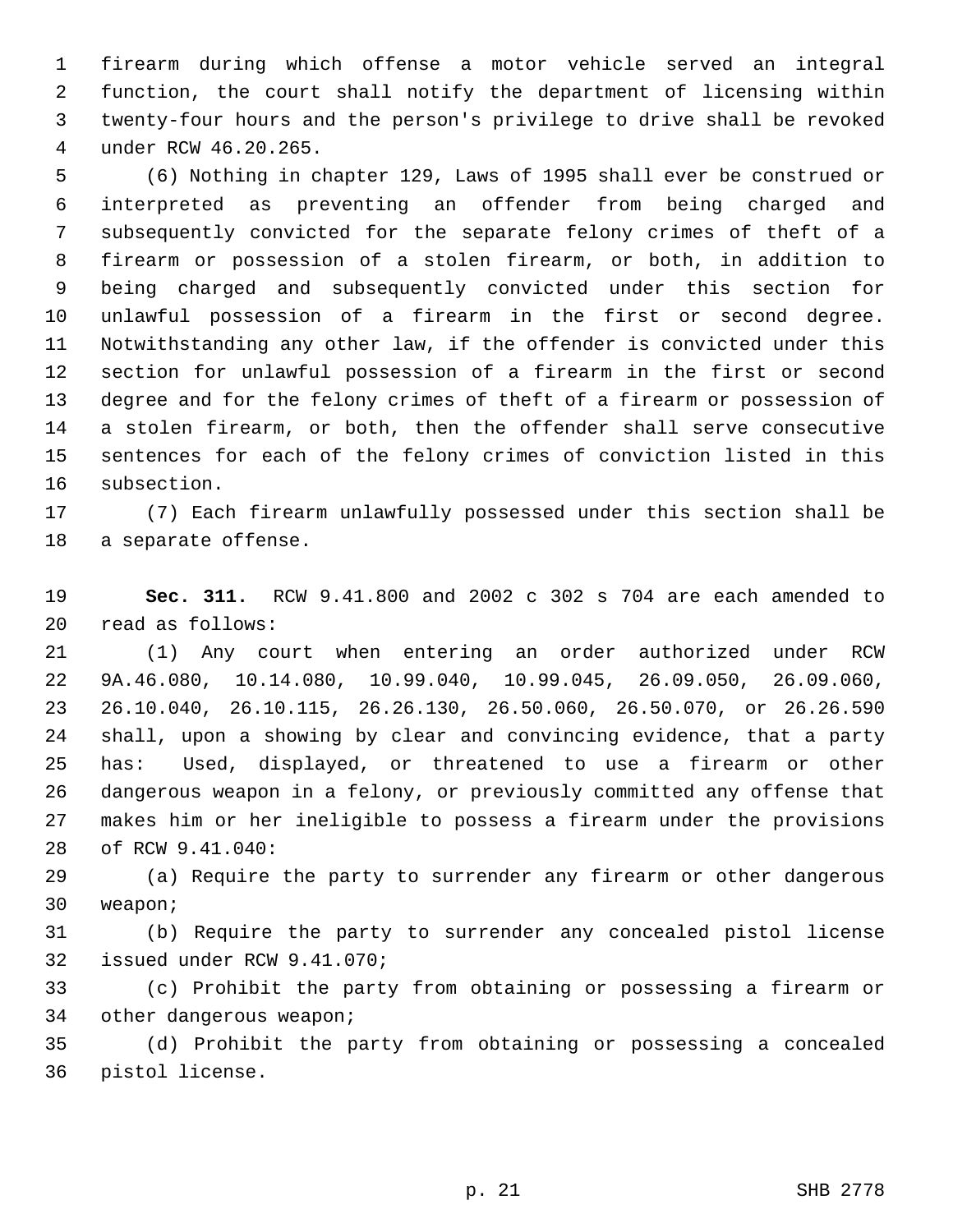1 (2) Any court when entering an order authorized under RCW 2 9A.46.080, 10.14.080, 10.99.040, 10.99.045, 26.09.050, 26.09.060, 3 26.10.040, 26.10.115, 26.26.130, 26.50.060, 26.50.070, or 26.26.590 4 may, upon a showing by a preponderance of the evidence but not by clear 5 and convincing evidence, that a party has: Used, displayed, or 6 threatened to use a firearm or other dangerous weapon in a felony, or 7 previously committed any offense that makes him or her ineligible to 8 possess a pistol under the provisions of RCW 9.41.040:

 9 (a) Require the party to surrender any firearm or other dangerous 10 weapon;

11 (b) Require the party to surrender a concealed pistol license 12 issued under RCW 9.41.070;

13 (c) Prohibit the party from obtaining or possessing a firearm or 14 other dangerous weapon;

15 (d) Prohibit the party from obtaining or possessing a concealed 16 pistol license.

17 (3) Any court when entering an order under RCW 10.99.040, 10.99.045, or 26.50.060 that restrains the party from causing physical harm or bodily injury, assaulting, sexually assaulting, molesting, harassing, threatening, or stalking, a family or household member of the party, or a minor child of the family or household member, shall:

22 (a) Require the party to surrender any firearm or other dangerous 23 weapon; and

24 (b) Prohibit the party from obtaining or possessing a firearm or 25 other dangerous weapon.

26 (4) The court may order temporary surrender of a firearm or other 27 dangerous weapon without notice to the other party if it finds, on the 28 basis of the moving affidavit or other evidence, that irreparable 29 injury could result if an order is not issued until the time for 30 response has elapsed.

31  $((+4))$  (5) In addition to the provisions of subsections (1), (2),  $32$  ((and)) (3), and (4) of this section, the court may enter an order 33 requiring a party to comply with the provisions in subsection (1) of 34 this section if it finds that the possession of a firearm or other 35 dangerous weapon by any party presents a serious and imminent threat to 36 public health or safety, or to the health or safety of any individual. 37 ( $(\frac{+5}{})$ ) (6) The requirements of subsections (1), (2), and ( $(\frac{+4}{})$ )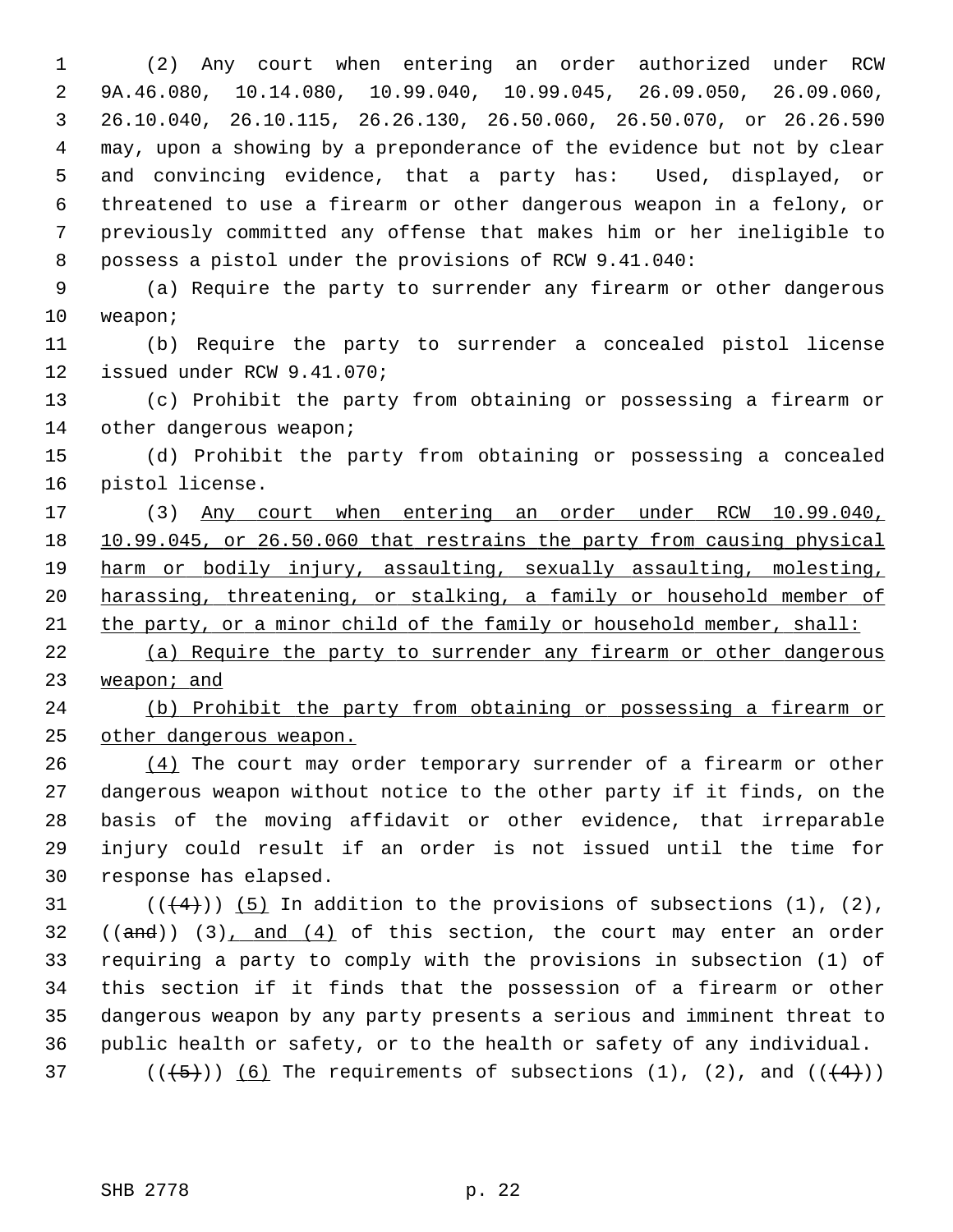1 (5) of this section may be for a period of time less than the duration 2 of the order.

 $3$  (( $(6)$ )) (7) The court may require the party to surrender any 4 firearm or other dangerous weapon in his or her immediate possession or 5 control or subject to his or her immediate possession or control to the 6 sheriff of the county having jurisdiction of the proceeding, the chief 7 of police of the municipality having jurisdiction, or to the restrained 8 or enjoined party's counsel or to any person designated by the court.

- 
- 

## 9 **PART FOUR** 10 **SENTENCING REFORMS**

11 **Sec. 401.** RCW 9.94A.535 and 2008 c 276 s 303 and 2008 c 233 s 9 12 are each reenacted and amended to read as follows:

13 The court may impose a sentence outside the standard sentence range 14 for an offense if it finds, considering the purpose of this chapter, 15 that there are substantial and compelling reasons justifying an 16 exceptional sentence. Facts supporting aggravated sentences, other 17 than the fact of a prior conviction, shall be determined pursuant to 18 the provisions of RCW 9.94A.537.

19 Whenever a sentence outside the standard sentence range is imposed, 20 the court shall set forth the reasons for its decision in written 21 findings of fact and conclusions of law. A sentence outside the 22 standard sentence range shall be a determinate sentence.

23 If the sentencing court finds that an exceptional sentence outside 24 the standard sentence range should be imposed, the sentence is subject 25 to review only as provided for in RCW 9.94A.585(4).

26 A departure from the standards in RCW 9.94A.589 (1) and (2) 27 governing whether sentences are to be served consecutively or 28 concurrently is an exceptional sentence subject to the limitations in 29 this section, and may be appealed by the offender or the state as set 30 forth in RCW 9.94A.585 (2) through (6).

31 (1) Mitigating Circumstances - Court to Consider

32 The court may impose an exceptional sentence below the standard 33 range if it finds that mitigating circumstances are established by a 34 preponderance of the evidence. The following are illustrative only and 35 are not intended to be exclusive reasons for exceptional sentences.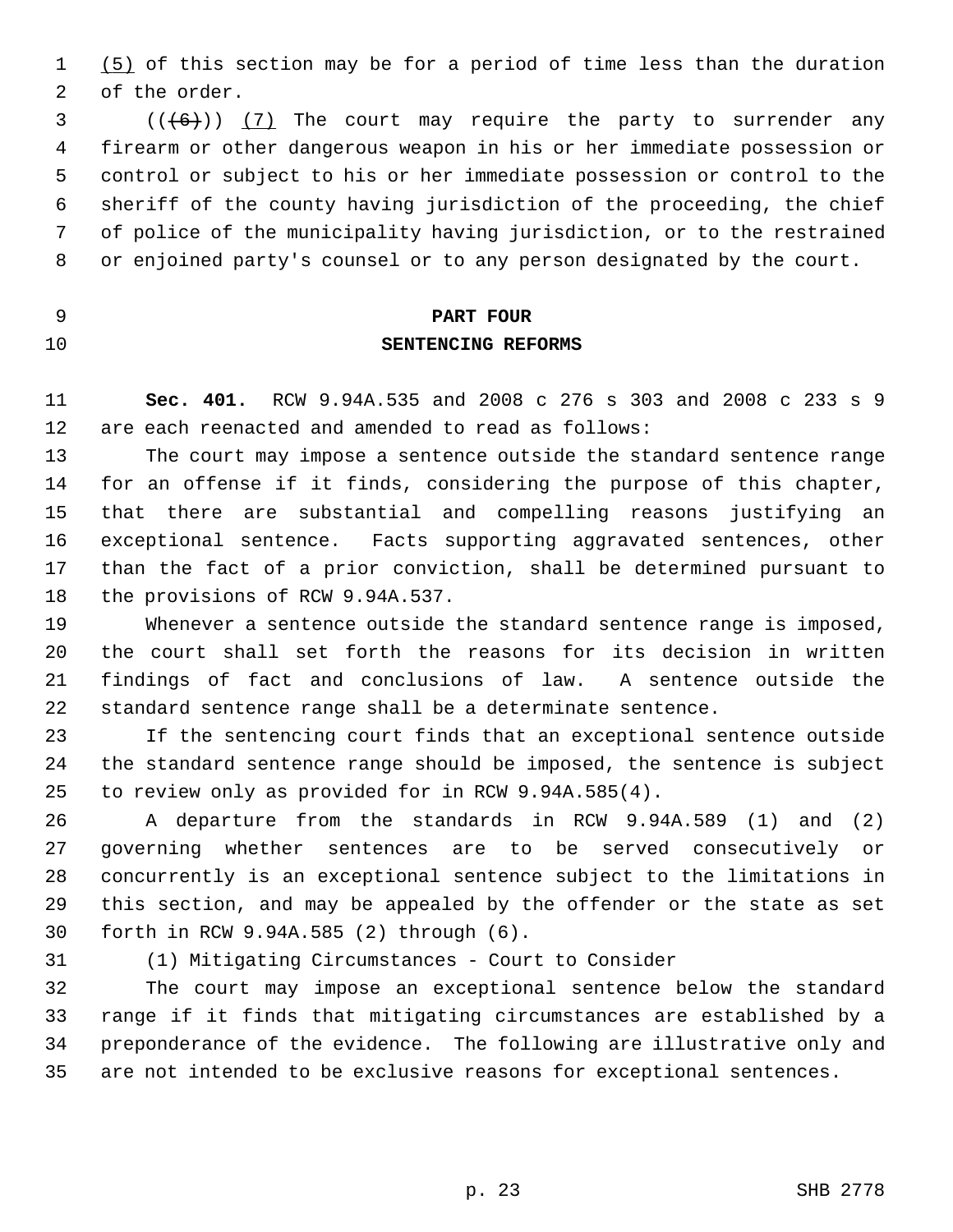1 (a) To a significant degree, the victim was an initiator, willing 2 participant, aggressor, or provoker of the incident.

 3 (b) Before detection, the defendant compensated, or made a good 4 faith effort to compensate, the victim of the criminal conduct for any 5 damage or injury sustained.

 6 (c) The defendant committed the crime under duress, coercion, 7 threat, or compulsion insufficient to constitute a complete defense but 8 which significantly affected his or her conduct.

 9 (d) The defendant, with no apparent predisposition to do so, was 10 induced by others to participate in the crime.

11 (e) The defendant's capacity to appreciate the wrongfulness of his 12 or her conduct, or to conform his or her conduct to the requirements of 13 the law, was significantly impaired. Voluntary use of drugs or alcohol 14 is excluded.

15 (f) The offense was principally accomplished by another person and 16 the defendant manifested extreme caution or sincere concern for the 17 safety or well-being of the victim.

18 (g) The operation of the multiple offense policy of RCW 9.94A.589 19 results in a presumptive sentence that is clearly excessive in light of 20 the purpose of this chapter, as expressed in RCW 9.94A.010.

21 (h) The defendant or the defendant's children suffered a continuing 22 pattern of physical or sexual abuse by the victim of the offense and 23 the offense is a response to that abuse.

 (i) The current offense involved domestic violence, as defined in RCW 10.99.020, and the defendant suffered a continuing pattern of coercion, control, or abuse by the victim of the offense and the offense is a response to that coercion, control, or abuse.

28 (2) Aggravating Circumstances - Considered and Imposed by the Court 29 The trial court may impose an aggravated exceptional sentence 30 without a finding of fact by a jury under the following circumstances:

31 (a) The defendant and the state both stipulate that justice is best 32 served by the imposition of an exceptional sentence outside the 33 standard range, and the court finds the exceptional sentence to be 34 consistent with and in furtherance of the interests of justice and the 35 purposes of the sentencing reform act.

36 (b) The defendant's prior unscored misdemeanor or prior unscored 37 foreign criminal history results in a presumptive sentence that is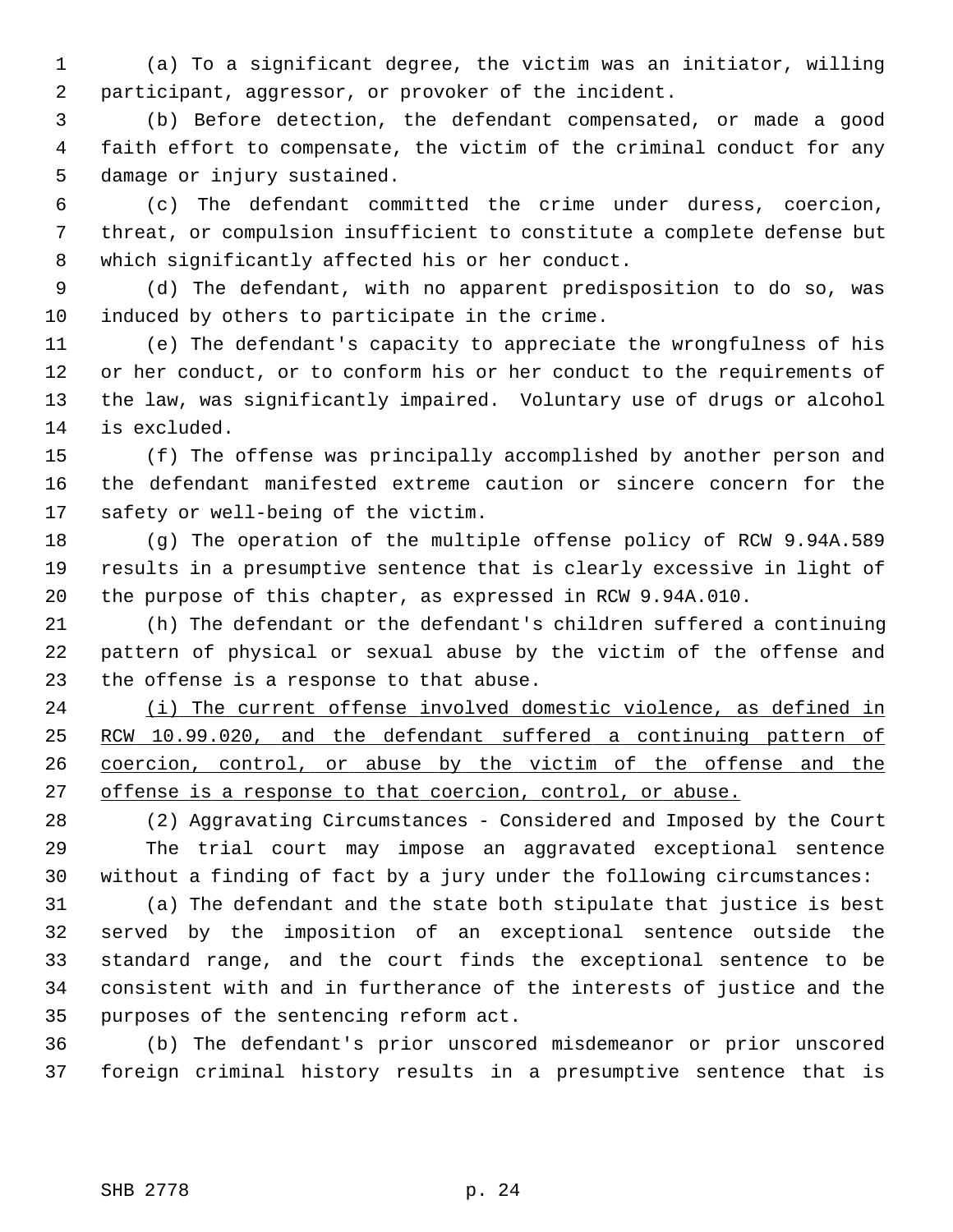1 clearly too lenient in light of the purpose of this chapter, as 2 expressed in RCW 9.94A.010.

 3 (c) The defendant has committed multiple current offenses and the 4 defendant's high offender score results in some of the current offenses 5 going unpunished.

 6 (d) The failure to consider the defendant's prior criminal history 7 which was omitted from the offender score calculation pursuant to RCW 8 9.94A.525 results in a presumptive sentence that is clearly too 9 lenient.

10 (3) Aggravating Circumstances - Considered by a Jury -Imposed by 11 the Court

12 Except for circumstances listed in subsection (2) of this section, 13 the following circumstances are an exclusive list of factors that can 14 support a sentence above the standard range. Such facts should be 15 determined by procedures specified in RCW 9.94A.537.

16 (a) The defendant's conduct during the commission of the current 17 offense manifested deliberate cruelty to the victim.

18 (b) The defendant knew or should have known that the victim of the 19 current offense was particularly vulnerable or incapable of resistance. 20 (c) The current offense was a violent offense, and the defendant 21 knew that the victim of the current offense was pregnant.

22 (d) The current offense was a major economic offense or series of 23 offenses, so identified by a consideration of any of the following 24 factors:

25 (i) The current offense involved multiple victims or multiple 26 incidents per victim;

27 (ii) The current offense involved attempted or actual monetary loss 28 substantially greater than typical for the offense;

29 (iii) The current offense involved a high degree of sophistication 30 or planning or occurred over a lengthy period of time; or

31 (iv) The defendant used his or her position of trust, confidence, 32 or fiduciary responsibility to facilitate the commission of the current 33 offense.

34 (e) The current offense was a major violation of the Uniform 35 Controlled Substances Act, chapter 69.50 RCW (VUCSA), related to 36 trafficking in controlled substances, which was more onerous than the 37 typical offense of its statutory definition: The presence of ANY of 38 the following may identify a current offense as a major VUCSA: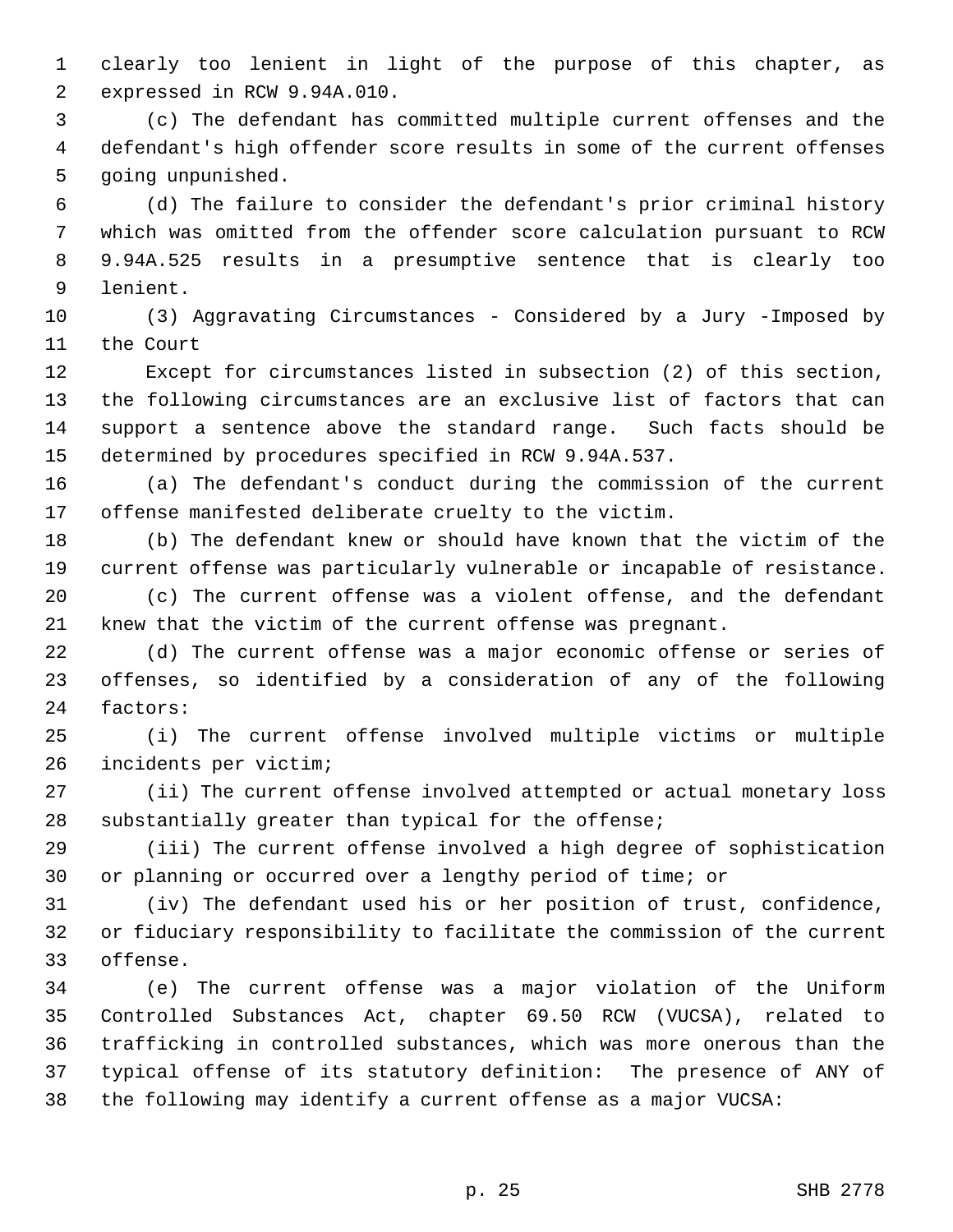1 (i) The current offense involved at least three separate 2 transactions in which controlled substances were sold, transferred, or 3 possessed with intent to do so;

 4 (ii) The current offense involved an attempted or actual sale or 5 transfer of controlled substances in quantities substantially larger 6 than for personal use;

 7 (iii) The current offense involved the manufacture of controlled 8 substances for use by other parties;

 9 (iv) The circumstances of the current offense reveal the offender 10 to have occupied a high position in the drug distribution hierarchy;

11 (v) The current offense involved a high degree of sophistication or 12 planning, occurred over a lengthy period of time, or involved a broad 13 geographic area of disbursement; or

14 (vi) The offender used his or her position or status to facilitate 15 the commission of the current offense, including positions of trust, 16 confidence or fiduciary responsibility (e.g., pharmacist, physician, or 17 other medical professional).

18 (f) The current offense included a finding of sexual motivation 19 pursuant to RCW 9.94A.835.

20 (g) The offense was part of an ongoing pattern of sexual abuse of 21 the same victim under the age of eighteen years manifested by multiple 22 incidents over a prolonged period of time.

23 (h) The current offense involved domestic violence, as defined in 24 RCW 10.99.020, and one or more of the following was present:

25 (i) The offense was part of an ongoing pattern of psychological, 26 physical, or sexual abuse of  $((the)$  a victim or multiple victims 27 manifested by multiple incidents over a prolonged period of time;

28 (ii) The offense occurred within sight or sound of the victim's or 29 the offender's minor children under the age of eighteen years; or

30 (iii) The offender's conduct during the commission of the current 31 offense manifested deliberate cruelty or intimidation of the victim.

32 (i) The offense resulted in the pregnancy of a child victim of 33 rape.

34 (j) The defendant knew that the victim of the current offense was 35 a youth who was not residing with a legal custodian and the defendant 36 established or promoted the relationship for the primary purpose of 37 victimization.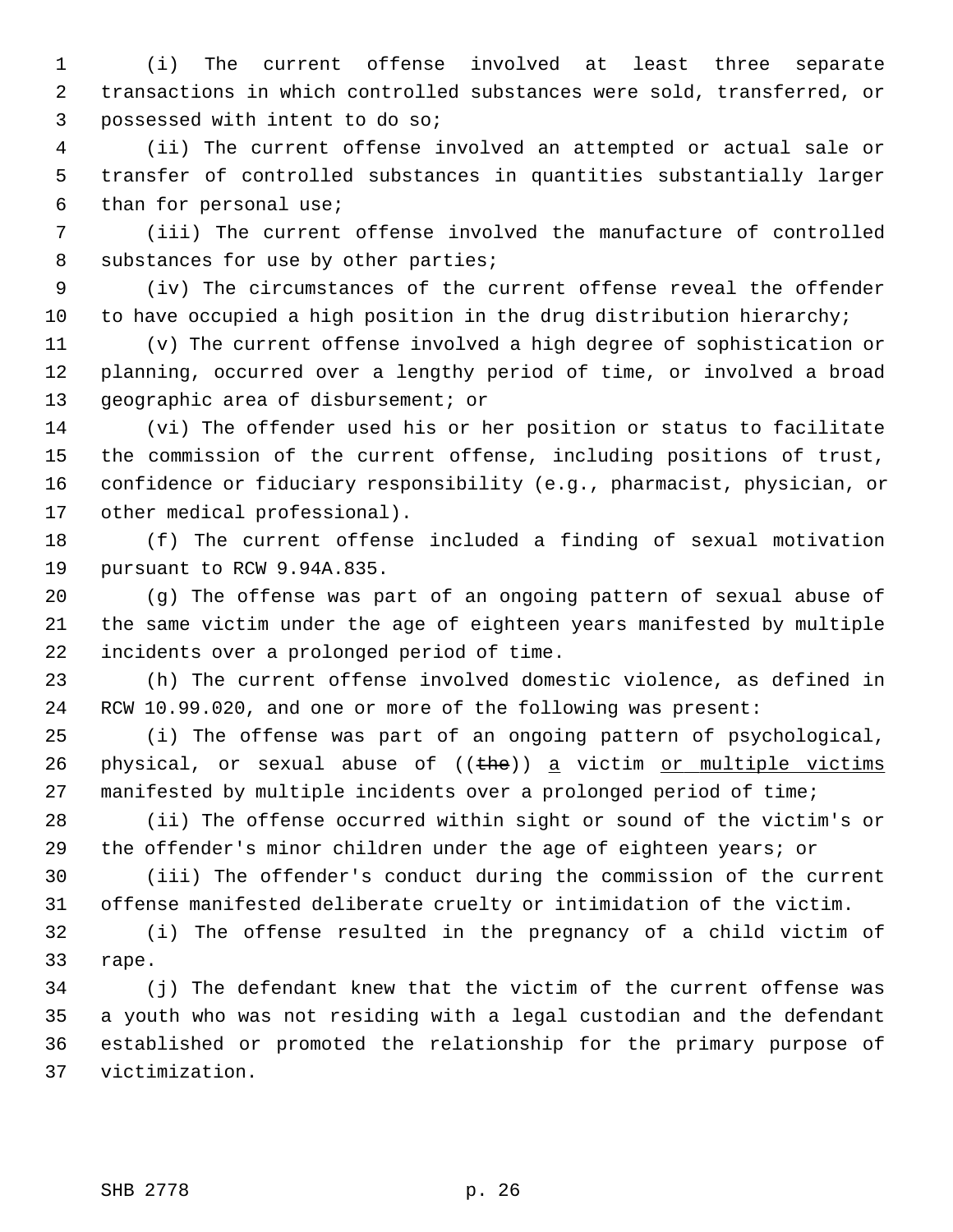1 (k) The offense was committed with the intent to obstruct or impair 2 human or animal health care or agricultural or forestry research or 3 commercial production.

 4 (l) The current offense is trafficking in the first degree or 5 trafficking in the second degree and any victim was a minor at the time 6 of the offense.

 7 (m) The offense involved a high degree of sophistication or 8 planning.

 9 (n) The defendant used his or her position of trust, confidence, or 10 fiduciary responsibility to facilitate the commission of the current 11 offense.

12 (o) The defendant committed a current sex offense, has a history of 13 sex offenses, and is not amenable to treatment.

14 (p) The offense involved an invasion of the victim's privacy.

15 (q) The defendant demonstrated or displayed an egregious lack of 16 remorse.

17 (r) The offense involved a destructive and foreseeable impact on 18 persons other than the victim.

19 (s) The defendant committed the offense to obtain or maintain his 20 or her membership or to advance his or her position in the hierarchy of 21 an organization, association, or identifiable group.

22 (t) The defendant committed the current offense shortly after being 23 released from incarceration.

24 (u) The current offense is a burglary and the victim of the 25 burglary was present in the building or residence when the crime was 26 committed.

27 (v) The offense was committed against a law enforcement officer who 28 was performing his or her official duties at the time of the offense, 29 the offender knew that the victim was a law enforcement officer, and 30 the victim's status as a law enforcement officer is not an element of 31 the offense.

32 (w) The defendant committed the offense against a victim who was 33 acting as a good samaritan.

34 (x) The defendant committed the offense against a public official 35 or officer of the court in retaliation of the public official's 36 performance of his or her duty to the criminal justice system.

37 (y) The victim's injuries substantially exceed the level of bodily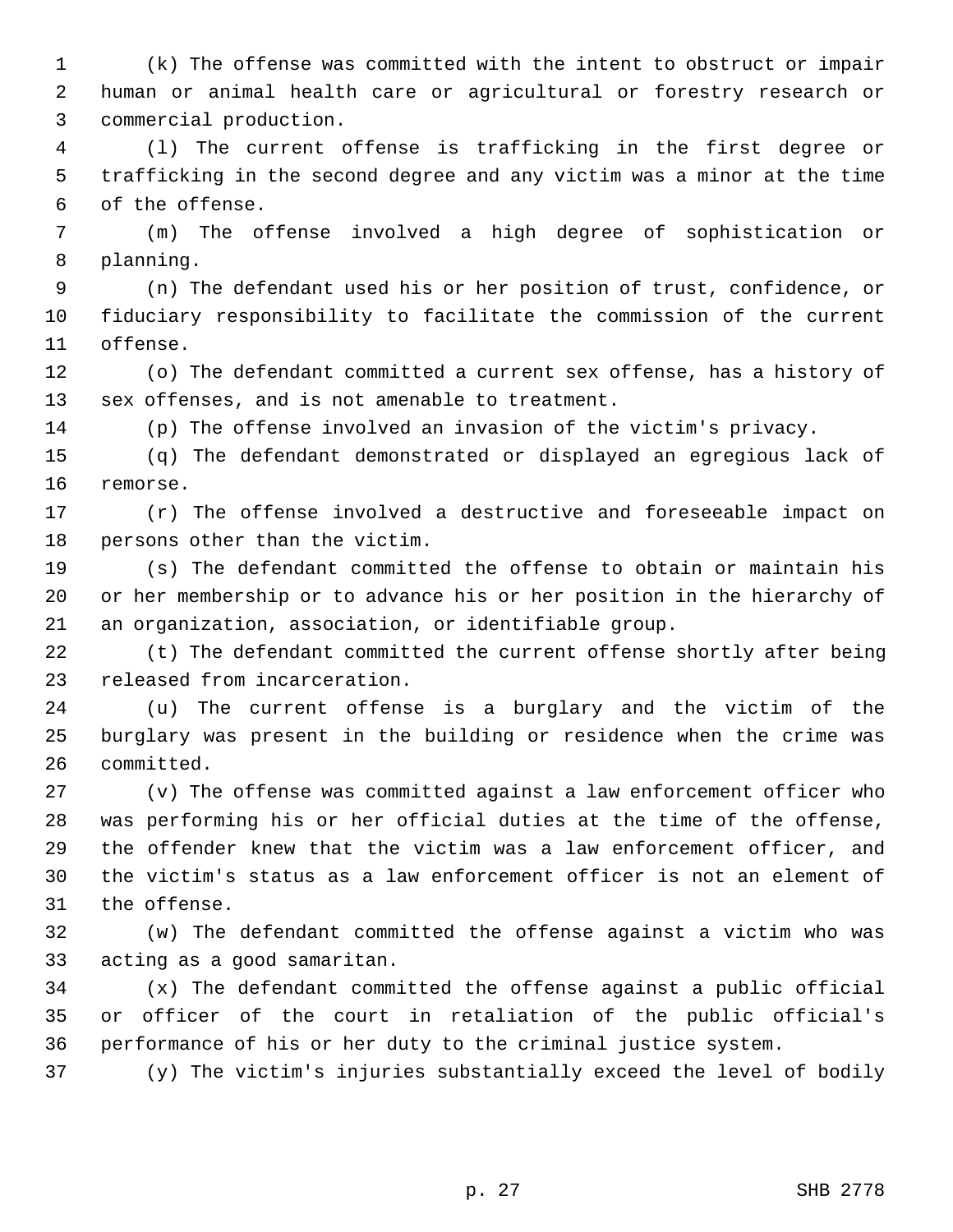1 harm necessary to satisfy the elements of the offense. This aggravator 2 is not an exception to RCW 9.94A.530(2).

 3 (z)(i)(A) The current offense is theft in the first degree, theft 4 in the second degree, possession of stolen property in the first 5 degree, or possession of stolen property in the second degree; (B) the 6 stolen property involved is metal property; and (C) the property damage 7 to the victim caused in the course of the theft of metal property is 8 more than three times the value of the stolen metal property, or the 9 theft of the metal property creates a public hazard.

10 (ii) For purposes of this subsection, "metal property" means 11 commercial metal property, private metal property, or nonferrous metal 12 property, as defined in RCW 19.290.010.

13 (aa) The defendant committed the offense with the intent to 14 directly or indirectly cause any benefit, aggrandizement, gain, profit, 15 or other advantage to or for a criminal street gang as defined in RCW 16 9.94A.030, its reputation, influence, or membership.

17 NEW SECTION. **Sec. 402.** A new section is added to chapter 10.99 18 RCW to read as follows:

19 (1) In sentencing for a crime of domestic violence as defined in 20 this chapter, courts of limited jurisdiction shall consider, among 21 other factors, whether:

22 (a) The defendant suffered a continuing pattern of coercion, 23 control, or abuse by the victim of the offense and the offense is a 24 response to that coercion, control, or abuse;

25 (b) The offense was part of an ongoing pattern of psychological, 26 physical, or sexual abuse of a victim or multiple victims manifested by 27 multiple incidents over a prolonged period of time; and

28 (c) The offense occurred within sight or sound of the victim's or 29 the offender's minor children under the age of eighteen years.

30 (2)(a) In sentencing for a crime of domestic violence as defined in 31 this chapter, the prosecutor shall provide for the court's review:

32 (i) The defendant's criminal history, if any, that occurred in 33 Washington or any other state;

34 (ii) If available, the defendant's prior criminal history that 35 occurred in any tribal jurisdiction; and

36 (iii) The defendant's individual order history.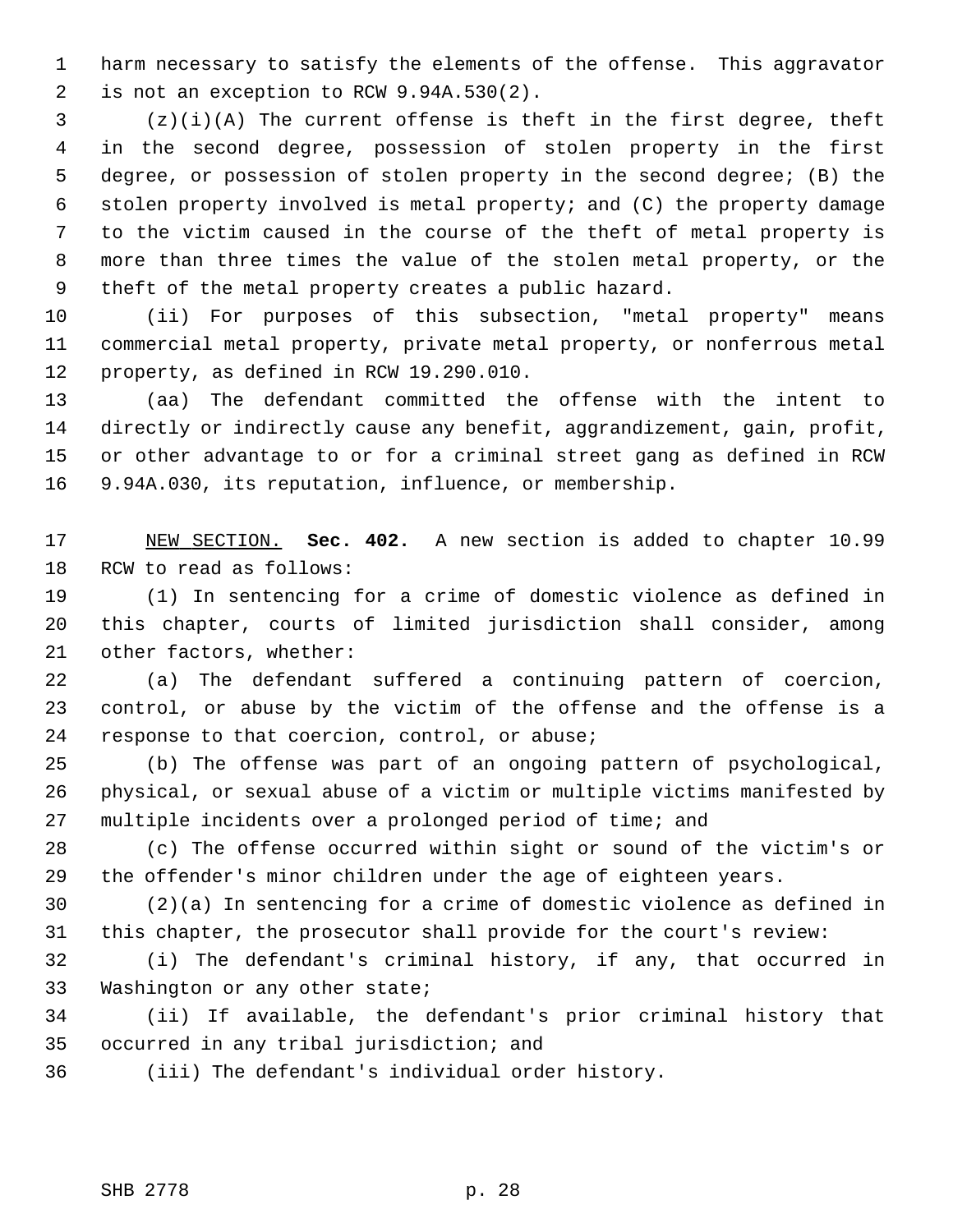1 (b) For the purposes of (a) of this subsection, criminal history 2 includes all previous convictions and orders of deferred prosecution, 3 as reported through the judicial information system or otherwise 4 available to the court or prosecutor, current to within the period 5 specified in (c) of this subsection before the date of sentencing.

 6 (c) The periods applicable to previous convictions and orders of 7 deferred prosecution are:

 8 (i) One working day, in the case of previous actions of courts that 9 fully participate in the state judicial information system; and

10 (ii) Seven calendar days, in the case of previous actions of courts 11 that do not fully participate in the judicial information system. For 12 the purposes of this subsection, "fully participate" means regularly 13 providing records to and receiving records from the system by 14 electronic means on a daily basis.

15 **Sec. 403.** RCW 3.66.068 and 2001 c 94 s 2 are each amended to read 16 as follows:

17 For a period not to exceed five years after imposition of sentence 18 for a defendant sentenced for a domestic violence offense or under RCW 19 46.61.5055 and two years after imposition of sentence for all other 20 offenses, the court has continuing jurisdiction and authority to 21 suspend or defer the execution of all or any part of its sentence upon 22 stated terms, including installment payment of fines. A defendant who 23 has been sentenced, or whose sentence has been deferred, and who then 24 fails to appear for any hearing to address the defendant's compliance 25 with the terms of probation when ordered to do so by the court, shall 26 have the term of probation tolled until such time as the defendant 27 makes his or her presence known to the court on the record. However, 28 the jurisdiction period in this section does not apply to the 29 enforcement of orders issued under RCW 46.20.720. For the purposes of 30 this section, "domestic violence offense" means a crime listed in RCW 31 10.99.020 that is not a felony offense.

- 
- 

#### 32 **PART FIVE**

## 33 **TREATMENT/SERVICES FOR PERPETRATORS AND VICTIMS**

34 **Sec. 501.** RCW 26.50.150 and 1999 c 147 s 1 are each amended to 35 read as follows: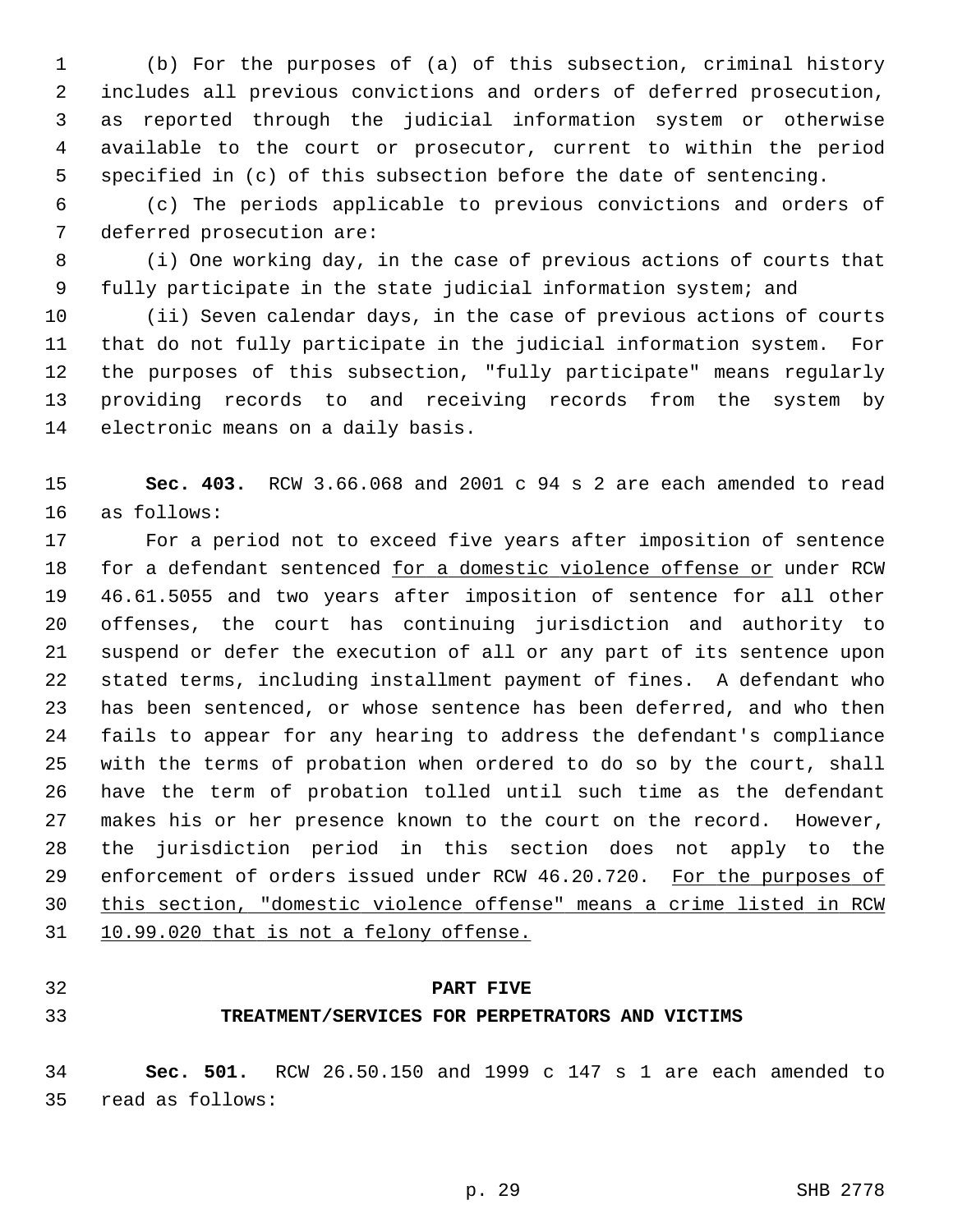Any program that provides domestic violence treatment to perpetrators of domestic violence must be certified by the department of social and health services and meet minimum standards for domestic violence treatment purposes. The department of social and health 5 services shall adopt rules for standards of approval of domestic 6 violence perpetrator programs ((that accept perpetrators of domestic violence into treatment to satisfy court orders or that represent the programs as ones that treat domestic violence perpetrators)). The 9 treatment must meet the following minimum qualifications:

10 (1) All treatment must be based upon a full, complete clinical 11 intake including but not limited to: Current and past violence 12 history; a lethality risk assessment; history of treatment from past 13 domestic violence perpetrator treatment programs; a complete diagnostic 14 evaluation; a substance abuse assessment; criminal history; assessment 15 of cultural issues, learning disabilities, literacy, and special 16 language needs; and a treatment plan that adequately and appropriately 17 addresses the treatment needs of the individual.

18 (2) To facilitate communication necessary for periodic safety 19 checks and case monitoring, the program must require the perpetrator to 20 sign the following releases:

21 (a) A release for the program to inform the victim and victim's 22 community and legal advocates that the perpetrator is in treatment with 23 the program, and to provide information, for safety purposes, to the 24 victim and victim's community and legal advocates;

25 (b) A release to prior and current treatment agencies to provide 26 information on the perpetrator to the program; and

27 (c) A release for the program to provide information on the 28 perpetrator to relevant legal entities including: Lawyers, courts, 29 parole, probation, child protective services, and child welfare 30 services.

31 (3) Treatment must be for a minimum treatment period defined by the 32 secretary of the department by rule. The weekly treatment sessions 33 must be in a group unless there is a documented, clinical reason for 34 another modality. Any other therapies, such as individual, marital, or 35 family therapy, substance abuse evaluations or therapy, medication 36 reviews, or psychiatric interviews, may be concomitant with the weekly 37 group treatment sessions described in this section but not a substitute 38 for it.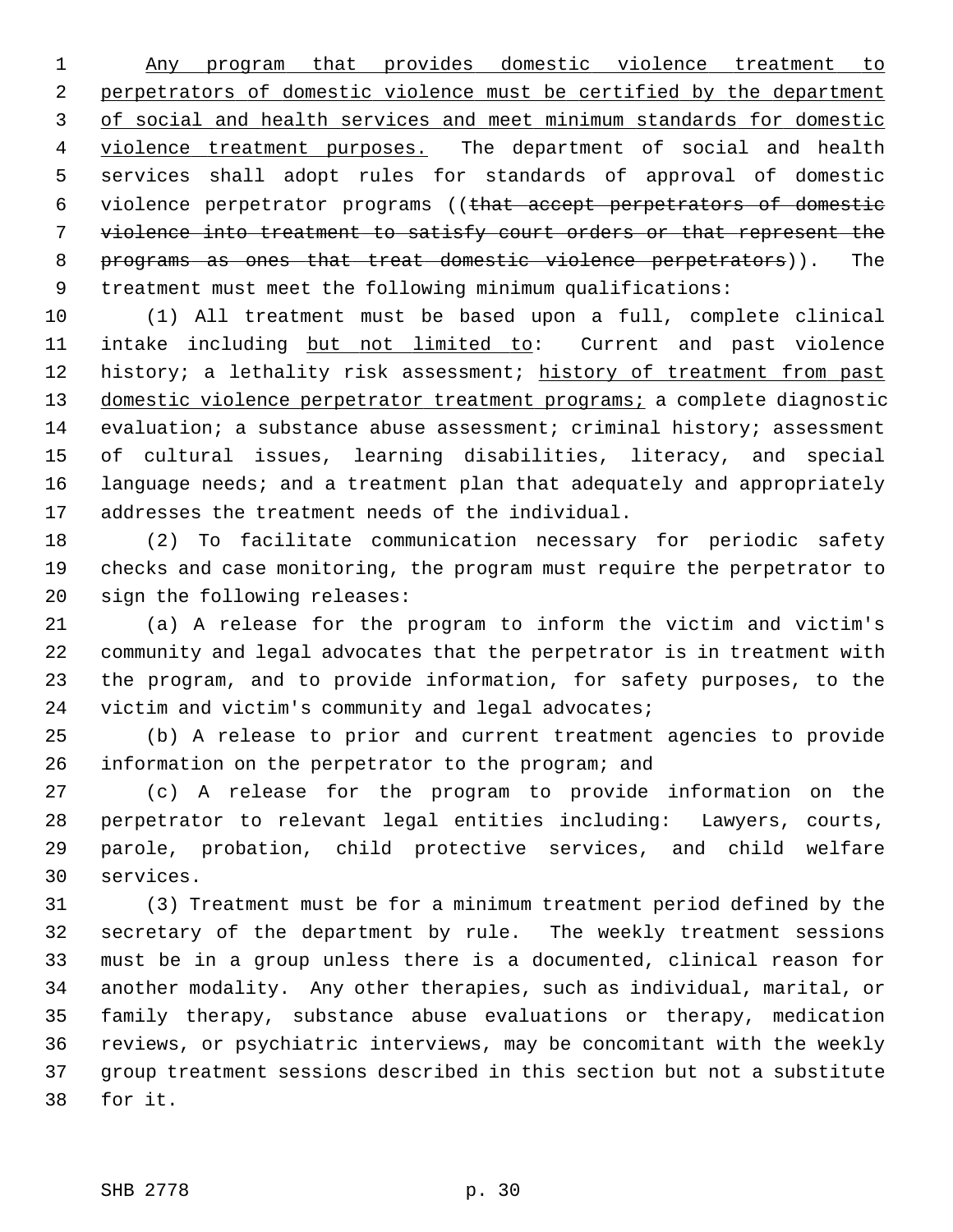1 (4) The treatment must focus primarily on ending the violence, 2 holding the perpetrator accountable for his or her violence, and 3 changing his or her behavior. The treatment must be based on 4 nonvictim-blaming strategies and philosophies and shall include 5 education about the individual, family, and cultural dynamics of 6 domestic violence. If the perpetrator or the victim has a minor child, 7 treatment must specifically include education regarding the effects of 8 domestic violence on children, such as the emotional impacts of 9 domestic violence on children and the long-term consequences that 10 exposure to incidents of domestic violence may have on children.

11 (5) Satisfactory completion of treatment must be contingent upon 12 the perpetrator meeting specific criteria, defined by rule by the 13 secretary of the department, and not just upon the end of a certain 14 period of time or a certain number of sessions.

15 (6) The program must have policies and procedures for dealing with 16 reoffenses and noncompliance.

17 (7) All evaluation and treatment services must be provided by, or 18 under the supervision of, qualified personnel.

19 (8) The secretary of the department may adopt rules and establish 20 fees as necessary to implement this section.

 (9) The department may conduct on-site monitoring visits as part of its plan for certifying domestic violence perpetrator programs and monitoring implementation of the rules adopted by the secretary of the department to determine compliance with the minimum qualifications for domestic violence perpetrator programs. The applicant or certified domestic violence perpetrator program shall cooperate fully with the department in the monitoring visit and provide all program and management records requested by the department to determine the program's compliance with the minimum certification qualifications and rules adopted by the department.

31 **Sec. 502.** RCW 7.68.020 and 2006 c 268 s 1 are each amended to read 32 as follows:

33 The following words and phrases as used in this chapter have the 34 meanings set forth in this section unless the context otherwise 35 requires.

36 (1) "Department" means the department of labor and industries.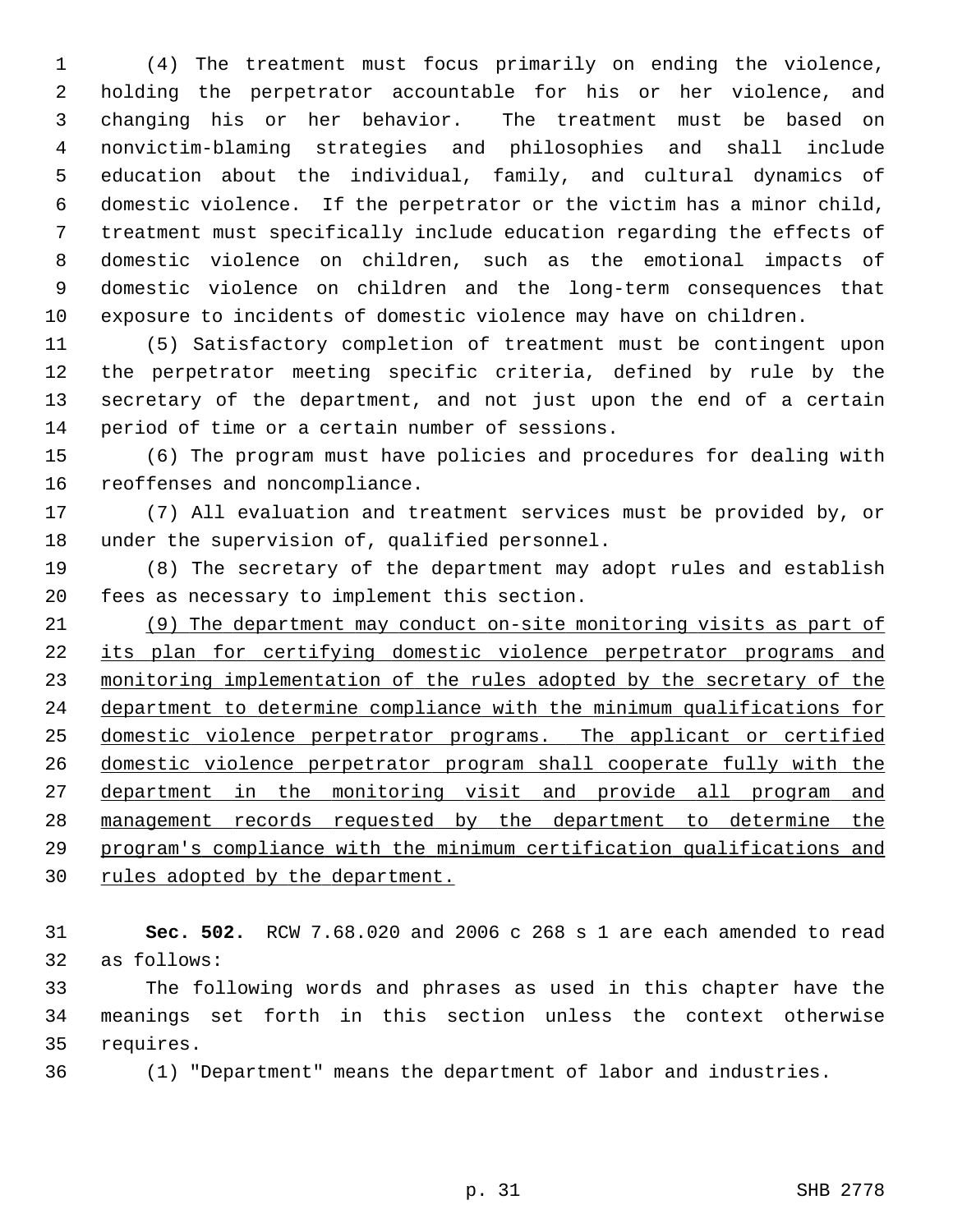1 (2) "Criminal act" means an act committed or attempted in this 2 state which is: (a) Punishable as a federal offense that is comparable 3 to a felony or gross misdemeanor in this state; (b) punishable as a 4 felony or gross misdemeanor under the laws of this state; (c) an act 5 committed outside the state of Washington against a resident of the 6 state of Washington which would be compensable had it occurred inside 7 this state and the crime occurred in a state which does not have a 8 crime victims compensation program, for which the victim is eligible as 9 set forth in the Washington compensation law; or (d) an act of 10 terrorism as defined in 18 U.S.C. Sec. 2331, as it exists on May 2, 11 1997, committed outside of the United States against a resident of the 12 state of Washington, except as follows:

13 (i) The operation of a motor vehicle, motorcycle, train, boat, or 14 aircraft in violation of law does not constitute a "criminal act" 15 unless:

16 (A) The injury or death was intentionally inflicted;

17 (B) The operation thereof was part of the commission of another 18 non-vehicular criminal act as defined in this section;

19 (C) The death or injury was the result of the operation of a motor 20 vehicle after July 24, 1983, and a preponderance of the evidence 21 establishes that the death was the result of vehicular homicide under 22 RCW 46.61.520, or a conviction of vehicular assault under RCW 23 46.61.522, has been obtained: PROVIDED, That in cases where a probable 24 criminal defendant has died in perpetration of vehicular assault or, in 25 cases where the perpetrator of the vehicular assault is unascertainable 26 because he or she left the scene of the accident in violation of RCW 27 46.52.020 or, because of physical or mental infirmity or disability the 28 perpetrator is incapable of standing trial for vehicular assault, the 29 department may, by a preponderance of the evidence, establish that a 30 vehicular assault had been committed and authorize benefits;

31 (D) The injury or death was caused by a driver in violation of RCW 32 46.61.502; or

33 (E) The injury or death was caused by a driver in violation of RCW 34 46.61.655(7)(a), failure to secure a load in the first degree;

35 (ii) Neither an acquittal in a criminal prosecution nor the absence 36 of any such prosecution is admissible in any claim or proceeding under 37 this chapter as evidence of the noncriminal character of the acts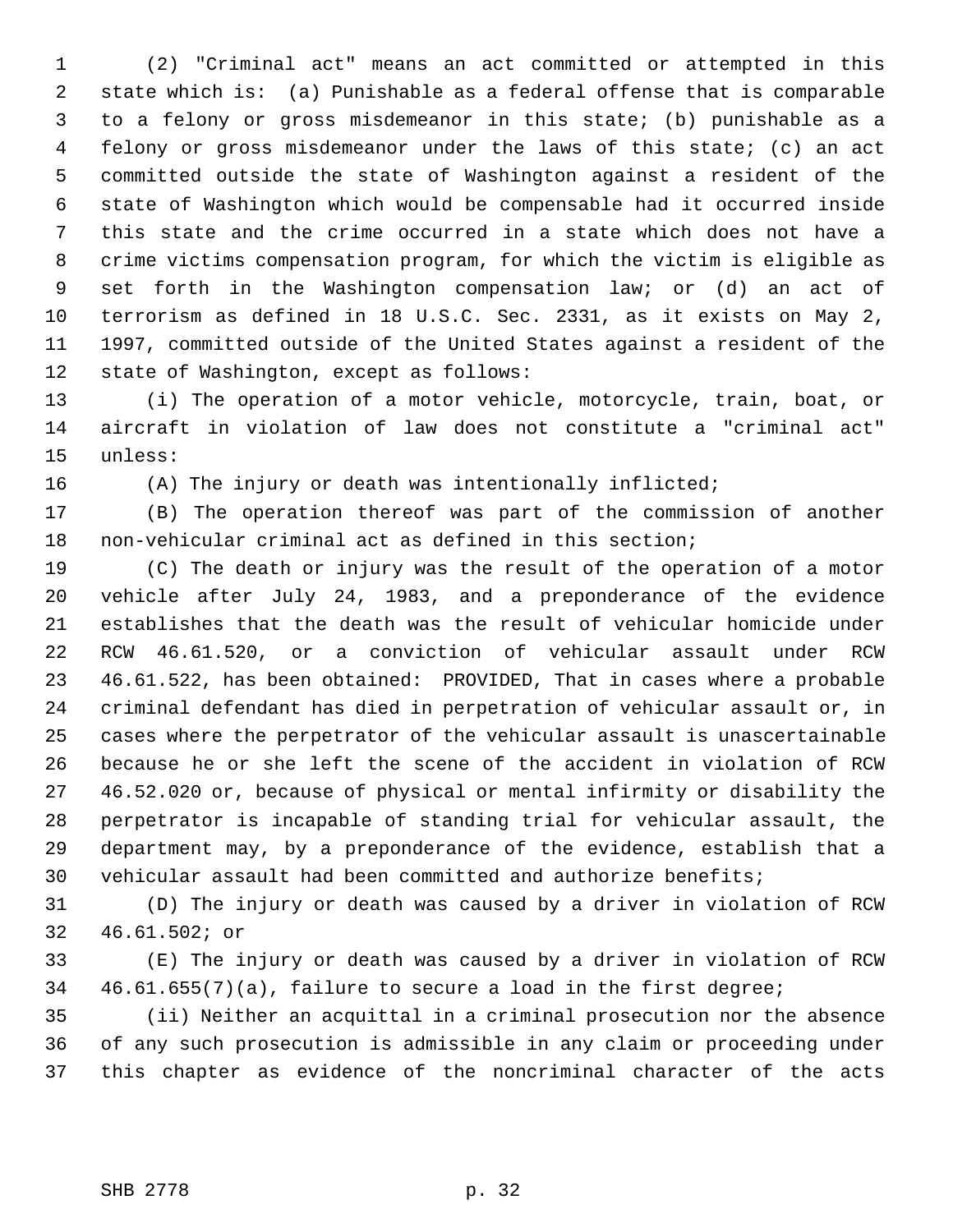1 giving rise to such claim or proceeding, except as provided for in 2 (d)(i)(C) of this subsection;

 3 (iii) Evidence of a criminal conviction arising from acts which are 4 the basis for a claim or proceeding under this chapter is admissible in 5 such claim or proceeding for the limited purpose of proving the 6 criminal character of the acts; and

 7 (iv) Acts which, but for the insanity or mental irresponsibility of 8 the perpetrator, would constitute criminal conduct are deemed to be 9 criminal conduct within the meaning of this chapter.

10 (3) "Victim" means a person who suffers bodily injury or death as 11 a proximate result of a criminal act of another person, the victim's 12 own good faith and reasonable effort to prevent a criminal act, or his 13 or her good faith effort to apprehend a person reasonably suspected of 14 engaging in a criminal act. For the purposes of receiving benefits 15 pursuant to this chapter, "victim" is interchangeable with "employee" 16 or "worker" as defined in chapter 51.08 RCW as now or hereafter 17 amended.

18 (4) "Child," "accredited school," "dependent," "beneficiary," 19 "average monthly wage," "director," "injury," "invalid," "permanent 20 partial disability," and "permanent total disability" have the meanings 21 assigned to them in chapter 51.08 RCW as now or hereafter amended.

22 (5) "Gainfully employed" means engaging on a regular and continuous 23 basis in a lawful activity from which a person derives a livelihood.

24 (6) "Private insurance" means any source of recompense provided by 25 contract available as a result of the claimed injury or death at the 26 time of such injury or death, or which becomes available any time 27 thereafter.

28 (7) "Public insurance" means any source of recompense provided by 29 statute, state or federal, available as a result of the claimed injury 30 or death at the time of such injury or death, or which becomes 31 available any time thereafter.

32 (8) "Domestic violence offense" means any felony or nonfelony 33 domestic violence offense under chapter 10.99, 26.09, 26.10, 26.26, or 34 26.50 RCW.

35 **Sec. 503.** RCW 7.68.060 and 2001 c 153 s 1 are each amended to read 36 as follows:

37 (1) For the purposes of applying for benefits under this chapter,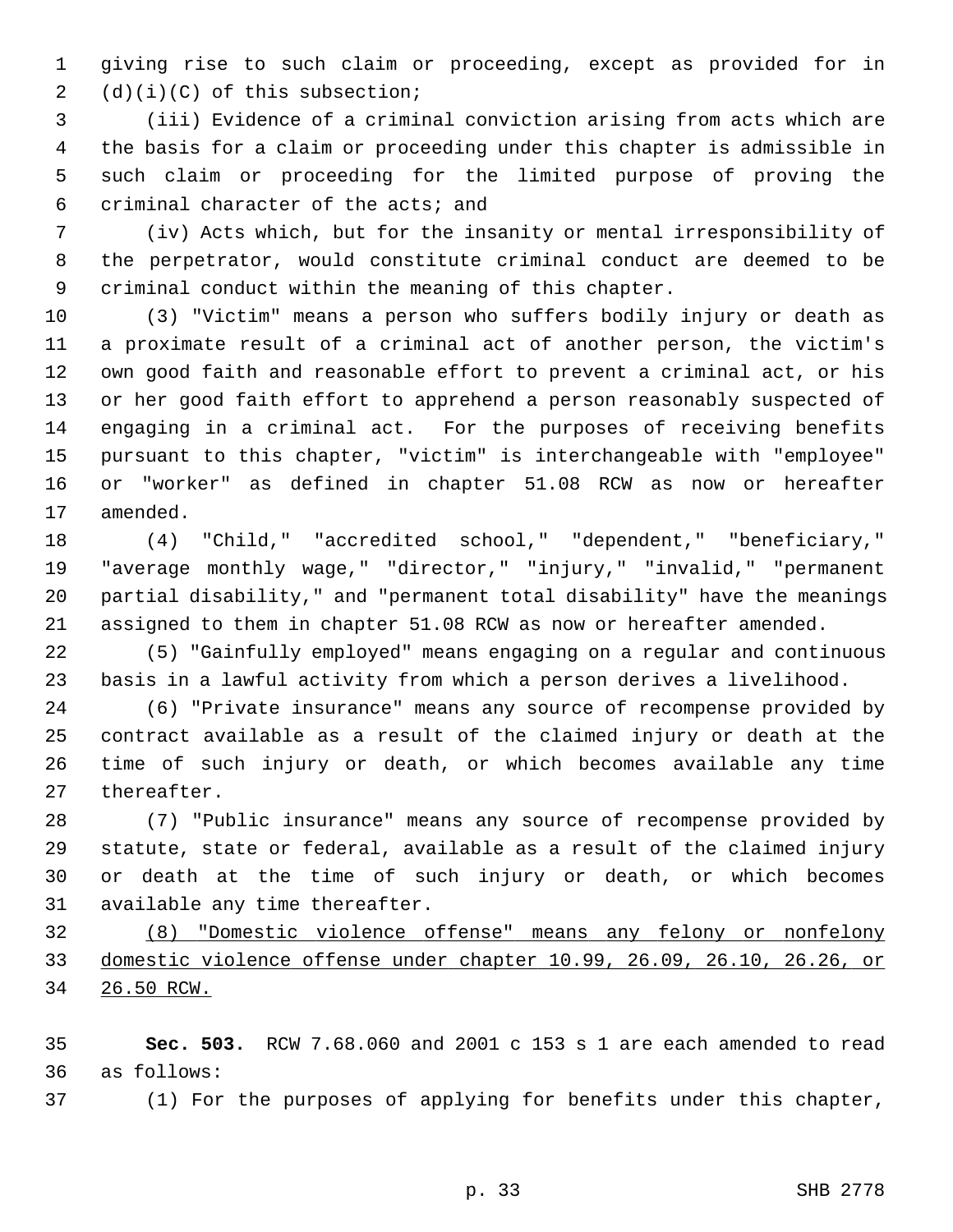1 the rights, privileges, responsibilities, duties, limitations and 2 procedures contained in RCW 51.28.020, 51.28.030, 51.28.040 and 3 51.28.060 shall apply: PROVIDED, That except for applications received 4 pursuant to subsection (4) of this section, no compensation of any kind 5 shall be available under this chapter if:

 6 (a) An application for benefits is not received by the department 7 within two years after the date the criminal act was reported to a 8 local police department or sheriff's office or the date the rights of 9 dependents or beneficiaries accrued, unless the director has determined 10 that "good cause" exists to expand the time permitted to receive the 11 application. "Good cause" shall be determined by the department on a 12 case-by-case basis and may extend the period of time in which an 13 application can be received for up to five years after the date the 14 criminal act was reported to a local police department or sheriff's 15 office or the date the rights of dependents or beneficiaries accrued; 16 or

17 (b) The criminal act is not reported by the victim or someone on 18 his or her behalf to a local police department or sheriff's office 19 within twelve months of its occurrence or, if it could not reasonably 20 have been reported within that period, within twelve months of the time 21 when a report could reasonably have been made. In making 22 determinations as to reasonable time limits, the department shall give 23 greatest weight to the needs of the victims.

24 (2) This section shall apply only to criminal acts reported after 25 December 31, 1985 and domestic violence offenses reported after July 1, 26 2010.

27 (3) Because victims of childhood criminal acts may repress 28 conscious memory of such criminal acts far beyond the age of eighteen, 29 the rights of adult victims of childhood criminal acts shall accrue at 30 the time the victim discovers or reasonably should have discovered the 31 elements of the crime. In making determinations as to reasonable time 32 limits, the department shall give greatest weight to the needs of the 33 victim.

34 (4) A right to benefits under this chapter is available to any 35 victim of a person against whom the state initiates proceedings under 36 chapter 71.09 RCW. The right created under this subsection shall 37 accrue when the victim is notified of proceedings under chapter 71.09 38 RCW or the victim is interviewed, deposed, or testifies as a witness in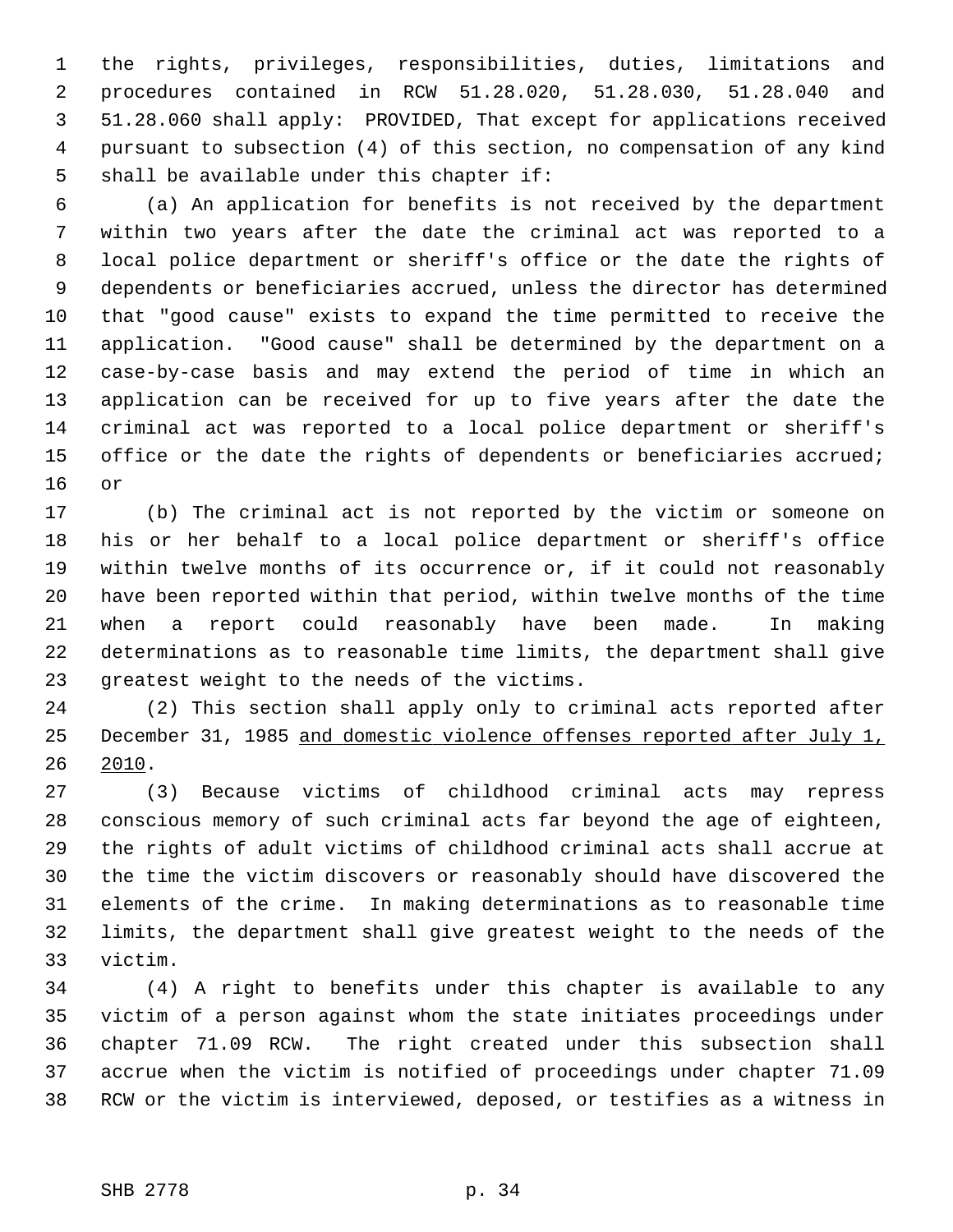1 connection with the proceedings. An application for benefits under 2 this subsection must be received by the department within two years 3 after the date the victim's right accrued unless the director 4 determines that good cause exists to expand the time to receive the 5 application. The director shall determine "good cause" on a case-by- 6 case basis and may extend the period of time in which an application 7 can be received for up to five years after the date the right of the 8 victim accrued. Benefits under this subsection shall be limited to 9 compensation for costs or losses incurred on or after the date the 10 victim's right accrues for a claim allowed under this subsection.

11 (5)(a) A right to benefits under this chapter is available to any 12 child under the age of eighteen years old who: (i) Resides with a 13 person that has been a victim of a domestic violence offense; and (ii) 14 was a direct witness by sight or sound to the domestic violence offense 15 that occurred.

 (b) The domestic violence offense must be reported by the victim or someone on his or her behalf to a local police department or sheriff's office within twelve months of its occurrence, or, if it could not reasonably have been reported within that period, within twelve months of the time when a report could reasonably have been made. Benefits under this subsection are limited to compensation for domestic violence treatment and counseling costs incurred as a result of a child being the direct witness of the domestic violence offense occurring.

24 **Sec. 504.** RCW 7.68.070 and 2009 c 38 s 1 are each amended to read 25 as follows:

26 The right to benefits under this chapter and the amount thereof 27 will be governed insofar as is applicable by the provisions contained 28 in chapter 51.32 RCW except as provided in this section:

29 (1) The provisions contained in RCW 51.32.015, 51.32.030, 30 51.32.072, 51.32.073, 51.32.180, 51.32.190, and 51.32.200 are not 31 applicable to this chapter.

32 (2) Each victim injured as a result of a criminal act, including 33 criminal acts committed between July 1, 1981, and January 1, 1983, or 34 the victim's family or dependents in case of death of the victim, are 35 entitled to benefits in accordance with this chapter, subject to the 36 limitations under RCW 7.68.015. The rights, duties, responsibilities,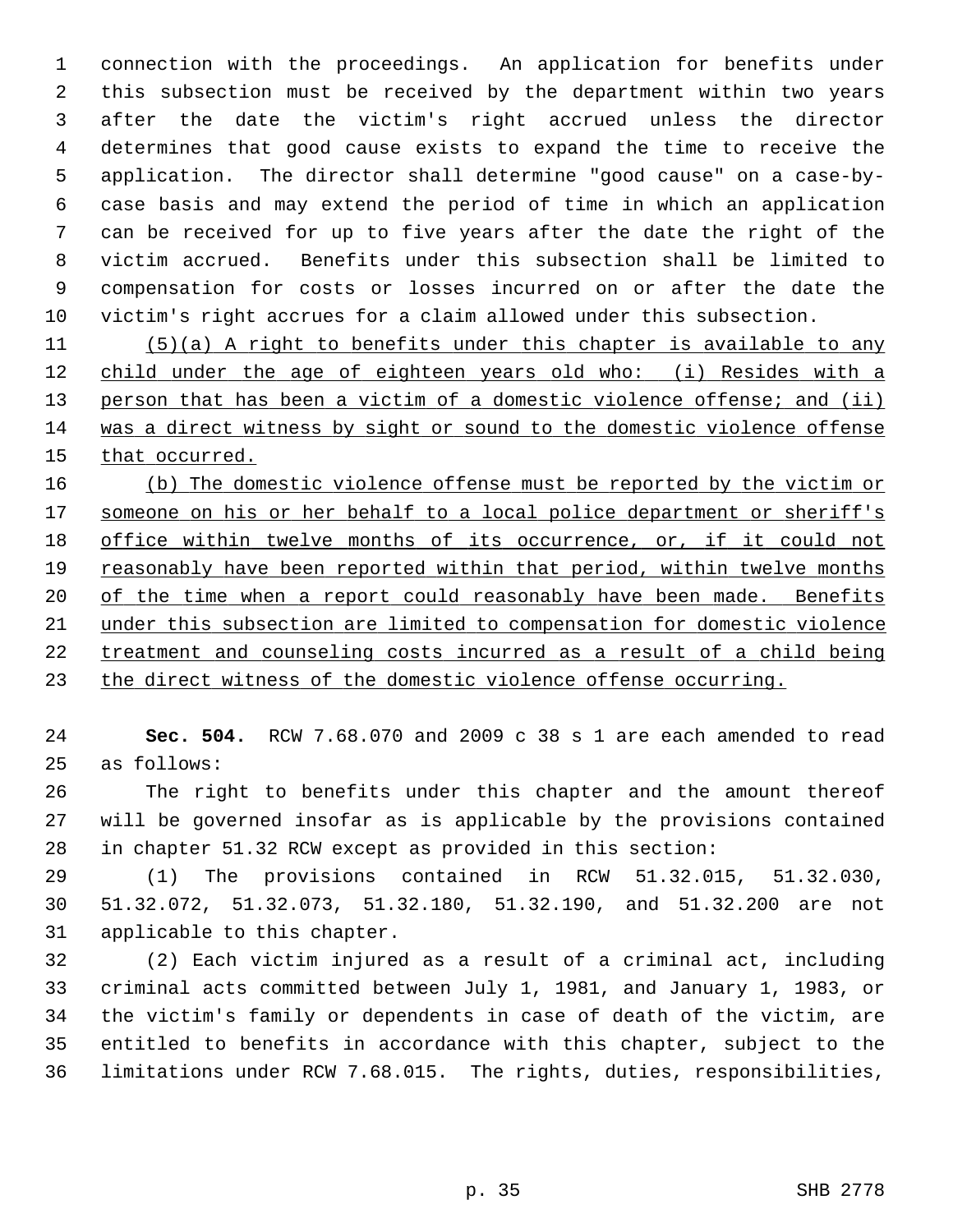1 limitations, and procedures applicable to a worker as contained in RCW 2 51.32.010 are applicable to this chapter.

 3 (3) The limitations contained in RCW 51.32.020 are applicable to 4 claims under this chapter. In addition thereto, no person or spouse, 5 child, or dependent of such person is entitled to benefits under this 6 chapter when the injury for which benefits are sought, was:

 7 (a) The result of consent, provocation, or incitement by the 8 victim, unless an injury resulting from a criminal act caused the death 9 of the victim;

10 (b) Sustained while the crime victim was engaged in the attempt to 11 commit, or the commission of, a felony; or

12 (c) Sustained while the victim was confined in any county or city 13 jail, federal jail or prison or in any other federal institution, or 14 any state correctional institution maintained and operated by the 15 department of social and health services or the department of 16 corrections, prior to release from lawful custody; or confined or 17 living in any other institution maintained and operated by the 18 department of social and health services or the department of 19 corrections.

20 (4) The benefits established upon the death of a worker and 21 contained in RCW 51.32.050 shall be the benefits obtainable under this 22 chapter and provisions relating to payment contained in that section 23 shall equally apply under this chapter: PROVIDED, That benefits for 24 burial expenses shall not exceed the amount paid by the department in 25 case of the death of a worker as provided in chapter 51.32 RCW in any 26 claim: PROVIDED FURTHER, That if the criminal act results in the death 27 of a victim who was not gainfully employed at the time of the criminal 28 act, and who was not so employed for at least three consecutive months 29 of the twelve months immediately preceding the criminal act;

30 (a) Benefits payable to an eligible surviving spouse, where there 31 are no children of the victim at the time of the criminal act who have 32 survived the victim or where such spouse has legal custody of all of 33 his or her children, shall be limited to burial expenses and a lump sum 34 payment of seven thousand five hundred dollars without reference to 35 number of children, if any;

36 (b) Where any such spouse has legal custody of one or more but not 37 all of such children, then such burial expenses shall be paid, and such 38 spouse shall receive a lump sum payment of three thousand seven hundred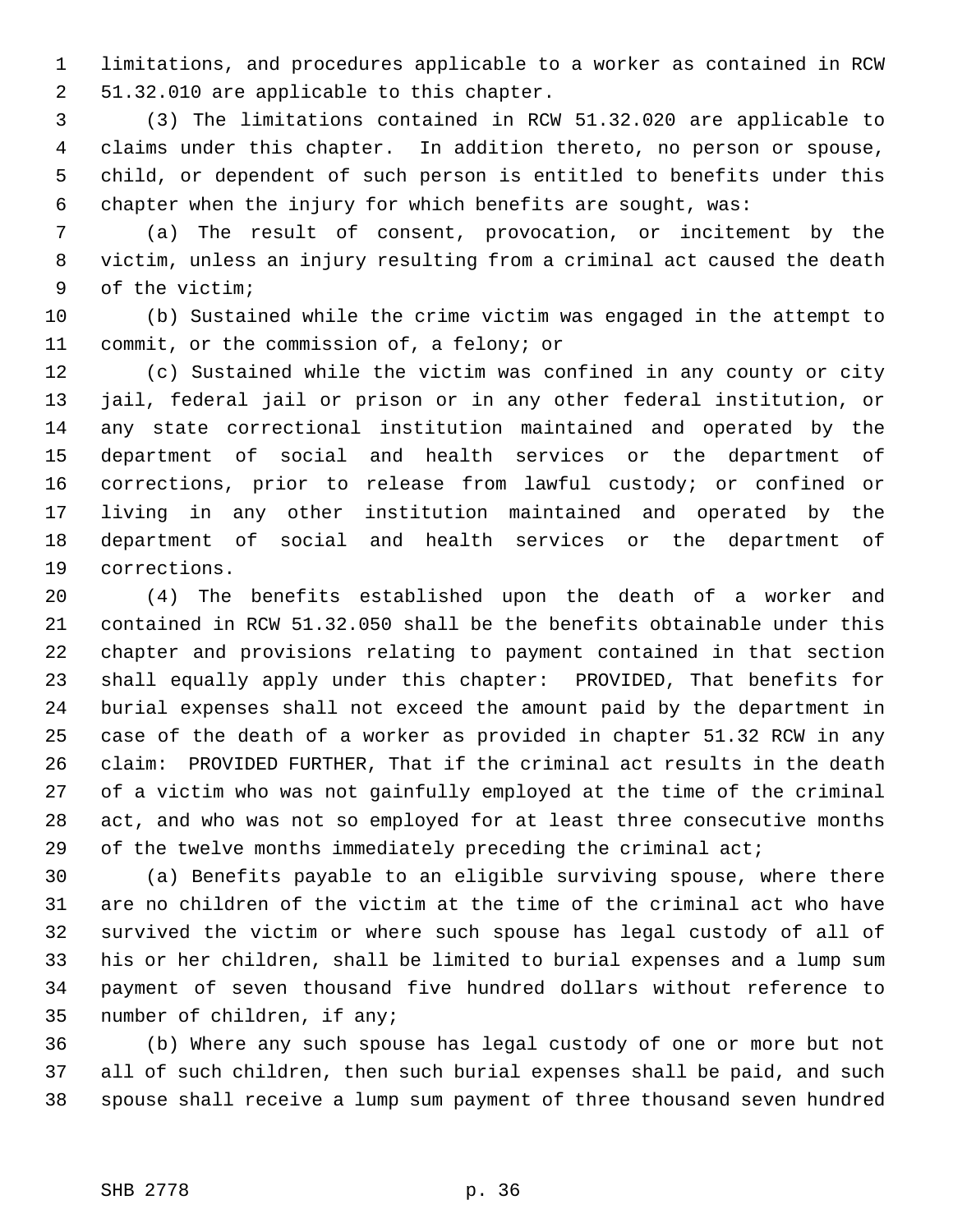1 fifty dollars and any such child or children not in the legal custody 2 of such spouse shall receive a lump sum of three thousand seven hundred 3 fifty dollars to be divided equally among such child or children;

 4 (c) If any such spouse does not have legal custody of any of the 5 children, the burial expenses shall be paid and the spouse shall 6 receive a lump sum payment of up to three thousand seven hundred fifty 7 dollars and any such child or children not in the legal custody of the 8 spouse shall receive a lump sum payment of up to three thousand seven 9 hundred fifty dollars to be divided equally among the child or 10 children;

11 (d) If no such spouse survives, then such burial expenses shall be 12 paid, and each surviving child of the victim at the time of the 13 criminal act shall receive a lump sum payment of three thousand seven 14 hundred fifty dollars up to a total of two such children and where 15 there are more than two such children the sum of seven thousand five 16 hundred dollars shall be divided equally among such children.

17 No other benefits may be paid or payable under these circumstances. 18 (5) The benefits established in RCW 51.32.060 for permanent total 19 disability proximately caused by the criminal act shall be the benefits 20 obtainable under this chapter, and provisions relating to payment 21 contained in that section apply under this chapter: PROVIDED, That if 22 a victim becomes permanently and totally disabled as a proximate result 23 of the criminal act and was not gainfully employed at the time of the 24 criminal act, the victim shall receive monthly during the period of the 25 disability the following percentages, where applicable, of the average 26 monthly wage determined as of the date of the criminal act pursuant to 27 RCW 51.08.018:

28 (a) If married at the time of the criminal act, twenty-nine percent 29 of the average monthly wage.

30 (b) If married with one child at the time of the criminal act, 31 thirty-four percent of the average monthly wage.

32 (c) If married with two children at the time of the criminal act, 33 thirty-eight percent of the average monthly wage.

34 (d) If married with three children at the time of the criminal act, 35 forty-one percent of the average monthly wage.

36 (e) If married with four children at the time of the criminal act, 37 forty-four percent of the average monthly wage.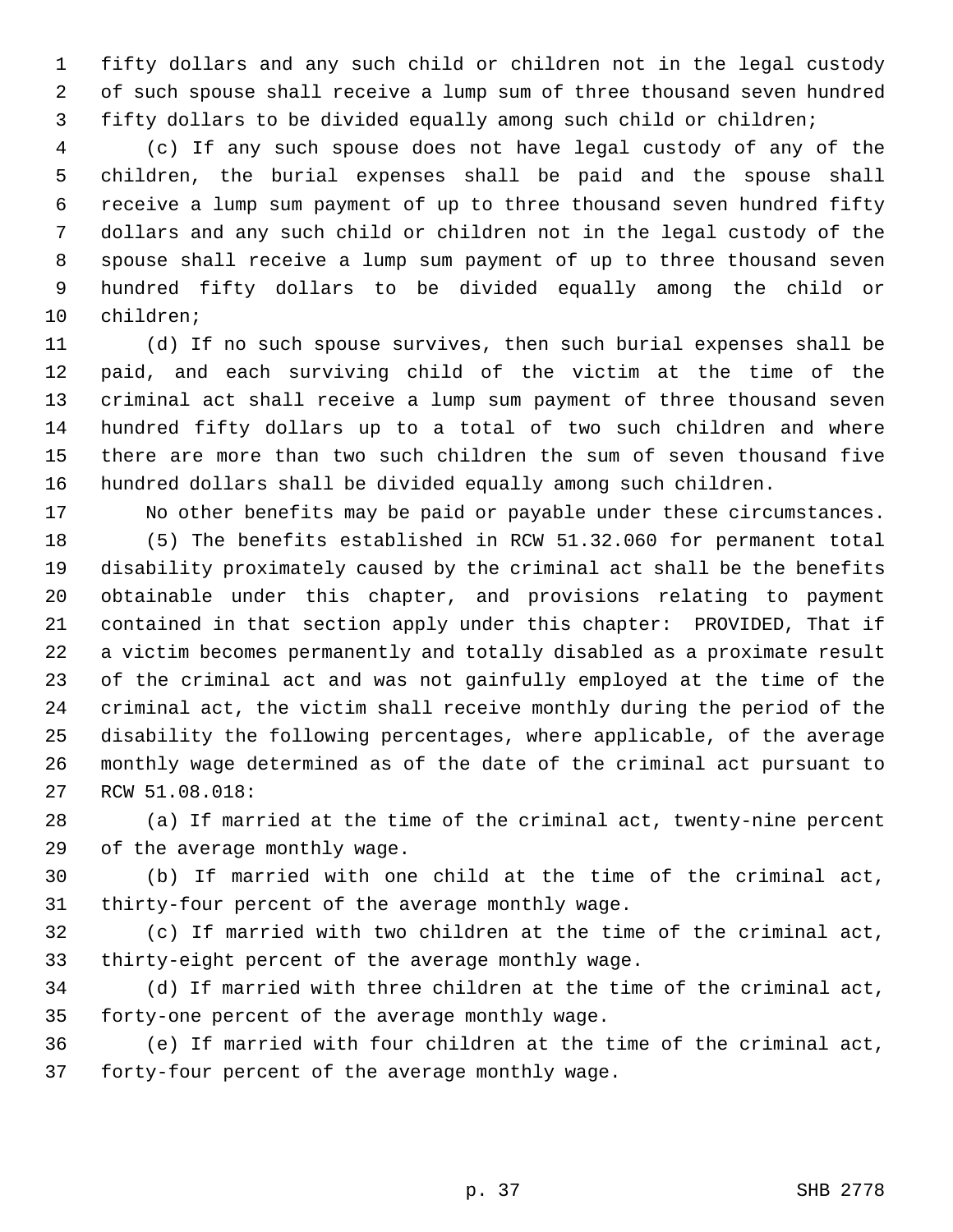1 (f) If married with five or more children at the time of the 2 criminal act, forty-seven percent of the average monthly wage.

 3 (g) If unmarried at the time of the criminal act, twenty-five 4 percent of the average monthly wage.

 5 (h) If unmarried with one child at the time of the criminal act, 6 thirty percent of the average monthly wage.

 7 (i) If unmarried with two children at the time of the criminal act, 8 thirty-four percent of the average monthly wage.

 9 (j) If unmarried with three children at the time of the criminal 10 act, thirty-seven percent of the average monthly wage.

11 (k) If unmarried with four children at the time of the criminal 12 act, forty percent of the average monthly wage.

13 (l) If unmarried with five or more children at the time of the 14 criminal act, forty-three percent of the average monthly wage.

15 (6) The benefits established in RCW 51.32.080 for permanent partial 16 disability shall be the benefits obtainable under this chapter, and 17 provisions relating to payment contained in that section equally apply 18 under this chapter.

19 (7) The benefits established in RCW 51.32.090 for temporary total 20 disability shall be the benefits obtainable under this chapter, and 21 provisions relating to payment contained in that section apply under 22 this chapter: PROVIDED, That no person is eligible for temporary total 23 disability benefits under this chapter if such person was not gainfully 24 employed at the time of the criminal act, and was not so employed for 25 at least three consecutive months of the twelve months immediately 26 preceding the criminal act.

27 (8) The benefits established in RCW 51.32.095 for continuation of 28 benefits during vocational rehabilitation shall be benefits obtainable 29 under this chapter, and provisions relating to payment contained in 30 that section apply under this chapter: PROVIDED, That benefits shall 31 not exceed five thousand dollars for any single injury.

32 (9) The provisions for lump sum payment of benefits upon death or 33 permanent total disability as contained in RCW 51.32.130 apply under 34 this chapter.

35 (10) The provisions relating to payment of benefits to, for or on 36 behalf of workers contained in RCW 51.32.040, 51.32.055, 51.32.100, 37 51.32.110, 51.32.120, 51.32.135, 51.32.140, 51.32.150, 51.32.160, and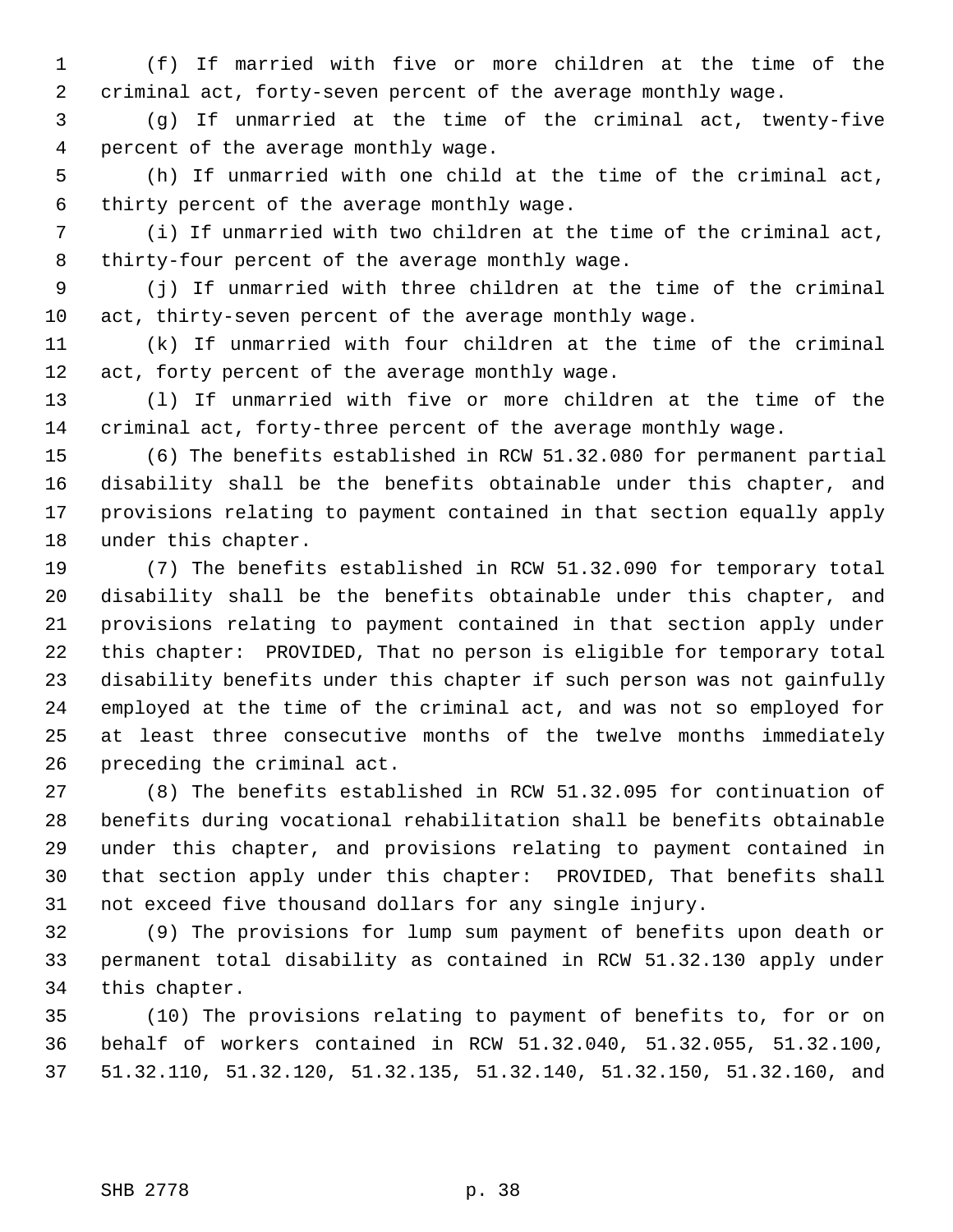1 51.32.210 are applicable to payment of benefits to, for or on behalf of 2 victims under this chapter.

 3 (11) No person or spouse, child, or dependent of such person is 4 entitled to benefits under this chapter where the person making a claim 5 for such benefits has refused to give reasonable cooperation to state 6 or local law enforcement agencies in their efforts to apprehend and 7 convict the perpetrator(s) of the criminal act which gave rise to the 8 claim.

 9 (12) In addition to other benefits provided under this chapter, 10 victims of sexual assault are entitled to receive appropriate 11 counseling. Fees for such counseling shall be determined by the 12 department in accordance with RCW 51.04.030, subject to the limitations 13 of RCW 7.68.080. Counseling services may include, if determined 14 appropriate by the department, counseling of members of the victim's 15 immediate family, other than the perpetrator of the assault.

16 (13) Except for medical benefits authorized under RCW 7.68.080, no 17 more than thirty thousand dollars shall be granted as a result of a 18 single injury or death, except that benefits granted as the result of 19 total permanent disability or death shall not exceed forty thousand 20 dollars.

21 (14) Notwithstanding other provisions of this chapter and Title 51 22 RCW, benefits payable for total temporary disability under subsection 23 (7) of this section, shall be limited to fifteen thousand dollars.

24 (15) Any person who is responsible for the victim's injuries, or 25 who would otherwise be unjustly enriched as a result of the victim's 26 injuries, shall not be a beneficiary under this chapter.

27 (16) Crime victims' compensation is not available to pay for 28 services covered under chapter 74.09 RCW or Title XIX of the federal 29 social security act, except to the extent that the costs for such 30 services exceed service limits established by the department of social 31 and health services or, during the 1993-95 fiscal biennium, to the 32 extent necessary to provide matching funds for federal medicaid 33 reimbursement.

34 (17) In addition to other benefits provided under this chapter, 35 immediate family members of a homicide victim may receive appropriate 36 counseling to assist in dealing with the immediate, near-term 37 consequences of the related effects of the homicide. Fees for 38 counseling shall be determined by the department in accordance with RCW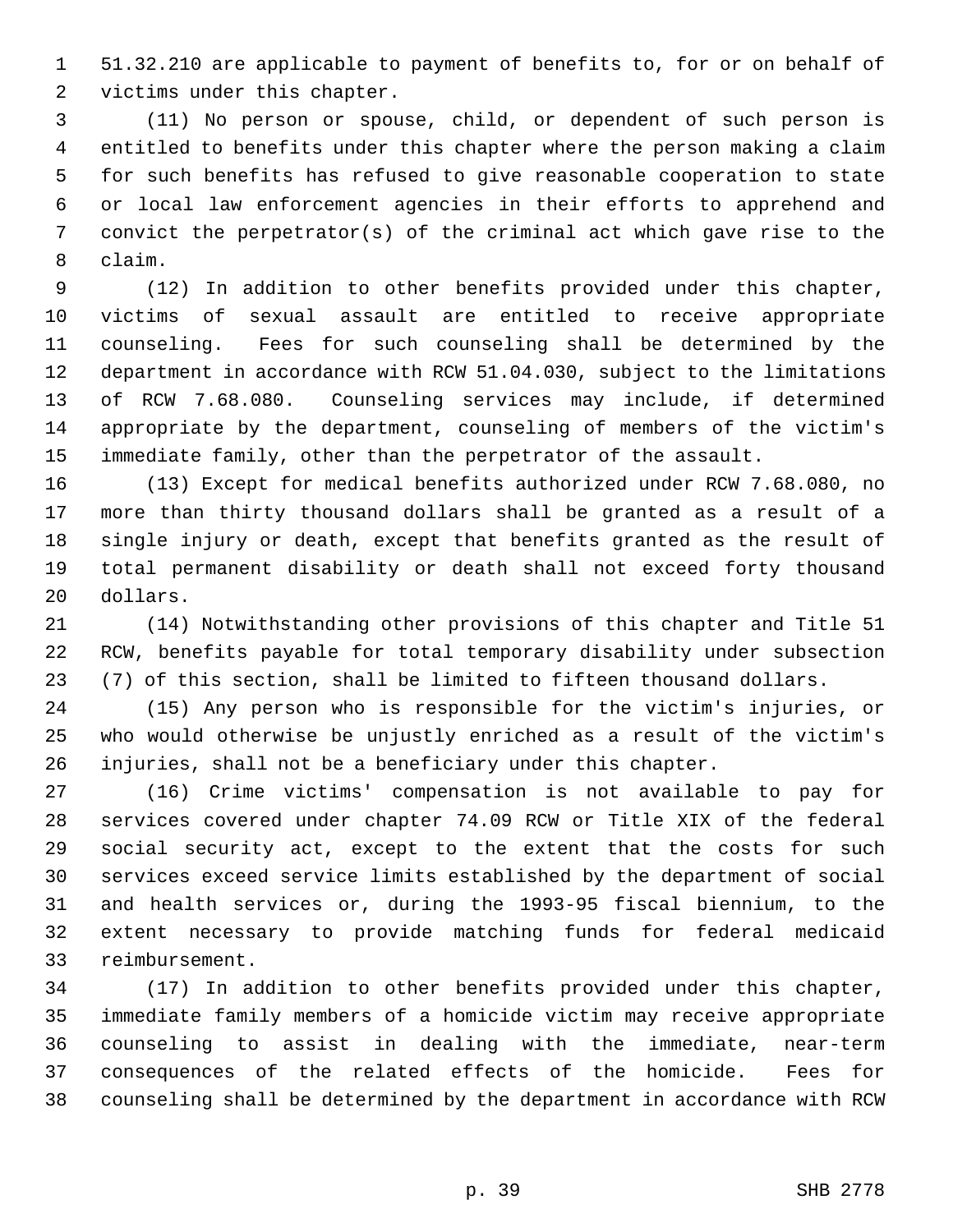1 51.04.030, subject to the limitations of RCW 7.68.080. Payment of 2 counseling benefits under this section may not be provided to the 3 perpetrator of the homicide. The benefits under this subsection may be 4 provided only with respect to homicides committed on or after July 1, 5 1992.

 6 (18) A dependent mother, father, stepmother, or stepfather, as 7 defined in RCW 51.08.050, who is a survivor of her or his child's 8 homicide, who has been requested by a law enforcement agency or a 9 prosecutor to assist in the judicial proceedings related to the death 10 of the victim, and who is not domiciled in Washington state at the time 11 of the request, may receive a lump-sum payment upon arrival in this 12 state. Total benefits under this subsection may not exceed seven 13 thousand five hundred dollars. If more than one dependent parent is 14 eligible for this benefit, the lump-sum payment of seven thousand five 15 hundred dollars shall be divided equally among the dependent parents.

16 (19) A victim whose crime occurred in another state who qualifies 17 for benefits under RCW 7.68.060(4) may receive appropriate mental 18 health counseling to address distress arising from participation in the 19 civil commitment proceedings. Fees for counseling shall be determined 20 by the department in accordance with RCW 51.04.030, subject to the 21 limitations of RCW 7.68.080.

 (20)(a) A child under the age of eighteen years old who: (i) Resides with a person that is a victim of a domestic violence offense; and (ii) was a direct witness by sight or sound to the domestic violence offense occurring, qualifies for benefits under RCW 7.68.060(5) and may receive appropriate counseling and treatment to address distress arising from the domestic violence offense where he or she was a direct witness.

29 (b) The department shall determine fees for counseling and 30 treatment services, subject to the limitations of RCW 7.68.080.

- 
- 

## 31 **PART SIX**

## 32 **MISCELLANEOUS PROVISIONS**

33 **Sec. 601.** RCW 68.50.160 and 2007 c 156 s 24 are each amended to 34 read as follows:

35 (1) A person has the right to control the disposition of his or her 36 own remains without the predeath or postdeath consent of another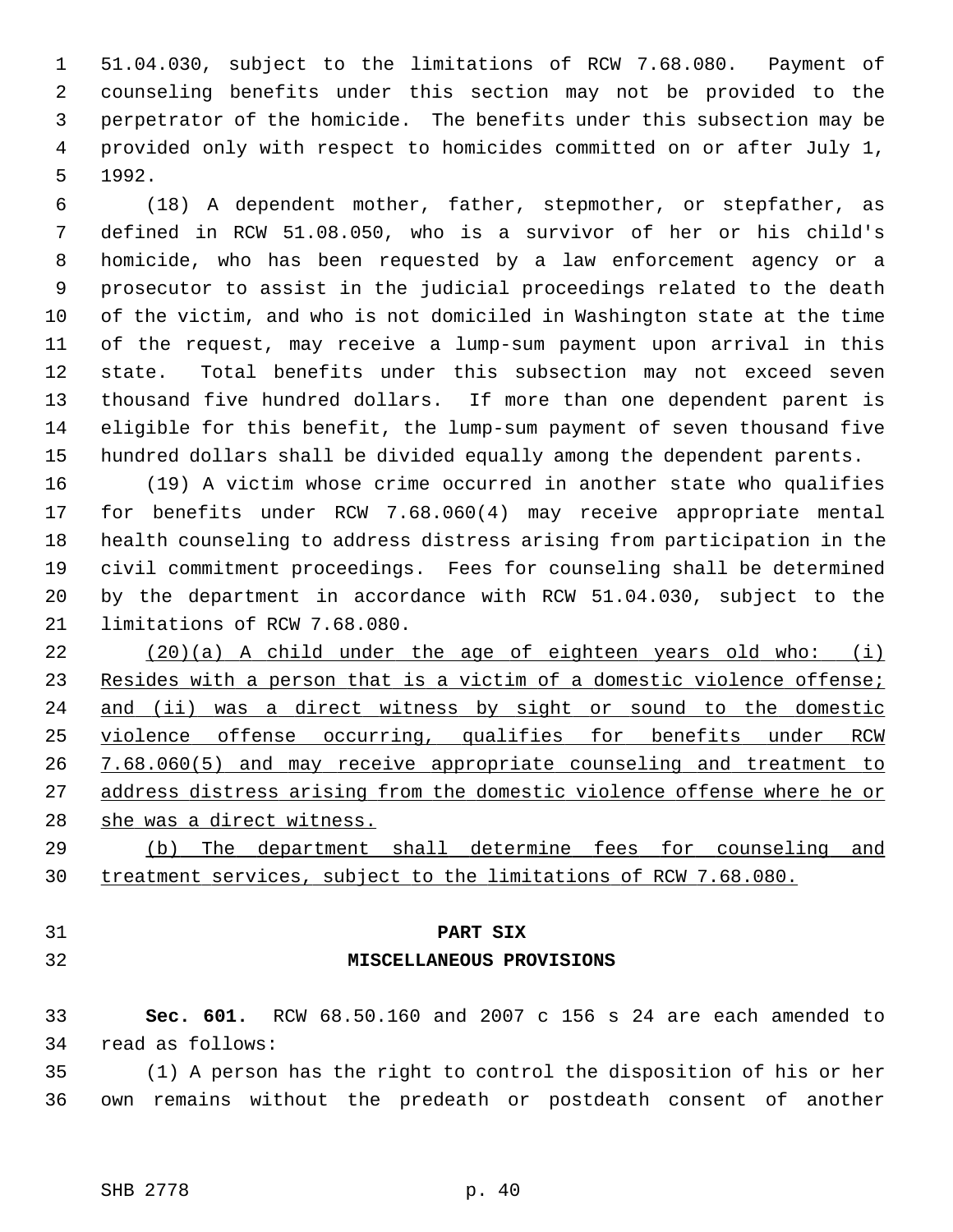1 person. A valid written document expressing the decedent's wishes 2 regarding the place or method of disposition of his or her remains, 3 signed by the decedent in the presence of a witness, is sufficient 4 legal authorization for the procedures to be accomplished.

 5 (2) Prearrangements that are prepaid, or filed with a licensed 6 funeral establishment or cemetery authority, under RCW 18.39.280 7 through 18.39.345 and chapter 68.46 RCW are not subject to cancellation 8 or substantial revision by survivors. Absent actual knowledge of 9 contrary legal authorization under this section, a licensed funeral 10 establishment or cemetery authority shall not be held criminally nor 11 civilly liable for acting upon such prearrangements.

12 (3) Except as provided in subsection (4) of this subsection, if the 13 decedent has not made a prearrangement as set forth in subsection (2) 14 of this section or the costs of executing the decedent's wishes 15 regarding the disposition of the decedent's remains exceeds a reason-16 able amount or directions have not been given by the decedent, the 17 right to control the disposition of the remains of a deceased person 18 vests in, and the duty of disposition and the liability for the 19 reasonable cost of preparation, care, and disposition of such remains 20 devolves upon the following in the order named:

21 (a) The surviving spouse or state registered domestic partner.

22 (b) The surviving adult children of the decedent.

23 (c) The surviving parents of the decedent.

24 (d) The surviving siblings of the decedent.

25 (e) A person acting as a representative of the decedent under the 26 signed authorization of the decedent.

27 (4) A person listed in subsection (3) of this section does not have the right to control the disposition of a decedent's remains if the person has been arrested for or charged with first or second degree murder, homicide by abuse, or first or second degree manslaughter by reason of the death of the decedent. The right to control the disposition of the decedent's remains vests in an eligible person in the next applicable class in accordance with subsection (3) of this 34 section.

35 (5) If a cemetery authority as defined in RCW 68.04.190 or a 36 funeral establishment licensed under chapter 18.39 RCW has made a good 37 faith effort to locate the person cited in subsection (3)(a) through 38 (e) of this section or the legal representative of the decedent's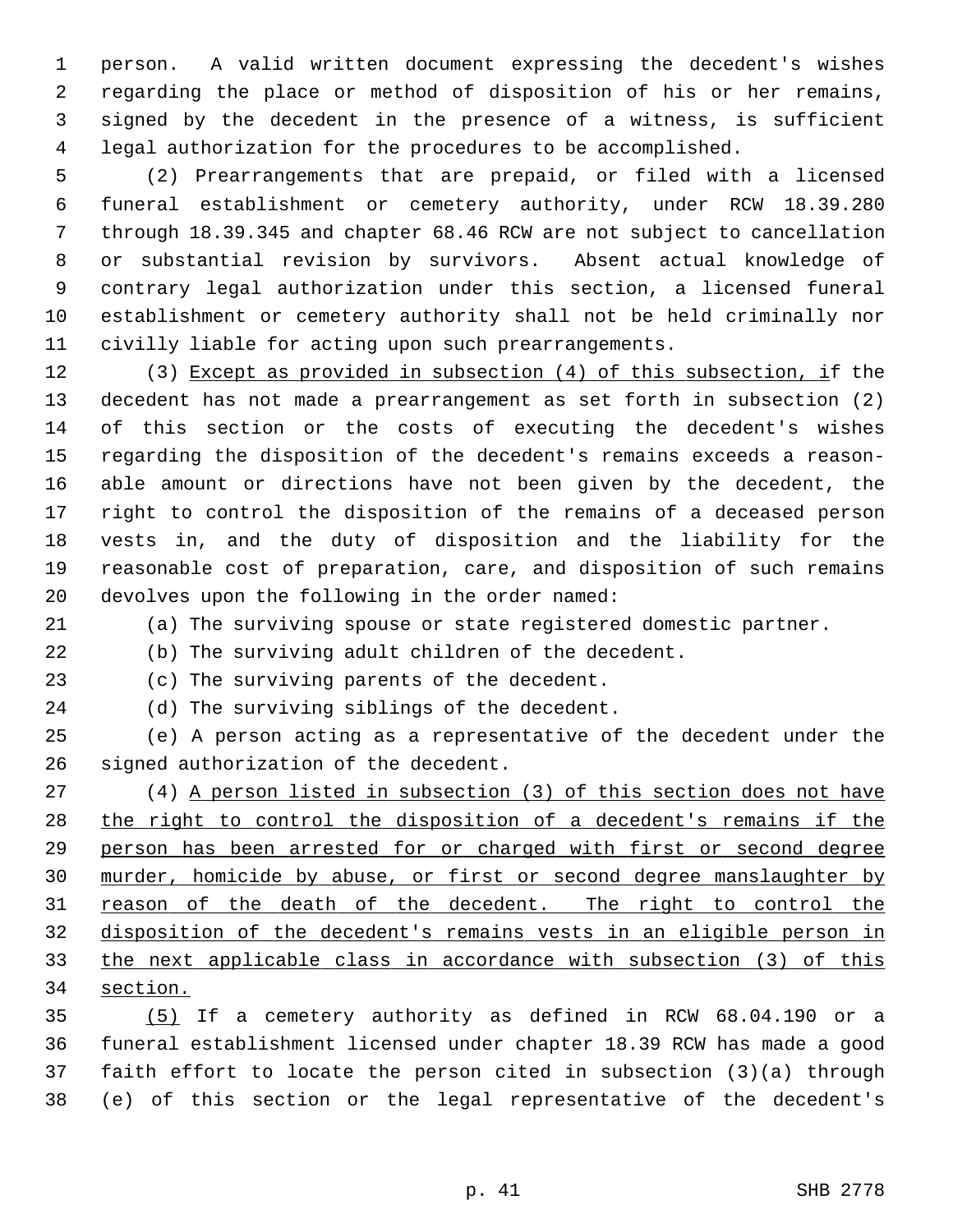1 estate, the cemetery authority or funeral establishment shall have the 2 right to rely on an authority to bury or cremate the human remains, 3 executed by the most responsible party available, and the cemetery 4 authority or funeral establishment may not be held criminally or 5 civilly liable for burying or cremating the human remains. In the 6 event any government agency provides the funds for the disposition of 7 any human remains and the government agency elects to provide funds for 8 cremation only, the cemetery authority or funeral establishment may not 9 be held criminally or civilly liable for cremating the human remains.

10  $((+5))$  (6) The liability for the reasonable cost of preparation, 11 care, and disposition devolves jointly and severally upon all kin of 12 the decedent in the same degree of kindred, in the order listed in 13 subsection (3) of this section, and upon the estate of the decedent.

14 NEW SECTION. **Sec. 602.** A new section is added to chapter 2.56 RCW 15 to read as follows:

16 (1)(a) The administrative office of the courts shall, within 17 existing resources, convene a work group to address the issue of 18 transmitting information regarding revocation of concealed pistol 19 licenses, upon the entry of orders issued under chapter 10.99, 26.50, 20 or 26.52 RCW.

21 (b) The work group must include a superior court judge, a district 22 court judge, a municipal court judge, an attorney whose practice 23 includes a significant amount of time representing defendants in 24 criminal trials, and representatives from the following entities: The 25 Washington state patrol, the Washington association of sheriffs and 26 police chiefs, the prosecuting attorneys association, the department of 27 licensing, and the county clerks. Other members may be added as deemed 28 appropriate by the work group.

29 (2) The work group shall review the methods currently used to 30 transfer information between the courts, the county clerks, the 31 prosecutors, the department of licensing, the Washington state patrol, 32 and local law enforcement agencies regarding the suspension and 33 revocation of concealed pistol licenses.

34 (3) The goal of the work group is to identify methods to expedite 35 the transfer of information to enhance the safety of law enforcement 36 and the public.